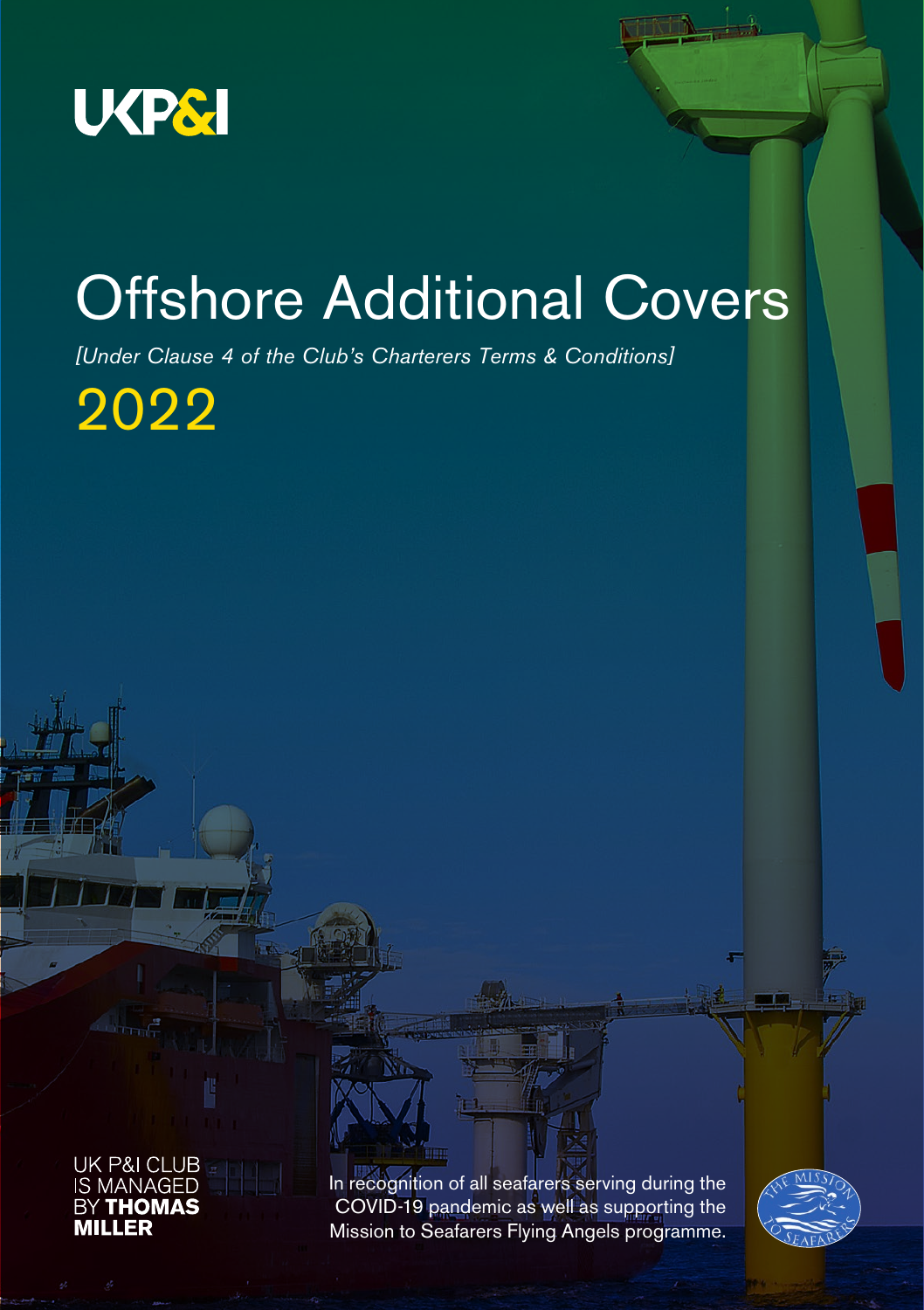## **Emergency** & Out of hours contact

If you need emergency assistance out of office hours and at weekends please call one of the following numbers to speak to an experienced duty claims executive, available 24 hours a day:

### Europe, Middle East or Africa +44 7768 143 884 or +30 6946 68 54 91

Far East and Australasia +852 9195 5459

### North and South America

+1 201 315 1755

Japan +81 70 2493 8785

To enable the swiftest response to an incident, Members are recommended to call the number which is closest to the time zone in which the incident has occurred.

For non-emergency assistance out of office hours, please advise your usual contact https://www.ukpandi.com/contact/emergency-contacts/

#### Correspondent App

Essential contact details for our Correspondent network are available in a new app. The app works offline and lists the latest contact details for all our correspondents. The app is available on iPhone, Android or Blackberry. More information on the app is available at www.ukpandi.com.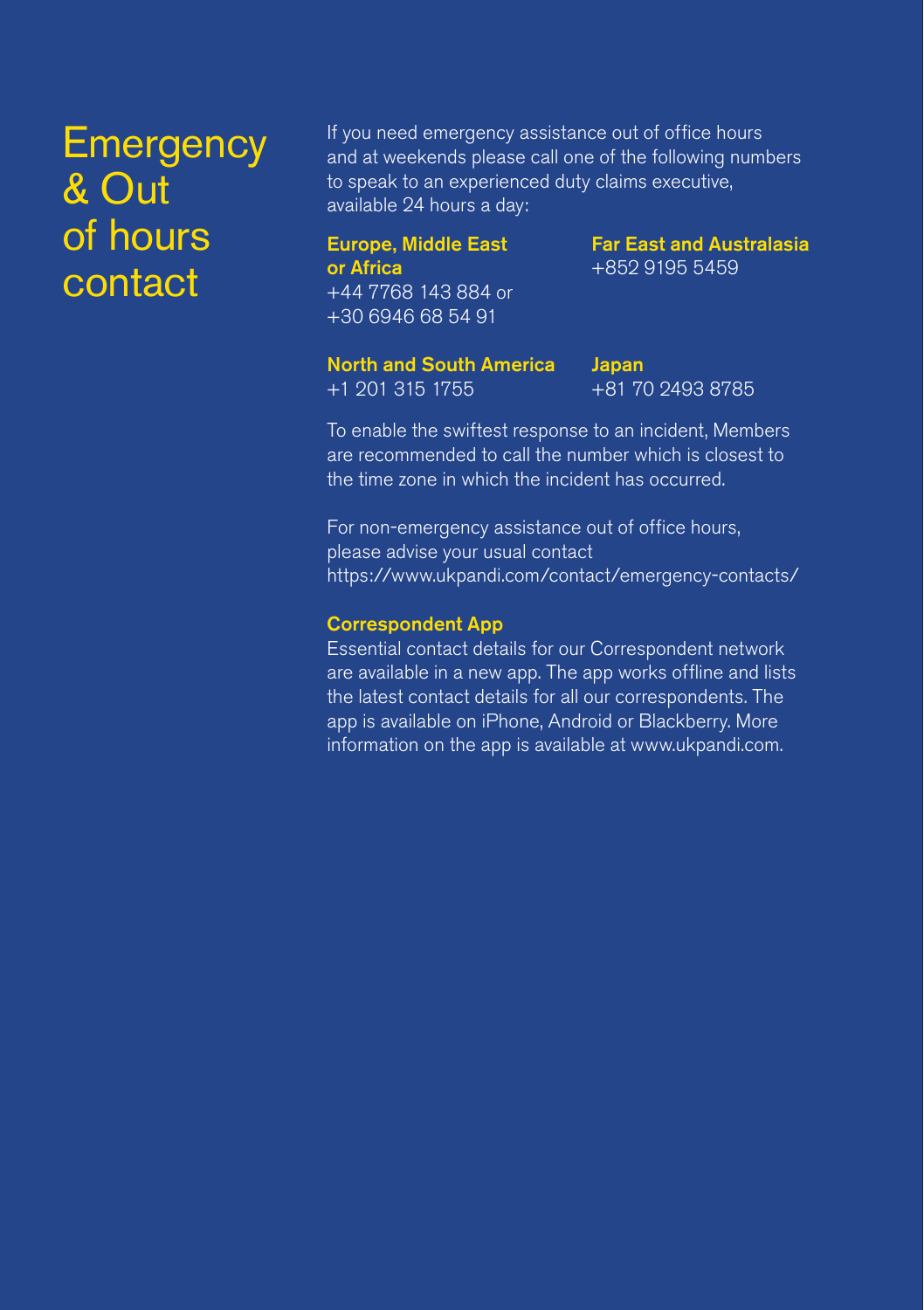### **INTRODUCTION**

This document contains additional covers available for the UK P&I Club for Charterers Members who operate vessels in the Offshore industries.

Unless otherwise indicated, words in this document shall have the same meaning as in the Club's Charterers Terms & Conditions.

### **Operations covered in this booklet include:**

| OFFSHORE SPECIALIST OPERATIONS COVER | 5   |
|--------------------------------------|-----|
| OFFSHORE UNDERWATER OPERATIONS COVER | 36. |
| OFFSHORE SUPPLY AND TOWING COVER     | 58. |

### **The topics covered in this booklet include but are not limited to, the following:**

- *Anchor Handling*
- *Drilling*
- *Geotechnical coring*
- *Well Workover*
- *Well plug and abandonment*
- *Hydrocarbon processing and throughput*
- *Heavy lift offshore installation / decommissioning*
- *Vessel based lay (S-lay / J-lay / Reel lay)*
- *Air and Saturation Diving*
- *Trenching / deburial / reburial*
- *Unexploded Ordinance disposal*
- *Offshore light construction*
- *Offshore heavy construction*
- *Nitrogen generation and pumping (as part of pre-commissioning / commissioning)*
- *Compressor and Generator spreads*
- *Inspection / Repair / Maintenance activities*
- *ROV / AUV*
- *Seismic data acquisition (via streamers or seabed based node assemblies)*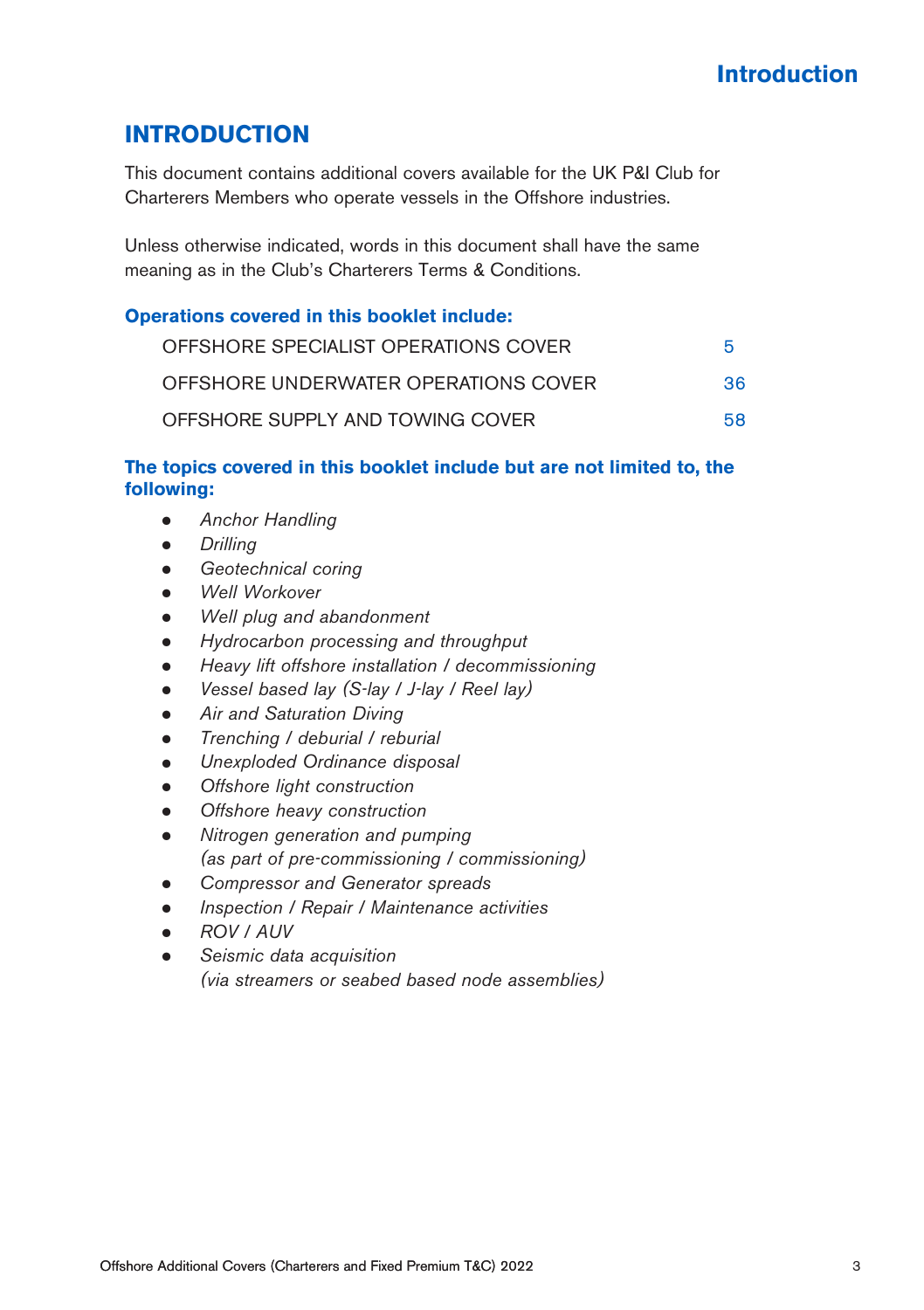### **Contents**

| <b>INTRODUCTION</b>                         |                                                                                   | 3  |
|---------------------------------------------|-----------------------------------------------------------------------------------|----|
| <b>SECTION 1</b>                            |                                                                                   | 5  |
| <b>OFFSHORE SPECIALIST OPERATIONS COVER</b> |                                                                                   | 5  |
| 1.1                                         | <b>Extended P&amp;I For Specialist Operations</b>                                 | 5  |
| 1.2                                         | <b>Extended Contractual Liability Cover</b>                                       | 10 |
| 1.3                                         | <b>Care, Custody or Control Cover</b>                                             | 16 |
| 1.4                                         | <b>Completed Operations Cover</b>                                                 | 21 |
| 1.5                                         | <b>Marine Employers' Liability Cover</b>                                          | 26 |
| 1.6                                         | <b>Excess Liability Cover (bespoke)</b>                                           | 32 |
| <b>SECTION 2</b>                            |                                                                                   | 37 |
| <b>OFFSHORE UNDERWATER OPERATIONS COVER</b> |                                                                                   | 37 |
| 2.1                                         | <b>Extended P&amp;I For Underwater Operations</b>                                 | 37 |
| 2.2                                         | <b>Extended Contractual Liability Cover</b>                                       | 42 |
| 2.3                                         | <b>Completed Operations Cover</b>                                                 | 48 |
| 2.4                                         | <b>Excess Liability Cover (bespoke)</b>                                           | 53 |
| <b>SECTION 3</b>                            |                                                                                   | 58 |
| <b>OFFSHORE SUPPLY AND TOWING COVER</b>     |                                                                                   | 58 |
|                                             | 3.1(a) Towage Of An Entered Ship -<br><b>Extended Contractual Liability Cover</b> | 58 |
|                                             | 3.1(b) Towage By An Entered Ship -<br><b>Extended Contractual Liability Cover</b> | 64 |
| 3.2                                         | <b>Excess Liability Cover (bespoke)</b>                                           | 70 |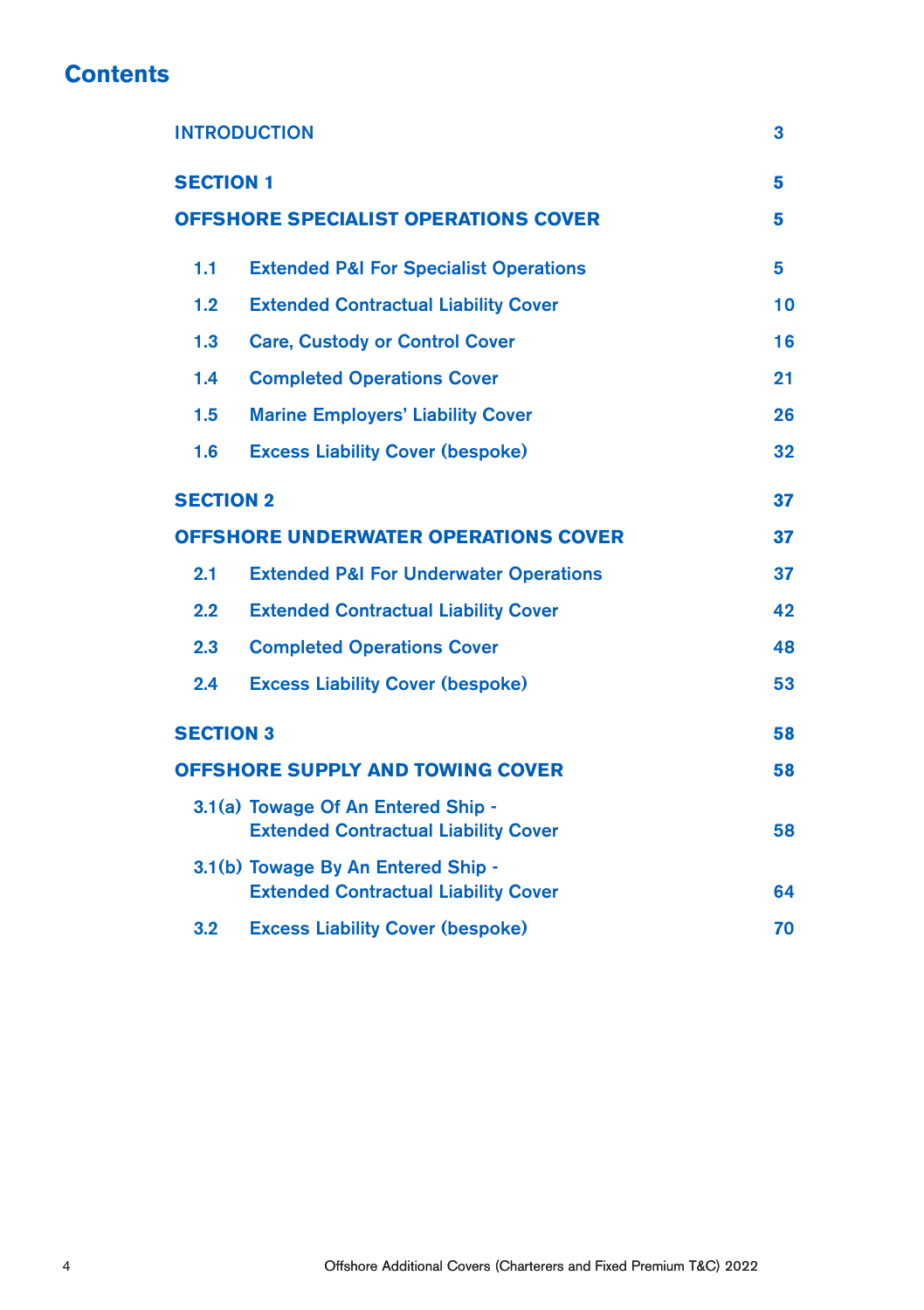### **SECTION 1**

### **OFFSHORE SPECIALIST OPERATIONS COVER**

### **1.1 Extended P&I For Specialist Operations**

### **A. General Conditions**

Pursuant to Clause 4 of the Club's Charterers Terms & Conditions, cover is afforded to the Assured of an entered ship for which cover is restricted or excluded under Clause 5 (H)(iii) in respect of one or more of the risks set out in Subsection (B) but subject always to the terms and conditions contained in Subsection (C) below.

### **B. Risks Covered**

Subject to the GENERAL CONDITIONS set out above,

- a) the Assured of an entered ship which is used for operations of dredging, blasting, pile-driving, well-intervention, cable or pipe laying, construction, installation, maintenance work, core sampling, depositing of spoil, power generation, decommissioning or such other operations as the Managers may determine from time to time (together Specialist Operations) is insured against the risks set out in Clause 2 if and to the extent liabilities, costs and expenses are incurred by the Assured as a consequence of claims brought by any party for whose benefit the work has been performed, or by any third party (whether connected with any party for whose benefit the work has been performed or not), in respect of the specialist nature of the operations.
- b) Clause 2, Section 10 Liability arising under certain Indemnities and Contracts

For the purposes of Clause 2 Section 10, contractually assumed liabilities within the scope of the risks set out in Clause 2 are covered hereunder if and to the extent that such liabilities are expressly assumed under a written agreement relating to facilities or services provided or to be provided to or in connection with an entered ship which (i) is executed prior to an event giving rise to a claim and (ii) contains terms to the effect that

- i. the Assured and the Assured's contract principal shall each be responsible for loss of or loss of use of or damage to its own property howsoever caused and for personal injury, illness or death of its own employees, howsoever caused, or
- ii. if and so far as the proper law of the written agreement or any law applied by a Court in order to give effect to the written agreement permits, the Assured and the Assured's contract principal shall each indemnify, protect, defend and hold the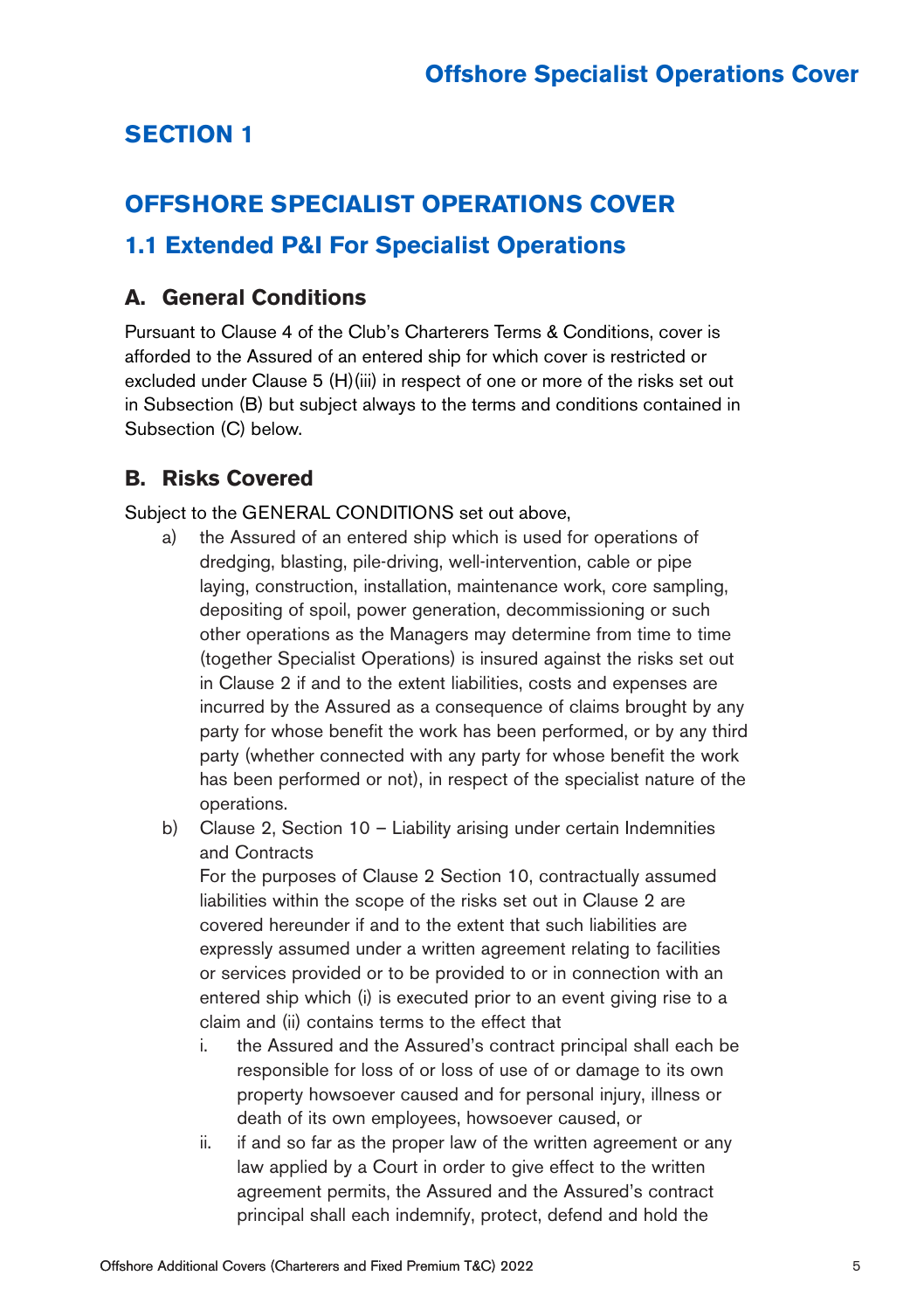other harmless from and against any and all claims, actions, suits, proceedings, liabilities, costs, expenses or demands whatsoever arising out of or in connection with loss of or loss of use of or damage to its own property and/or personal injury, illness or death of its own employees, regardless of the act, neglect or default of the other, and

iii. the indemnity or contract preserves the Assured's right to limit liability.

### **C. Terms & Conditions**

The following terms and conditions apply to all and any of the Risk(s) Covered in (B) above.

#### **Work, Products and Services Exclusions**

There shall be no recovery for any and/or all liabilities, costs and expenses incurred by an Assured during the course of performing Specialist Operations to the extent that such liabilities, costs and expenses arise as a consequence of:

- a) the failure to perform such specialist operations by the Assured or the fitness for purpose and quality of the Assured's work, products or services, including any defect or latent defect in the Assured's work, products or services; or
- b) any loss of or damage to the Contract Work. *[For the purpose of this insurance, Contract Work shall include but is not limited to any service provided under the contract and all and every part of the materials, components, equipment, machinery or other property or objects intended to be part of the work completed under the contract in respect of which the services or operations are performed by or from the entered ship.]*

### **Contractual Liability Exclusion**

There shall be no recovery for any and/or all contractually assumed liabilities which would not have arisen but for the existence of the contract other than those accepted under Clause 2, section 10.

#### **Workers' Compensation Exclusions**

*United States* - There shall be no recovery for any and/or all liabilities for the payment of compensation and/or damages and/or benefits to or for the benefit of any employee of the Assured or to any third party who is the statutory assignee of any employee of the Assured, under, or in consequence of any default under, the workers' compensation laws of any of the States of the United States, the United States Longshoremen's and Harbour Workers' Compensation Act, or any other similar Act, law or scheme in force or in operation in any of the States of the United States or under the federal jurisdiction of the United States.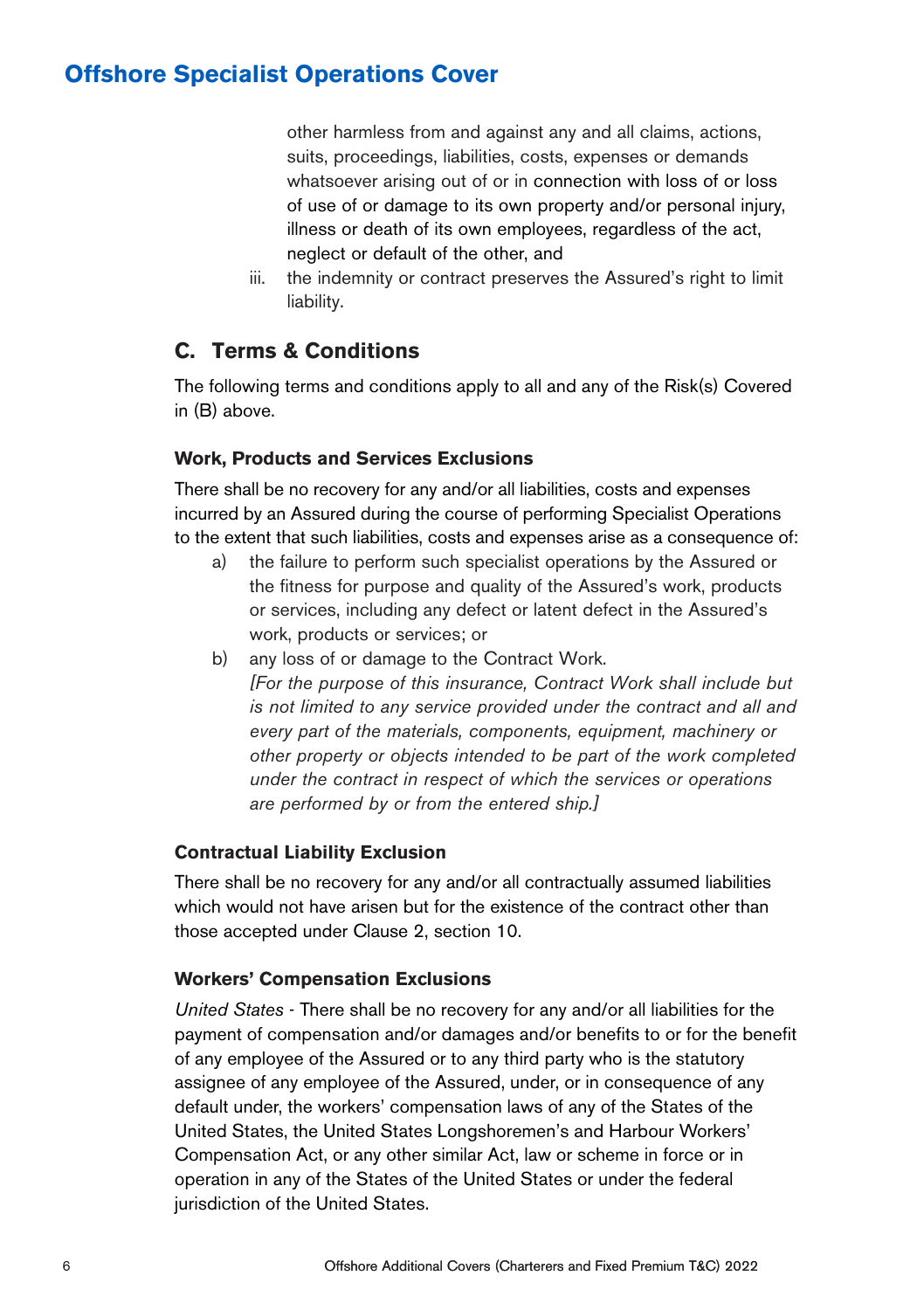*Other Jurisdictions* - There shall be no recovery for any and/or all liabilities for the payment of compensation and/or damages and/or benefits to or for the benefit of any employee of the Assured under any workers' compensation Act, law or scheme in force or in operation in any other jurisdiction, unless and to the extent that the terms, conditions and limit of such cover are agreed between the Assured and the Managers and endorsed upon the Certificate of Entry.

#### **Underwater Operations Exclusion**

Cover in respect of risks relating to Underwater Operations is not given under this insurance but is only given in accordance with the terms and conditions of Underwater Operations Cover where this has been selected by the Assured.

#### **Penalty Clause Exclusion**

There shall be no recovery for any and/or all liabilities, costs and expenses incurred as a result of the operation of any penalty clause or liquidated damages agreement, or any performance bond or guarantee, or any agreement in respect of tax or any other revenue liabilities.

#### **Marine Cyber Endorsement LMA5403**

- 1. Subject only to paragraph 3 below, in no case shall this insurance cover loss, damage, liability or expense directly or indirectly caused by or contributed to by or arising from the use or operation, as a means for inflicting harm, of any computer, computer system, computer software programme, malicious code, computer virus, computer process or any other electronic system.
- 2. Subject to the conditions, limitations and exclusions of the policy to which this clause attaches, the indemnity otherwise recoverable hereunder shall not be prejudiced by the use or operation of any computer, computer system, computer software programme, computer process or any other electronic system, if such use or operation is not as a means for inflicting harm.
- 3. Where this clause is endorsed on policies covering risks of war, civil war, revolution, rebellion, insurrection, or civil strife arising therefrom, or any hostile act by or against a belligerent power, or terrorism or any person acting from a political motive, paragraph 1 shall not operate to exclude losses (which would otherwise be covered) arising from the use of any computer, computer system or computer software programme or any other electronic system in the launch and/or guidance system and/or firing mechanism of any weapon or missile.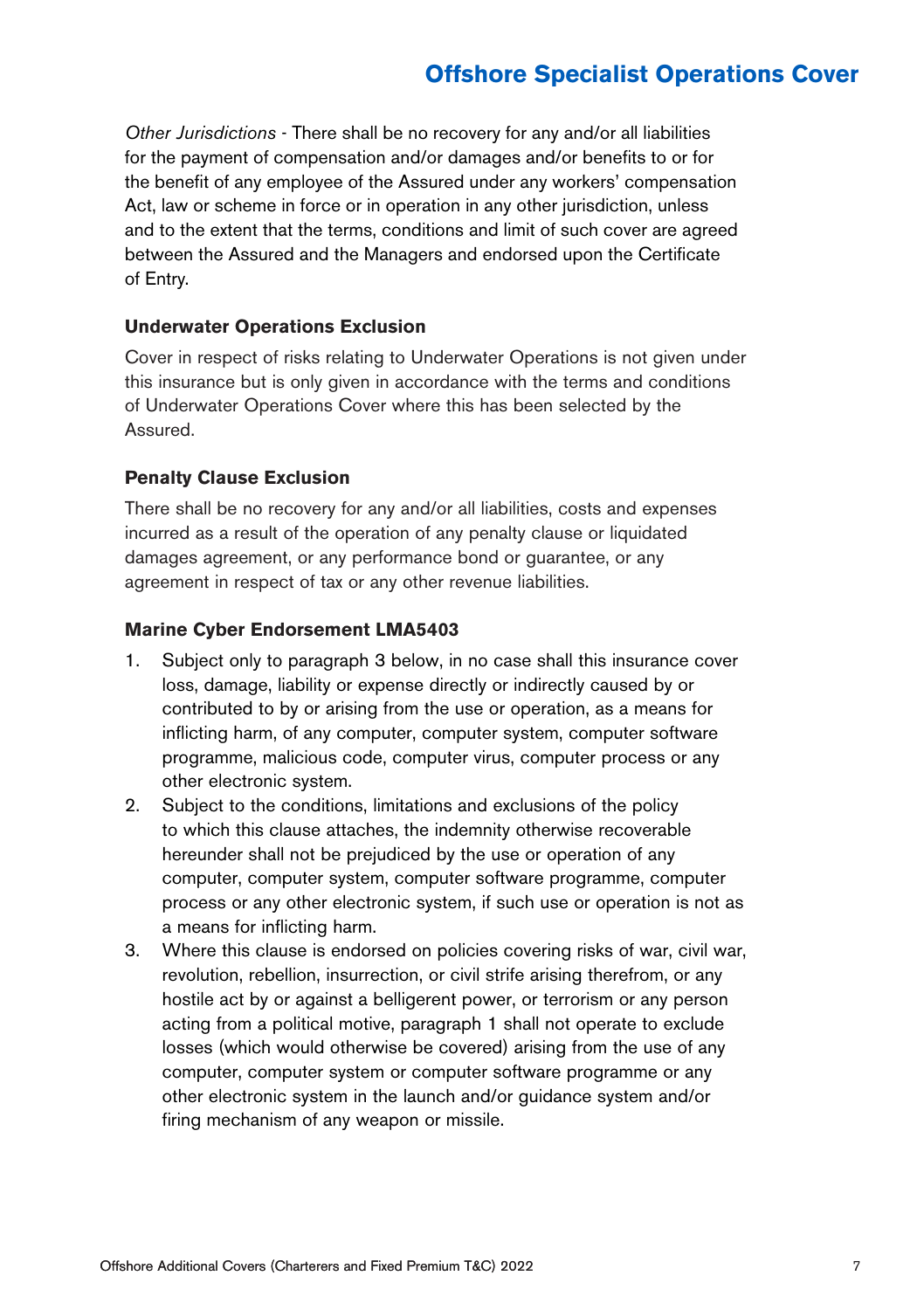### **Exclusion of Communicable Disease risks following a Public Health Emergency of International Concern (PHEIC) (based on market cover JL2021-014)**

This clause shall be paramount and shall override anything contained in this insurance inconsistent therewith.

- 1. In the event that the World Health Organization ('WHO') has determined an outbreak of a Communicable Disease to be a Public Health Emergency of International Concern (a 'Declared Communicable Disease'), no coverage will be provided under this insurance for any loss, damage, liability, cost or expense directly arising from any transmission or alleged transmission of the Declared Communicable Disease.
- 2. The exclusion in paragraph 1 above will not apply to any liability of the Assured otherwise covered by this insurance where the liability directly arises from an identified instance of a transmission of a Declared Communicable Disease and where the Assured proves that identified instance of a transmission took place before the date of determination by the WHO of the Declared Communicable Disease.
- 3. However even if the requirements of paragraph 2 above are met, no coverage will be provided under this insurance for any:
	- A. liability, cost or expense to identify, clean up, detoxify, remove, monitor, or test for the Declared Communicable Disease whether the measures are preventative or remedial;
	- B. liability for or loss, cost or expense arising out of any loss of revenue, loss of hire, business interruption, loss of market, delay or any indirect financial loss, howsoever described, as a result of the Declared Communicable Disease;
	- C. loss, damage, liability, cost or expense caused by or arising out of fear of or the threat of the Declared Communicable Disease.
- 4. For the purpose of this Clause, Communicable Disease means any disease, known or unknown, which can be transmitted by means of any substance or agent from any organism to another organism where:
	- A. the substance or agent includes but is not limited to a virus, bacterium, parasite or other organism or any variation or mutation of any of the foregoing, whether deemed living or not, and
	- B. the method of transmission, whether direct or indirect, includes but is not limited to human touch or contact, airborne transmission, bodily fluid transmission, transmission to or from or via any solid object or surface or liquid or gas, and
	- C. the disease, substance or agent may, acting alone or in conjunction with other co-morbidities, conditions, genetic susceptibilities, or with the human immune system, cause death, illness or bodily harm or temporarily or permanently impair human physical or mental health or adversely affect the value of or safe use of property of any kind.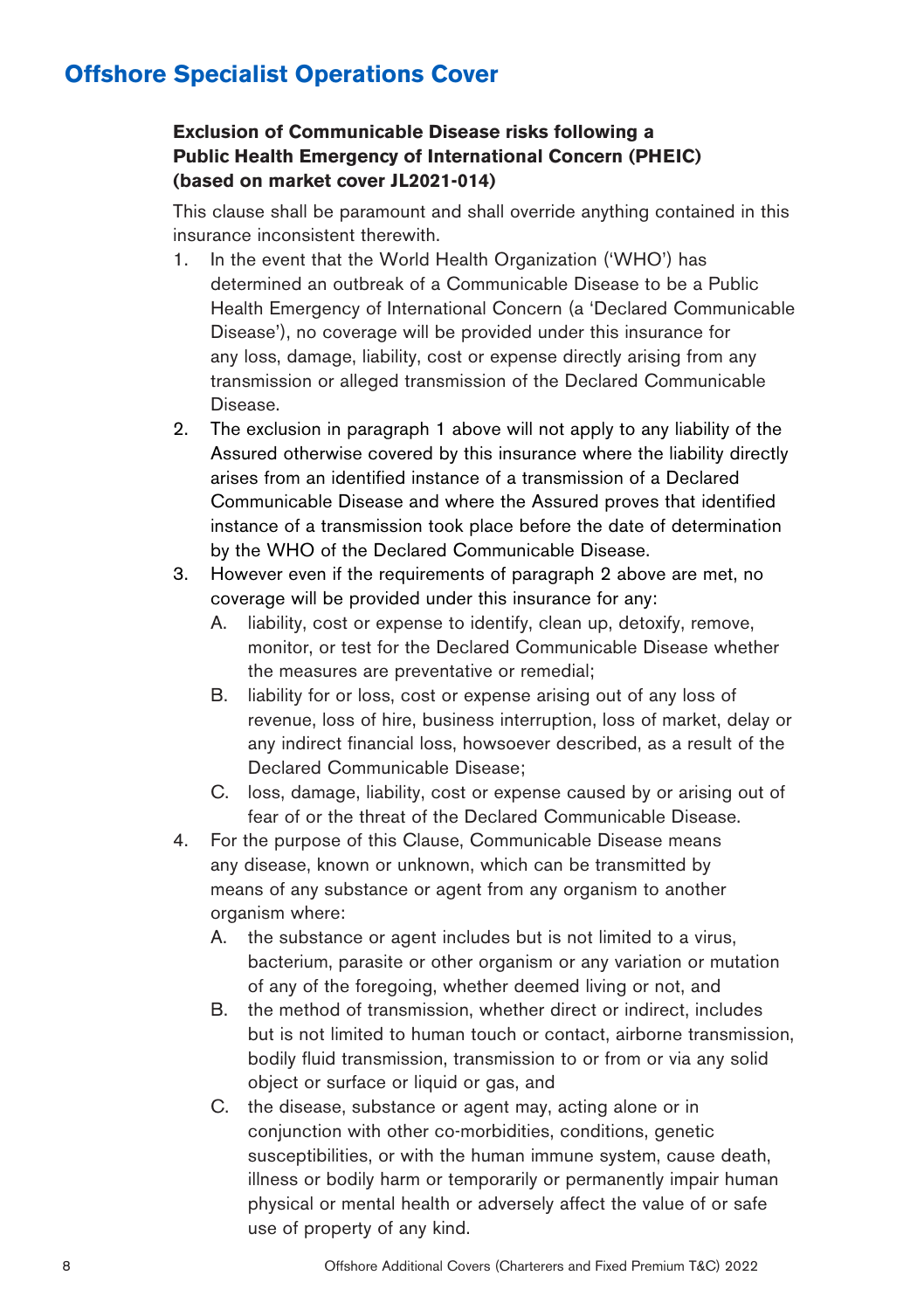5. This endorsement shall not extend this insurance to cover any liability which would not have been covered under this insurance had this endorsement not been attached.

All other terms, conditions and limitations of the insurance remain the same.

#### **War Risks Extension**

Cover hereunder is extended to restore cover for liabilities, losses, costs or expenses otherwise excluded by Clause 5(E).

However, in no case shall this extension cover loss, damage, liability or expense directly or indirectly caused by or contributed to by or arising from any chemical, biological, biochemical or electromagnetic weapon.

This extension is subject to the Notice of Cancellation Automatic Termination of Cover and Five Powers War Exclusion Rule as follows:

a) Cancellation

This extension of cover may be cancelled by either the Club or the Assured giving 7 days' notice (such cancellation becoming effective on the expiry of 7 days from midnight of the day on which notice of cancellation is issued by or to the Club). The Club agrees however to reinstate cover, if required, at terms to be agreed between the Club and the Assured, prior to the expiry of such notice of cancellation.

- b) Automatic Termination of Cover Whether or not notice of cancellation has been given this extension of cover shall terminate automatically
	- i. upon the outbreak of war (whether there be a declaration of war or not) between any of the following: United Kingdom, United States of America, France, the Russian Federation, the People's Republic of China;
	- ii. in respect of any ship in the event of such ship being requisitioned either for title or use.
- c) Five Powers War Exclusion This extension of cover excludes loss damage liability or expense arising from:
	- i. the outbreak of war (whether there be a declaration of war or not) between any of the following: United Kingdom, United States of America, France, the Russian Federation, the People's Republic of China;
	- ii. requisition either for title or use.

#### **Limit**

The Club's liability for any and all claims under this insurance shall, unless otherwise specifically agreed, be subject to a combined single limit of liability each accident or occurrence or series of accidents or occurrences arising out of any one event, such limit being the limit of liability endorsed upon the Certificate of Entry.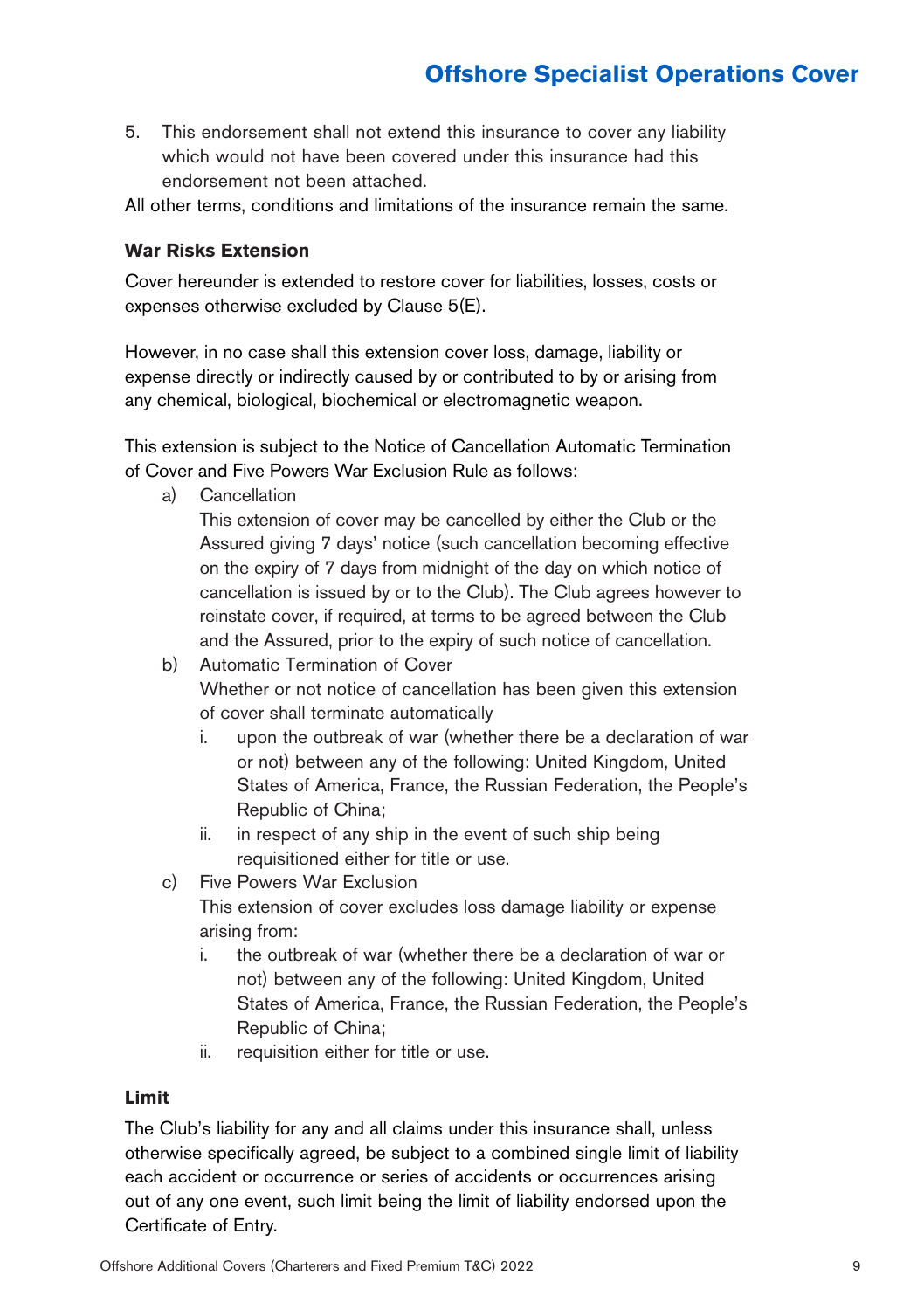### **1.2 Extended Contractual Liability Cover**

### **A. General Conditions**

Pursuant to Clause 4 of the Club's Charterers Terms & Conditions, cover is afforded to the Assured of an entered ship for which cover is restricted or excluded under Clause 5 (H)(iii) or otherwise under Clause 2, section 10 in respect of one or more of the risks set out in (B) but subject always to the terms and conditions contained in (C) below.

### **B. Risks Covered**

Subject to the GENERAL CONDITIONS set out above, cover hereunder is extended to an Assured to include liabilities, costs or expenses set out below to the extent that they are expressly assumed by the Assured under a written agreement. For the purpose of this cover, a "written agreement" means any written agreement relating to facilities or services provided or to be provided to or in connection with an entered ship which is executed prior to an event giving rise to a claim.

- a) Liabilities, costs and expenses which arise as a consequence of naming other persons as additional assureds and waiving rights of subrogation against such persons, where this is required by a written agreement.
- b) Liabilities, costs and expenses arising out of any obligation assumed under a written agreement which would not have arisen but for the existence of that agreement in respect of personal injury or illness or death of any third parties or in respect of loss of or loss of use of or damage to the property of third parties.
- c) Liabilities, costs and expenses which arise out of any claim or claims made by any employee of the Assured against any party to a written agreement on the basis of the "borrowed servant" doctrine.
- d) Liabilities, costs and expenses arising out of any obligation assumed under a written agreement which would not have arisen but for the existence of that agreement relating to the raising, removal, destruction, lighting or marking of the wreck of an entered ship.

### **Endorsements**

- i. Where any proceedings are commenced or claims are made by any additional assured or the Assured against the Assured or any other additional assured, this cover shall apply as if a separate Certificate of Entry had been issued to each assured.
- ii. Where any proceedings are commenced or claims are made against the Assured and/or any additional assureds, this cover shall apply as if a separate Certificate of Entry had been issued to each assured, provided always that this provision shall not operate to increase the limit of liability of the Club endorsed upon the Certificate of Entry.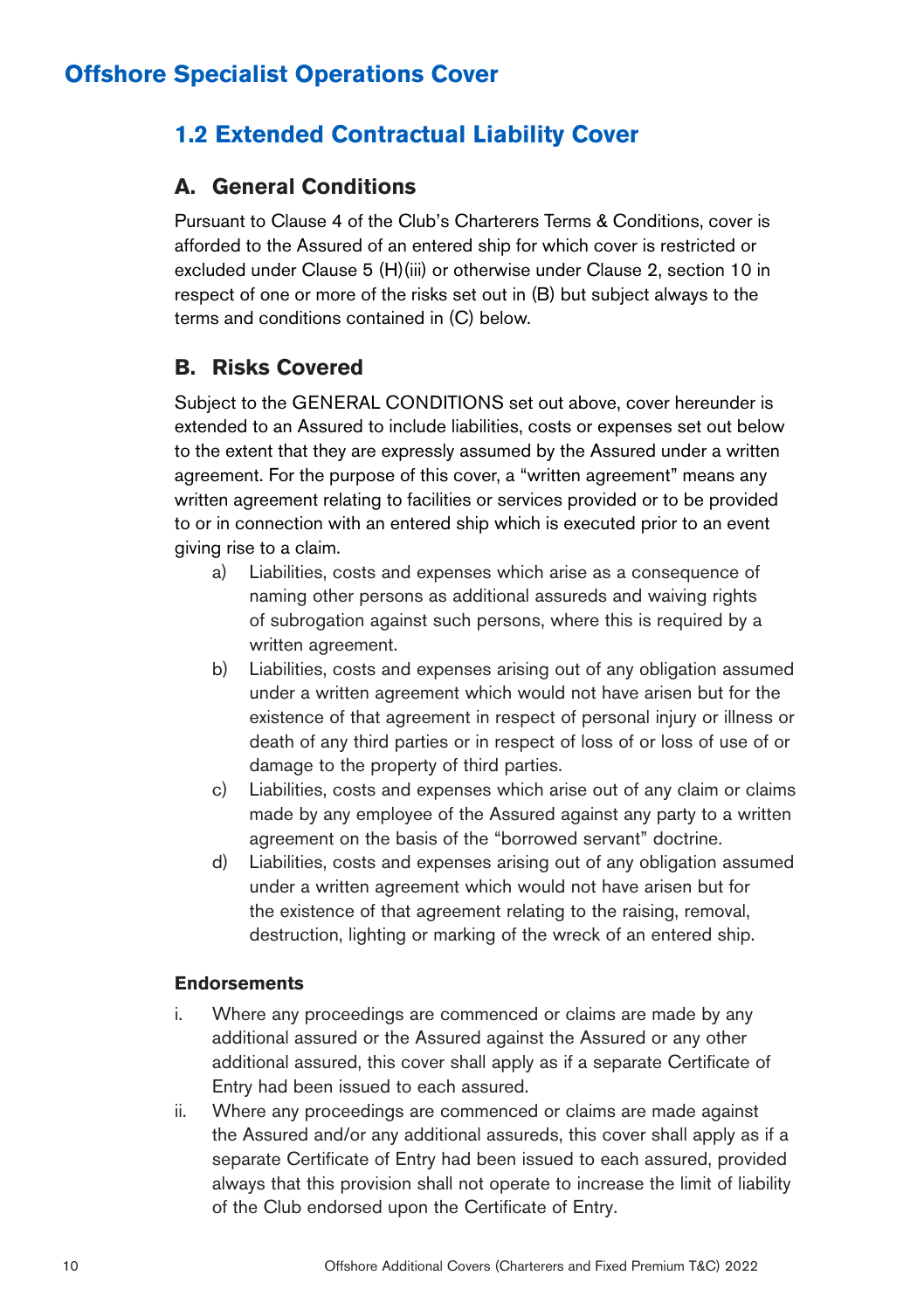- iii. Where this cover is prejudiced as a result of the acts or omissions of the Assured or any person for whom it is, was, may be or may have been responsible, this cover shall subsist for the benefit of any person or persons named as additional assureds provided that any additional assured claiming the benefit of this provision is not privy to any such acts or omissions.
- iv. This cover is not prejudiced by the fact that the Assured or any additional assured has waived its rights or is otherwise not entitled to limit its liability in accordance with any law, statute or convention in force which provides for limitation of liability in the circumstances of the occurrence giving rise to a claim, provided always that this provision shall not operate to increase the limit of liability of the Club endorsed upon the Certificate of Entry.
- v. This cover shall be deemed to be primary in relation to those contractual liabilities assumed by the Assured which may be the subject of separate insurance carried by the other party or parties to the written agreement.

### **C. Terms & Conditions**

The following terms and conditions apply to all and any of the Risk(s) Covered in (B) above.

### **Work, Products and Services Exclusions**

There shall be no recovery for any and/or all liabilities, costs and expenses incurred by an Assured during the course of performing Specialist Operations to the extent that such liabilities, costs and expenses arise as a consequence of:

- a) claims brought by any party for whose benefit the work has been performed, or by any third party (whether connected with any party for whose benefit the work has been performed or not), in respect of the specialist nature of the operations; or
- b) the failure to perform such specialist operations by the Assured or the fitness for purpose and quality of the Assured's work, products or services, including any defect or latent defect in the Assured's work, products or services; or
- c) any loss of or damage to the Contract Work. *[For the purpose of this insurance, Contract Work shall include but is not limited to any service provided under the contract and all and every part of the materials, components, equipment, machinery or other property or objects intended to be part of the work completed under the contract in respect of which the services or operations are performed by or from the entered ship.]*

### **Workers' Compensation Exclusions**

*United States* - There shall be no recovery for any and/or all liabilities for the payment of compensation and/or damages and/or benefits to or for the benefit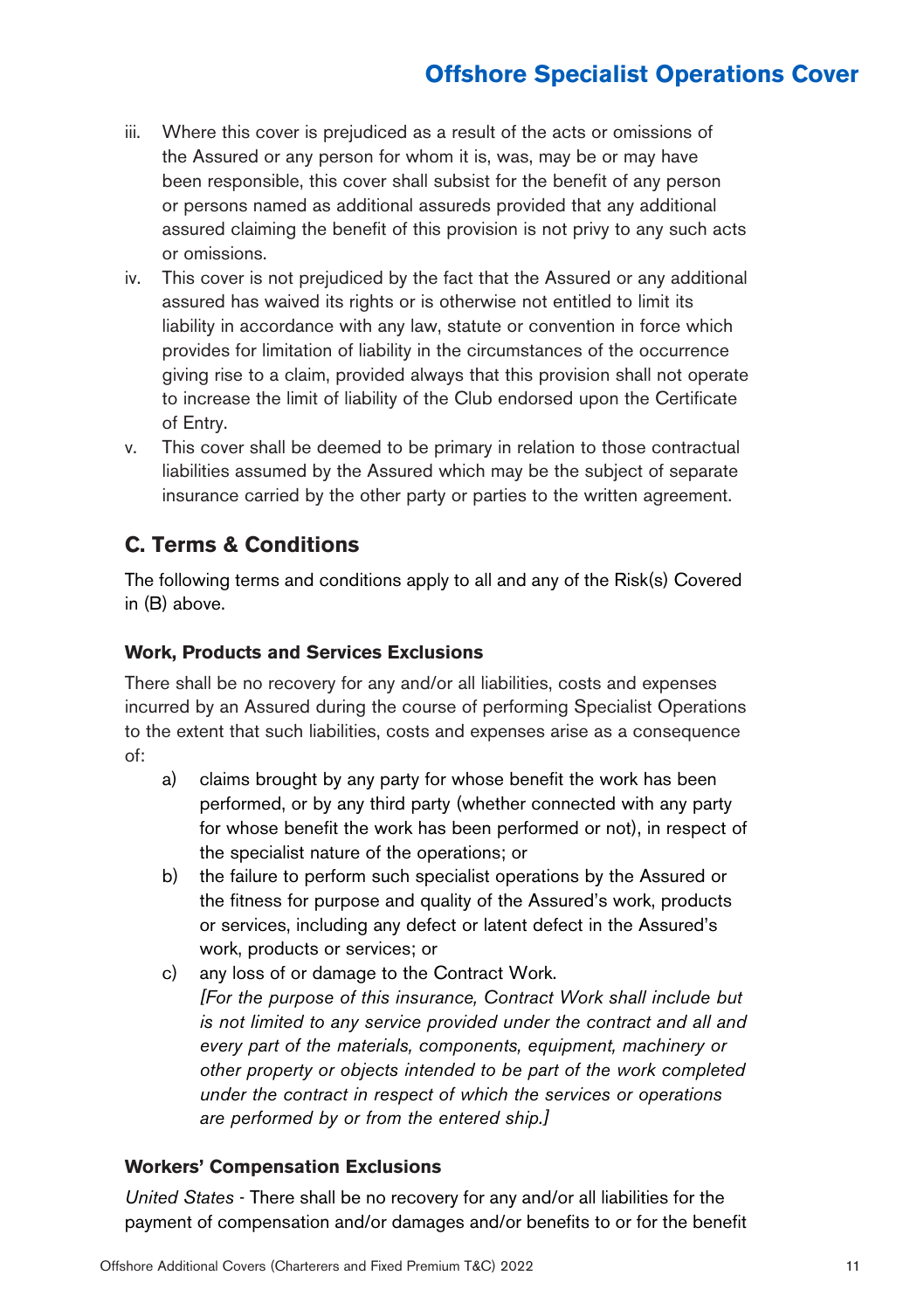of any employee of the Assured or to any third party who is the statutory assignee of any employee of the Assured, under, or in consequence of any default under, the workers' compensation laws of any of the States of the United States, the United States Longshoremen's and Harbour Workers' Compensation Act, or any other similar act, law or scheme in force or in operation in any of the States of the United States or under the federal jurisdiction of the United States.

*Other Jurisdictions* - There shall be no recovery for any and/or all liabilities for the payment of compensation and/or damages and/or benefits to or for the benefit of any employee of the Assured under any workers' compensation act, law or scheme in force or in operation in any other jurisdiction, unless and to the extent that the terms, conditions and limit of such cover are agreed between the Assured and the Managers and endorsed upon the Certificate of Entry.

#### **Underwater Operations Exclusion**

Cover in respect of risks relating to Underwater Operations is not given under this insurance but only in accordance with the terms and conditions of Underwater Operations Cover where this has been selected by the Assured.

#### **Penalty Clause Exclusion**

There shall be no recovery for any and/or all liabilities, costs and expenses incurred as a result of the operation of any penalty clause or liquidated damages agreement, or any performance bond or guarantee, or any agreement in respect of tax or any other revenue liabilities.

#### **Care, Custody, Control Exclusion**

There shall be no recovery for any and/or all contractually assumed liabilities for personal injury, illness or death of any person other than employees of the Assured and/or for loss of or loss of use of or damage to or caused by property owned by, or employees of, persons other than the Assured howsoever deemed to be in its care, custody or control and/or liabilities, costs and expenses incurred as a result of seepage and/or pollution and/or clean-up and/or containment of substances emanating from property owned by persons other than the Assured however deemed to be in its care, custody or control.

#### **Marine Cyber Endorsement LMA5403**

- 1. Subject only to paragraph 3 below, in no case shall this insurance cover loss, damage, liability or expense directly or indirectly caused by or contributed to by or arising from the use or operation, as a means for inflicting harm, of any computer, computer system, computer software programme, malicious code, computer virus, computer process or any other electronic system.
- 2. Subject to the conditions, limitations and exclusions of the policy to which this clause attaches, the indemnity otherwise recoverable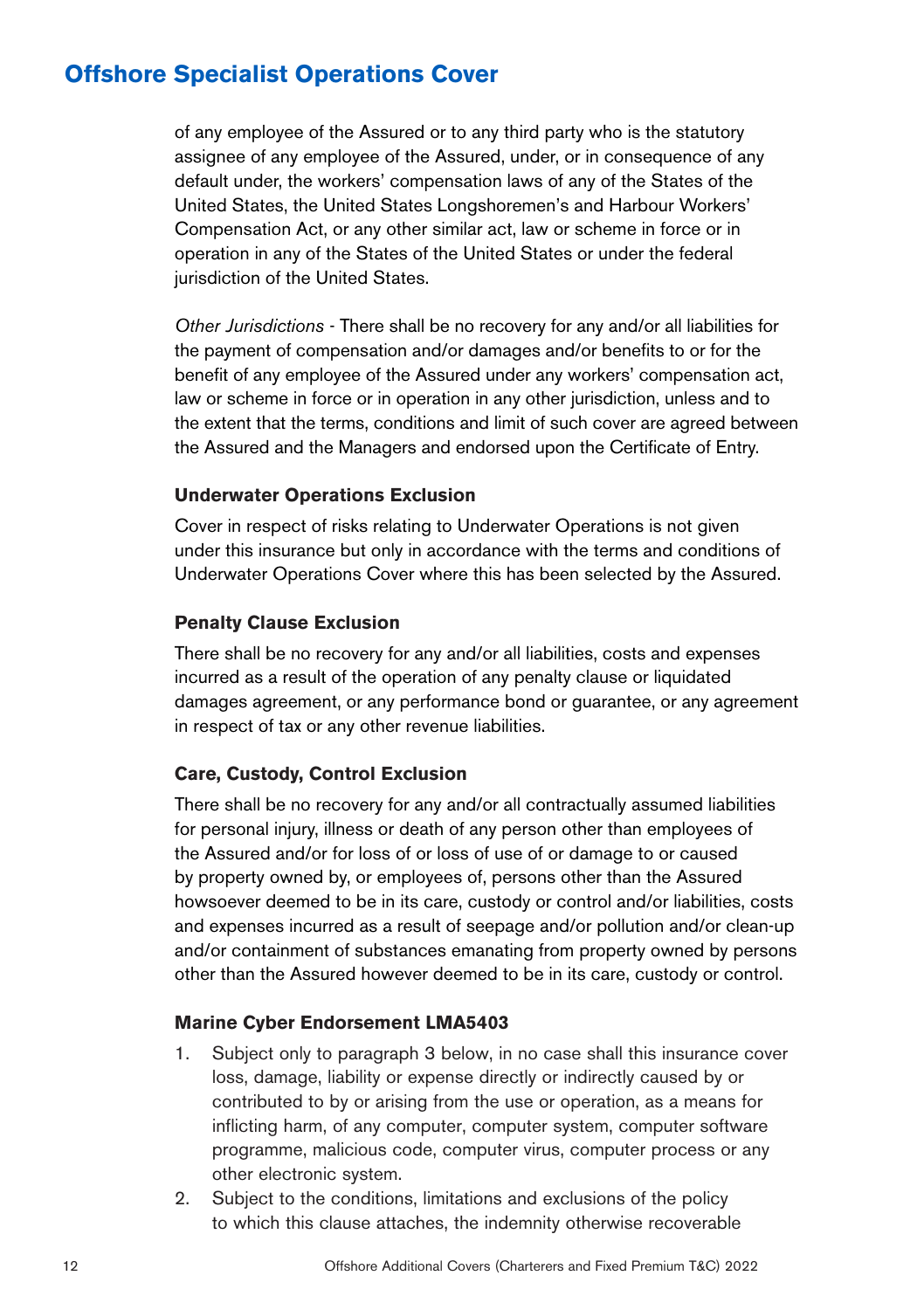hereunder shall not be prejudiced by the use or operation of any computer, computer system, computer software programme, computer process or any other electronic system, if such use or operation is not as a means for inflicting harm.

3. Where this clause is endorsed on policies covering risks of war, civil war, revolution, rebellion, insurrection, or civil strife arising therefrom, or any hostile act by or against a belligerent power, or terrorism or any person acting from a political motive, paragraph 1 shall not operate to exclude losses (which would otherwise be covered) arising from the use of any computer, computer system or computer software programme or any other electronic system in the launch and/or guidance system and/or firing mechanism of any weapon or missile.

### **Exclusion of Communicable Disease risks following a Public Health Emergency of International Concern (PHEIC) (based on market cover JL2021-014)**

This clause shall be paramount and shall override anything contained in this insurance inconsistent therewith.

- 1. In the event that the World Health Organization ('WHO') has determined an outbreak of a Communicable Disease to be a Public Health Emergency of International Concern (a 'Declared Communicable Disease'), no coverage will be provided under this insurance for any loss, damage, liability, cost or expense directly arising from any transmission or alleged transmission of the Declared Communicable Disease.
- 2. The exclusion in paragraph 1 above will not apply to any liability of the Assured otherwise covered by this insurance where the liability directly arises from an identified instance of a transmission of a Declared Communicable Disease and where the Assured proves that identified instance of a transmission took place before the date of determination by the WHO of the Declared Communicable Disease.
- 3. However even if the requirements of paragraph 2 above are met, no coverage will be provided under this insurance for any:
	- A. liability, cost or expense to identify, clean up, detoxify, remove, monitor, or test for the Declared Communicable Disease whether the measures are preventative or remedial;
	- B. liability for or loss, cost or expense arising out of any loss of revenue, loss of hire, business interruption, loss of market, delay or any indirect financial loss, howsoever described, as a result of the Declared Communicable Disease;
	- C. loss, damage, liability, cost or expense caused by or arising out of fear of or the threat of the Declared Communicable Disease.
- 4. For the purpose of this Clause, Communicable Disease means any disease, known or unknown, which can be transmitted by means of any substance or agent from any organism to another organism where:
	- A. the substance or agent includes but is not limited to a virus, bacterium, parasite or other organism or any variation or mutation of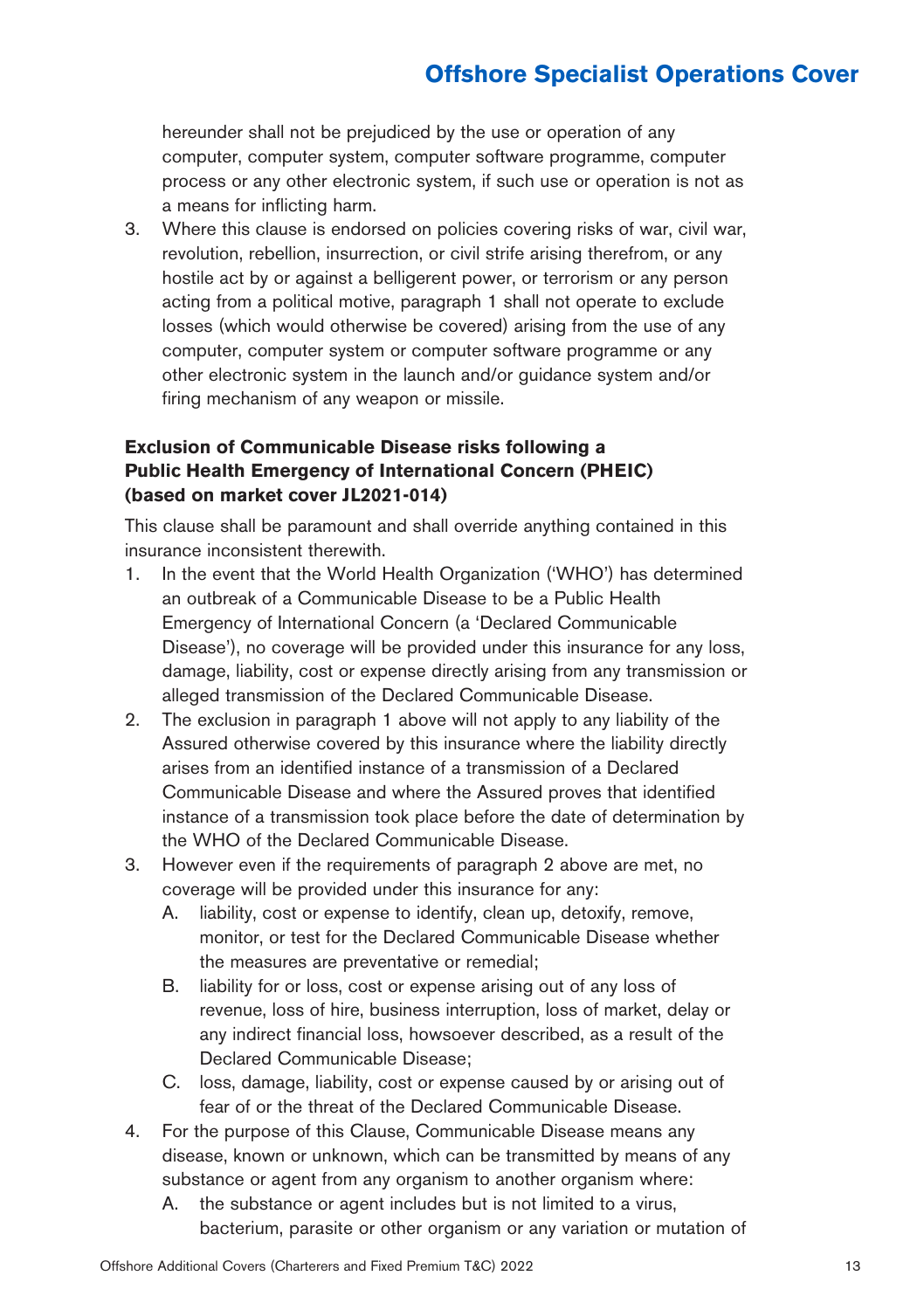any of the foregoing, whether deemed living or not, and

- B. the method of transmission, whether direct or indirect, includes but is not limited to human touch or contact, airborne transmission, bodily fluid transmission, transmission to or from or via any solid object or surface or liquid or gas, and
- C. the disease, substance or agent may, acting alone or in conjunction with other co-morbidities, conditions, genetic susceptibilities, or with the human immune system, cause death, illness or bodily harm or temporarily or permanently impair human physical or mental health or adversely affect the value of or safe use of property of any kind.
- 5. This endorsement shall not extend this insurance to cover any liability which would not have been covered under this insurance had this endorsement not been attached.

All other terms, conditions and limitations of the insurance remain the same.

### **War Risks Extension**

Cover hereunder is extended to restore cover for liabilities, losses, costs or expenses otherwise excluded by Clause 5(E).

However, in no case shall this extension cover loss, damage, liability or expense directly or indirectly caused by or contributed to by or arising from any chemical, biological, biochemical or electromagnetic weapon.

This extension is subject to the Notice of Cancellation Automatic Termination of Cover and Five Powers War Exclusion Rule as follows:

a) Cancellation

This extension of cover may be cancelled by either the Club or the Assured giving 7 days' notice (such cancellation becoming effective on the expiry of 7 days from midnight of the day on which notice of cancellation is issued by or to the Club). The Club agrees however to reinstate cover, if required, at terms to be agreed between the Club and the Assured, prior to the expiry of such notice of cancellation.

- b) Automatic Termination of Cover Whether or not notice of cancellation has been given this extension of cover shall terminate automatically
	- i. upon the outbreak of war (whether there be a declaration of war or not) between any of the following: United Kingdom, United States of America, France, the Russian Federation, the People's Republic of China;
	- ii. in respect of any ship in the event of such ship being requisitioned either for title or use.
- c) Five Powers War Exclusion

This extension of cover excludes loss damage liability or expense arising from:

i. the outbreak of war (whether there be a declaration of war or not) between any of the following: United Kingdom, United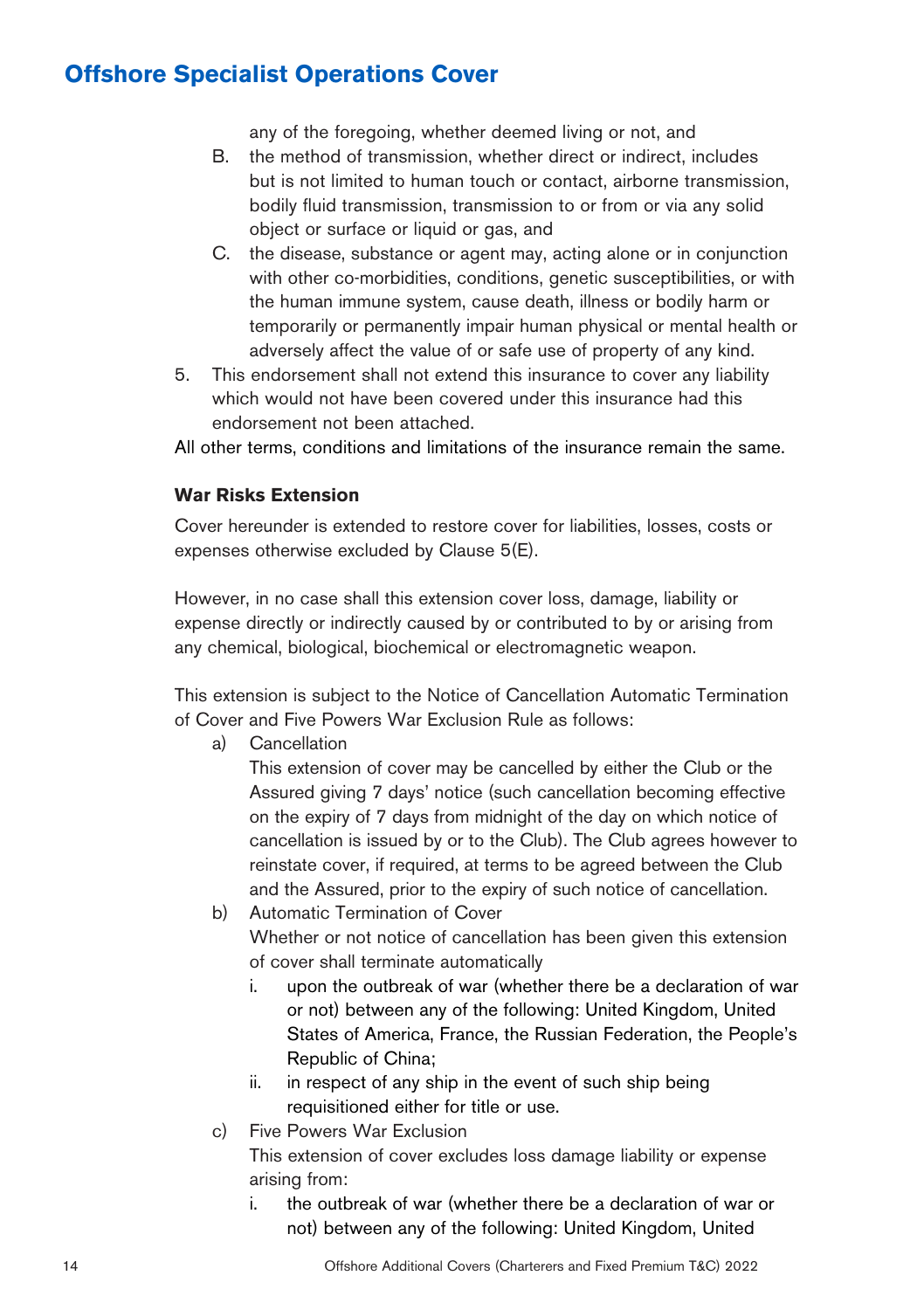States of America, France, the Russian Federation, the People's Republic of China;

ii. requisition either for title or use.

### **Limit**

The Club's liability for any and all claims under this insurance shall, unless otherwise specifically agreed, be subject to a combined single limit of liability each accident or occurrence or series of accidents or occurrences arising out of any one event, such limit being the limit of liability endorsed upon the Certificate of Entry.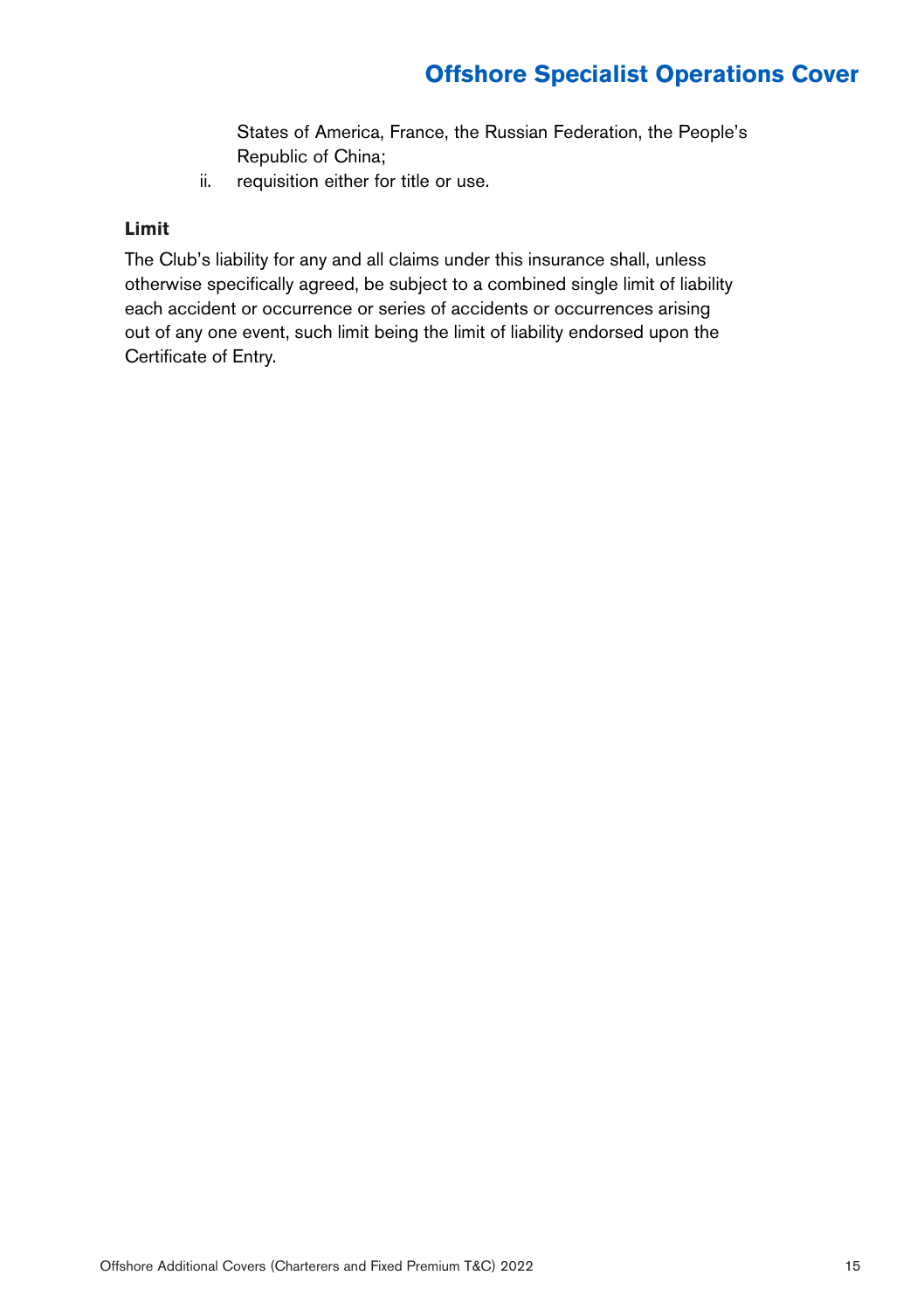### **1.3 Care, Custody or Control Cover**

### **A. General Conditions**

Pursuant to Clause 4 of the Club's Charterers Terms & Conditions, cover is afforded to the Assured of an entered ship for which cover is restricted or excluded under Clause 5 (H)(iii) or otherwise under Clause 2, section 10 in respect of one or more of the risks set out in Subsection (B) but subject always to the terms and conditions contained in Subsection (C) below.

### **B. Risks Covered**

Subject to the GENERAL CONDITIONS set out above, cover hereunder is extended to an Assured to include liabilities, costs or expenses set out below to the extent that they are expressly assumed by the Assured under a written agreement. For the purpose of this cover, a "written agreement" means any written agreement relating to facilities or services provided or to be provided to or in connection with an entered ship which is executed prior to an event giving rise to a claim.

- a) Liabilities for personal injury, illness or death of any person, other than employees of the Assured however deemed to be in its care, custody or control.
- b) Liability for loss of or loss of use of or damage by property owned by persons other than the Assured howsoever deemed to be in its care, custody or control.
- c) Liabilities, costs and expenses incurred as a result of seepage and/or pollution and/or clean up and/or containment of substances emanating from property owned by persons other than the Assured howsoever deemed to be in its care, custody or control.

### **C. Terms & Conditions**

The following terms and conditions apply to all and any of the Risk(s) Covered in (B) above.

### **Work, Products and Services Exclusions**

There shall be no recovery for any and/or all liabilities, costs and expenses incurred by an Assured during the course of performing Specialist Operations to the extent that such liabilities, costs and expenses arise as a consequence of:

- a) claims brought by any party for whose benefit the work has been performed, or by any third party (whether connected with any party for whose benefit the work has been performed or not), in respect of the specialist nature of the operations, or
- b) the failure to perform such specialist operations by the Assured or the fitness for purpose and quality of the Assured's work, products or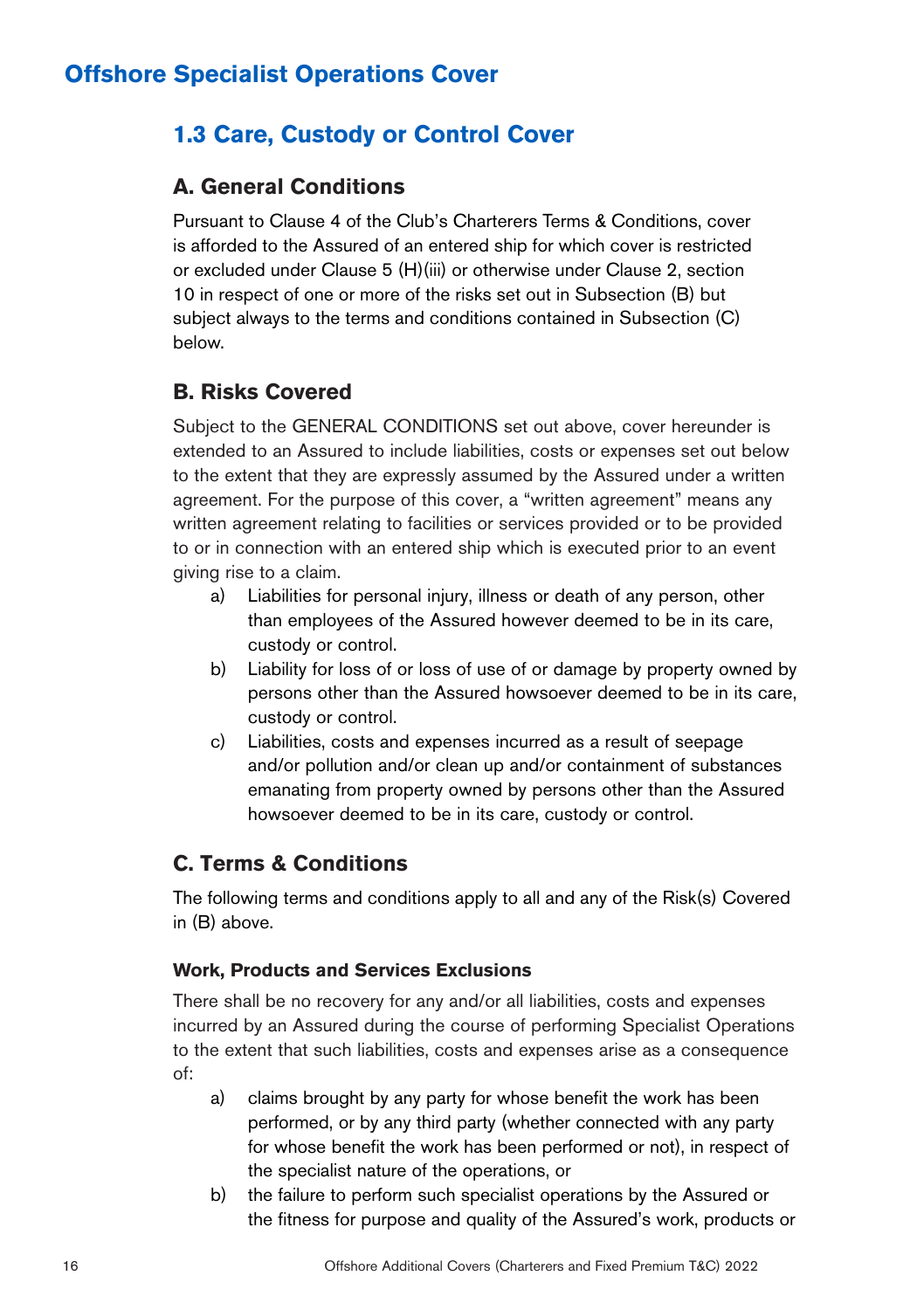services, including any defect or latent defect in the Assured's work, products or services, or

c) any loss of or damage to the Contract Work. *[For the purpose of this insurance, Contract Work shall include but is not limited to any service provided under the contract and all and every part of the materials, components, equipment, machinery or other property or objects intended to be part of the work completed under the contract in respect of which the services or operations are performed by or from the entered ship.]*

### **Workers' Compensation Exclusions**

*United States* - There shall be no recovery for any and/or all liabilities for the payment of compensation and/or damages and/or benefits to or for the benefit of any employee of the Assured or to any third party who is the statutory assignee of any employee of the Assured, under, or in consequence of any default under, the workers' compensation laws of any of the States of the United States, the United States Longshoremen's and Harbour Workers' Compensation Act, or any other similar act, law or scheme in force or in operation in any of the States of the United States or under the federal jurisdiction of the United States.

*Other Jurisdictions* - There shall be no recovery for any and/or all liabilities for the payment of compensation and/or damages and/or benefits to or for the benefit of any employee of the Assured under any workers' compensation act, law or scheme in force or in operation in any other jurisdiction, unless and to the extent that the terms, conditions and limit of such cover are agreed between the Assured and the Managers and endorsed upon the Certificate of Entry.

### **Underwater Operations Exclusion**

Cover in respect of risks relating to Underwater Operations is not given under this insurance but only in accordance with the terms and conditions of Underwater Operations Cover where this has been selected by the Assured.

### **Penalty Clause Exclusion**

There shall be no recovery for any and/or all liabilities, costs and expenses incurred as a result of the operation of any penalty clause or liquidated damages agreement, or any performance bond or guarantee, or any agreement in respect of tax or any other revenue liabilities.

### **Seabed Structures Exclusion**

There shall be no recovery for any and/or all liabilities for loss of or loss of use of or damage to or caused by structures which are or can be fixed, whether temporarily or permanently, to the seabed and which are in the care, custody or control of the Assured in any manner whatsoever, unless and to the extent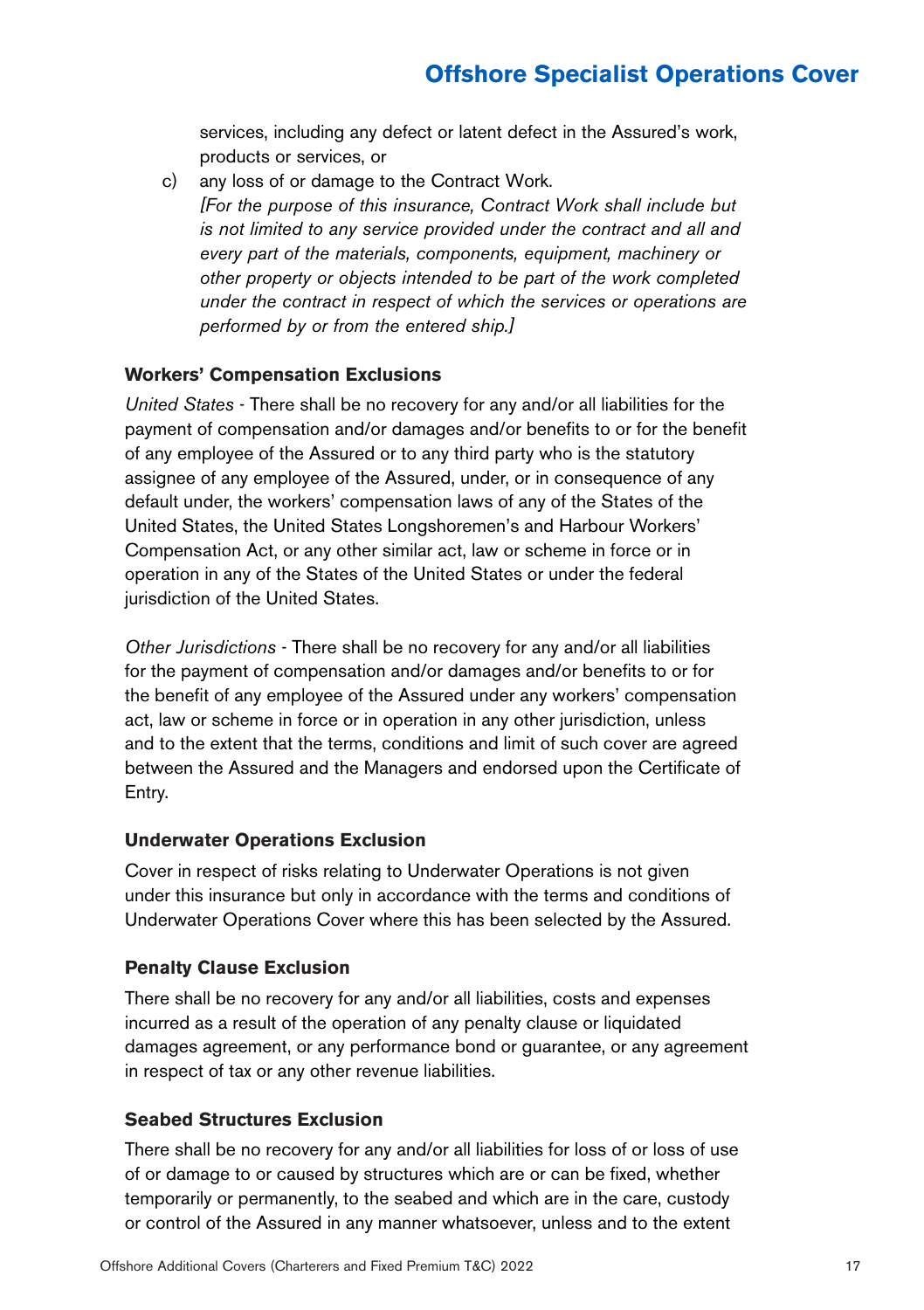that the terms, conditions and limit of such cover is agreed between the Assured and the Managers and endorsed upon the Certificate of Entry.

#### **Marine Cyber Endorsement LMA5403**

- 1. Subject only to paragraph 3 below, in no case shall this insurance cover loss, damage, liability or expense directly or indirectly caused by or contributed to by or arising from the use or operation, as a means for inflicting harm, of any computer, computer system, computer software programme, malicious code, computer virus, computer process or any other electronic system.
- 2. Subject to the conditions, limitations and exclusions of the policy to which this clause attaches, the indemnity otherwise recoverable hereunder shall not be prejudiced by the use or operation of any computer, computer system, computer software programme, computer process or any other electronic system, if such use or operation is not as a means for inflicting harm.
- 3. Where this clause is endorsed on policies covering risks of war, civil war, revolution, rebellion, insurrection, or civil strife arising therefrom, or any hostile act by or against a belligerent power, or terrorism or any person acting from a political motive, paragraph 1 shall not operate to exclude losses (which would otherwise be covered) arising from the use of any computer, computer system or computer software programme or any other electronic system in the launch and/or guidance system and/or firing mechanism of any weapon or missile.

### **Exclusion of Communicable Disease risks following a Public Health Emergency of International Concern (PHEIC) (based on market cover JL2021-014)**

This clause shall be paramount and shall override anything contained in this insurance inconsistent therewith.

- 1. In the event that the World Health Organization ('WHO') has determined an outbreak of a Communicable Disease to be a Public Health Emergency of International Concern (a 'Declared Communicable Disease'), no coverage will be provided under this insurance for any loss, damage, liability, cost or expense directly arising from any transmission or alleged transmission of the Declared Communicable Disease.
- 2. The exclusion in paragraph 1 above will not apply to any liability of the Assured otherwise covered by this insurance where the liability directly arises from an identified instance of a transmission of a Declared Communicable Disease and where the Assured proves that identified instance of a transmission took place before the date of determination by the WHO of the Declared Communicable Disease.
- 3. However even if the requirements of paragraph 2 above are met, no coverage will be provided under this insurance for any:
	- A. liability, cost or expense to identify, clean up, detoxify, remove,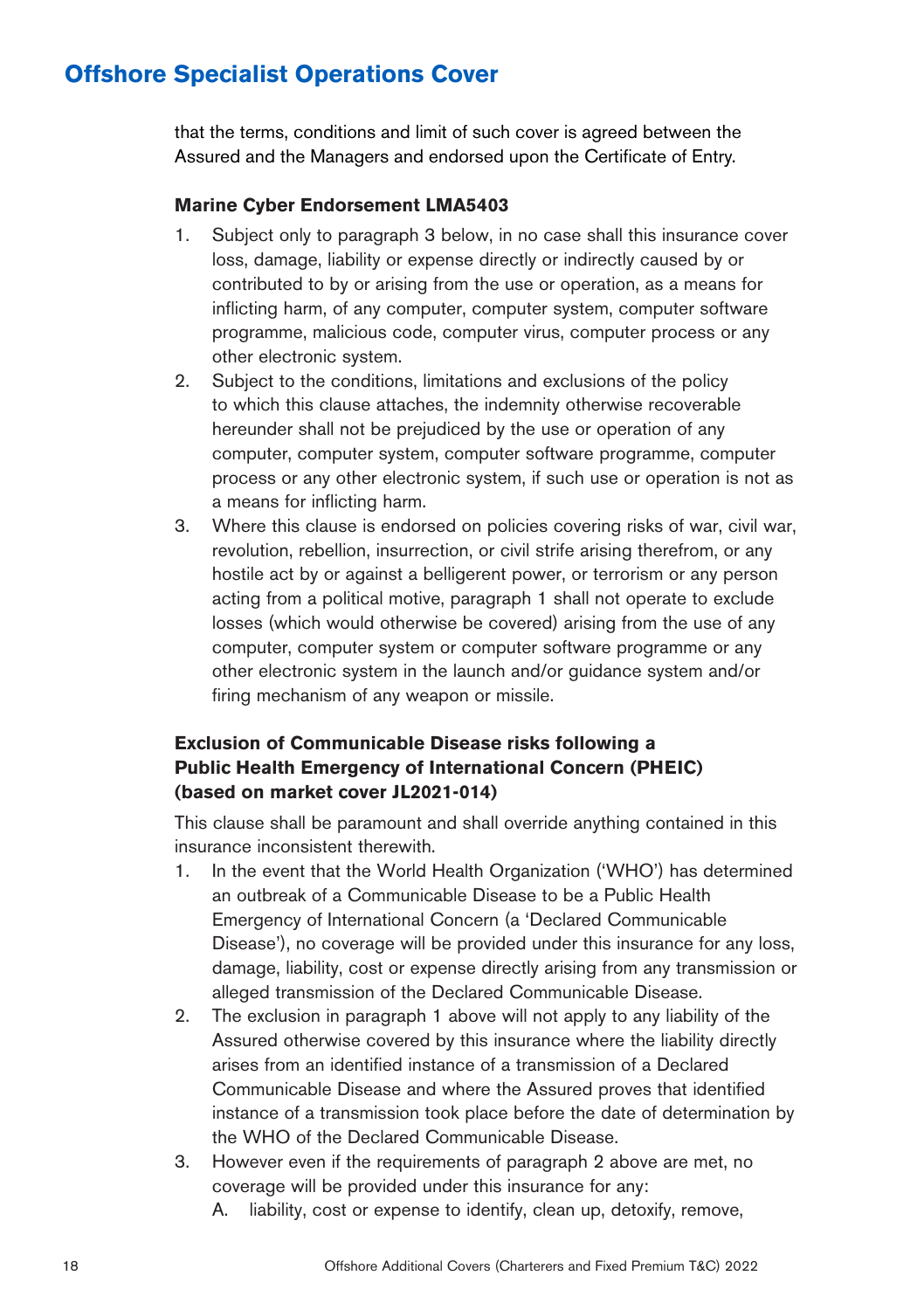monitor, or test for the Declared Communicable Disease whether the measures are preventative or remedial;

- B. liability for or loss, cost or expense arising out of any loss of revenue, loss of hire, business interruption, loss of market, delay or any indirect financial loss, howsoever described, as a result of the Declared Communicable Disease;
- C. loss, damage, liability, cost or expense caused by or arising out of fear of or the threat of the Declared Communicable Disease.
- 4. For the purpose of this Clause, Communicable Disease means any disease, known or unknown, which can be transmitted by means of any substance or agent from any organism to another organism where:
	- A. the substance or agent includes but is not limited to a virus, bacterium, parasite or other organism or any variation or mutation of any of the foregoing, whether deemed living or not, and
	- B. the method of transmission, whether direct or indirect, includes but is not limited to human touch or contact, airborne transmission, bodily fluid transmission, transmission to or from or via any solid object or surface or liquid or gas, and
	- C. the disease, substance or agent may, acting alone or in conjunction with other co-morbidities, conditions, genetic susceptibilities, or with the human immune system, cause death, illness or bodily harm or temporarily or permanently impair human physical or mental health or adversely affect the value of or safe use of property of any kind.
- 5. This endorsement shall not extend this insurance to cover any liability which would not have been covered under this insurance had this endorsement not been attached.

All other terms, conditions and limitations of the insurance remain the same.

### **War Risks Extension**

Cover hereunder is extended to restore cover for liabilities, losses, costs or expenses otherwise excluded by Clause 5(E).

However, in no case shall this extension cover loss, damage, liability or expense directly or indirectly caused by or contributed to by or arising from any chemical, biological, biochemical or electromagnetic weapon. This extension is subject to the Notice of Cancellation Automatic Termination of Cover and Five Powers War Exclusion Clause as follows:

a) Cancellation

This extension of cover may be cancelled by either the Club or the Assured giving 7 days' notice (such cancellation becoming effective on the expiry of 7 days from midnight of the day on which notice of cancellation is issued by or to the Club). The Club agrees however to reinstate cover, if required, at terms to be agreed between the Club and the Assured, prior to the expiry of such notice of cancellation.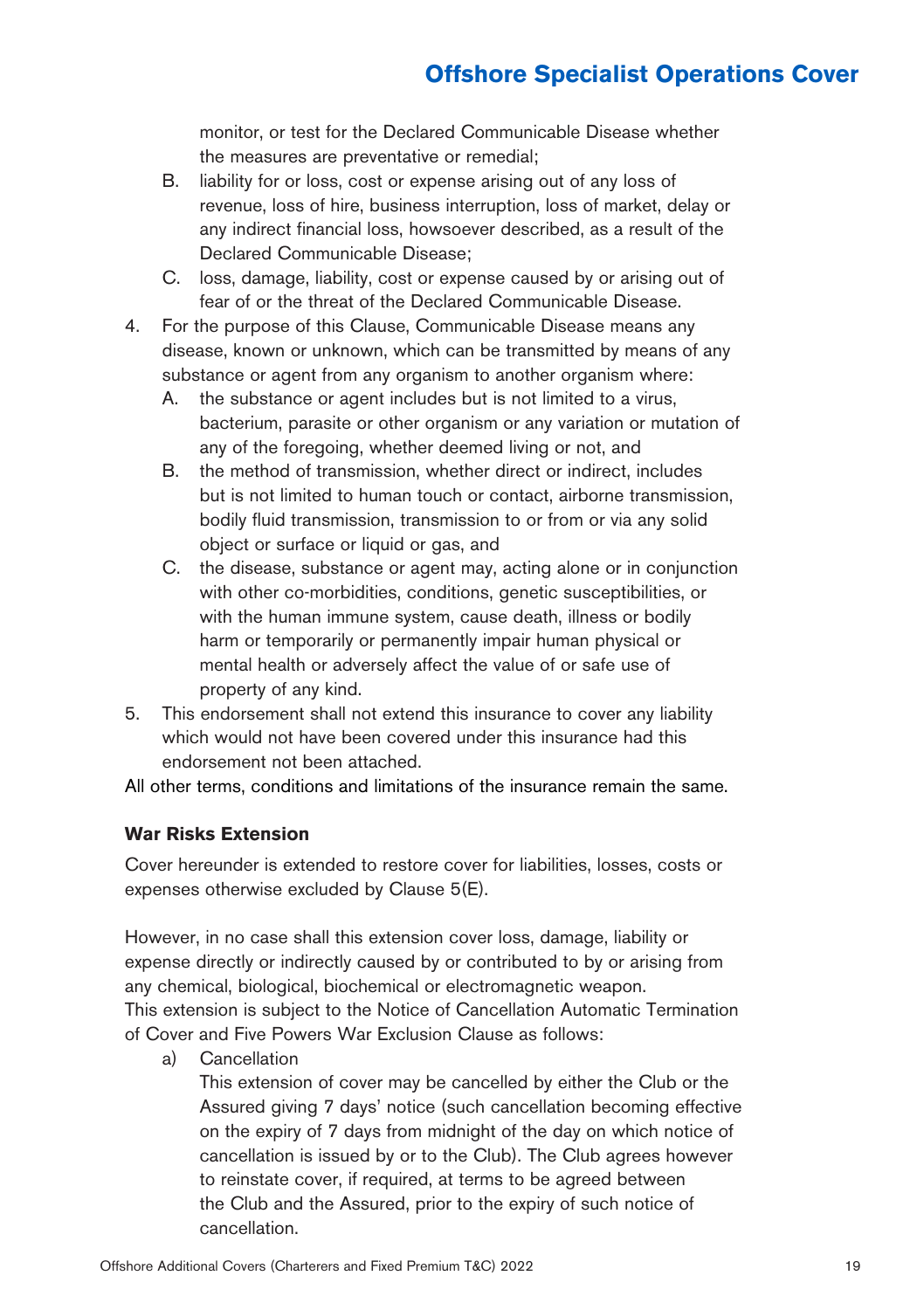- b) Automatic Termination of Cover Whether or not notice of cancellation has been given this extension of cover shall terminate automatically
	- i. upon the outbreak of war (whether there be a declaration of war or not) between any of the following: United Kingdom, United States of America, France, the Russian Federation, the People's Republic of China;
	- ii. in respect of any ship in the event of such ship being requisitioned either for title or use.
- c) Five Powers War Exclusion

This extension of cover excludes loss damage liability or expense arising from:

- i. the outbreak of war (whether there be a declaration of war or not) between any of the following: United Kingdom, United States of America, France, the Russian Federation, the People's Republic of China;
- ii. requisition either for title or use.

### **Limit**

The Club's liability for any and all claims under this insurance shall, unless otherwise specifically agreed, be subject to a combined single limit of liability each accident or occurrence or series of accidents or occurrences arising out of any one event, such limit being the limit of liability endorsed upon the Certificate of Entry.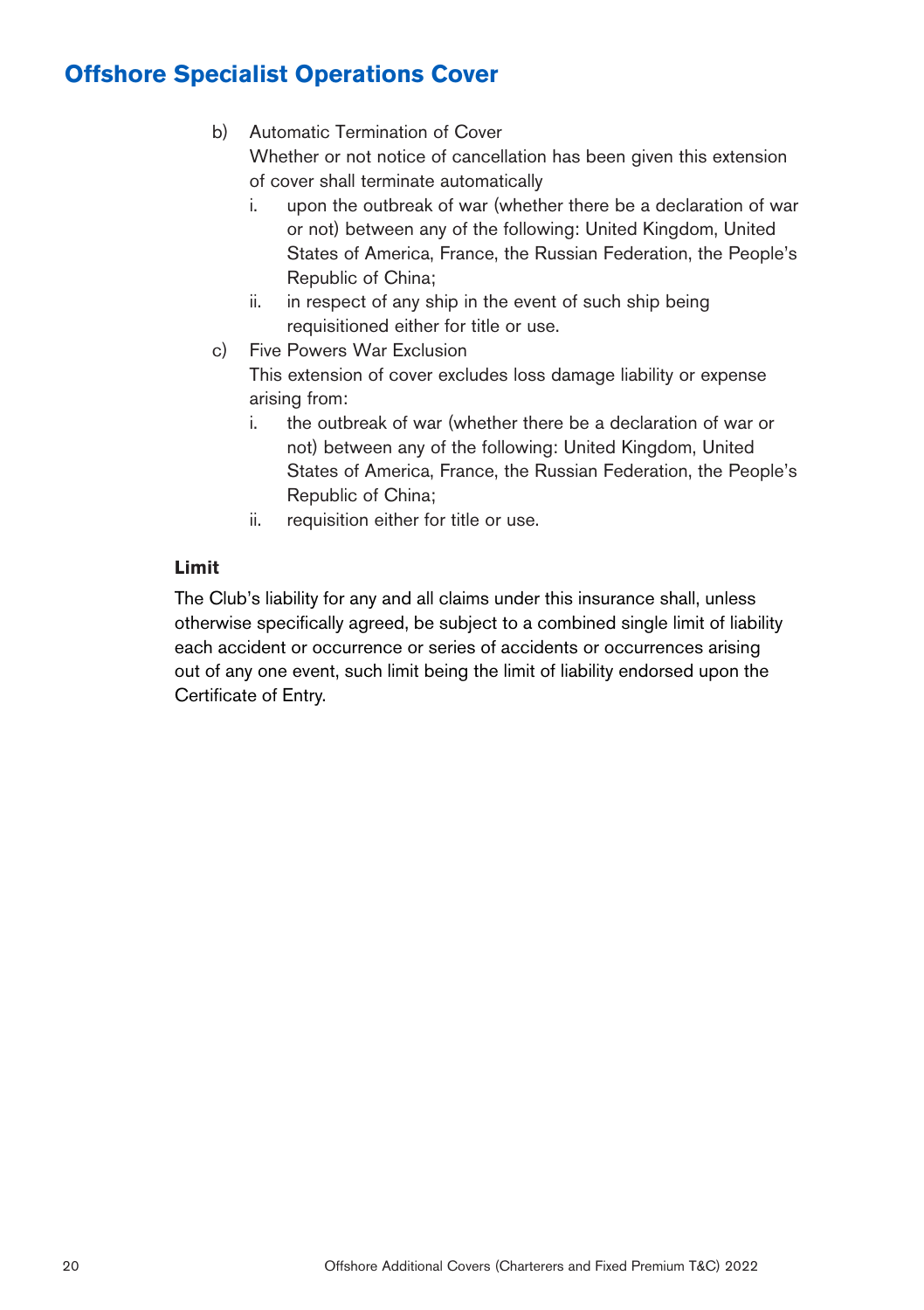### **1.4 Completed Operations Cover**

### **A. General Conditions**

Pursuant to Clause 4 of the Club's Charterers Terms & Conditions, cover is afforded to the Assured of an entered ship for which cover is restricted or excluded under Clause 5 (H)(iii) in respect of one or more of the risks set out in Subsection (B) but subject always to the terms and conditions contained in Subsection (C) below.

### **B. Risks Covered**

Subject to the GENERAL CONDITIONS set out above, cover hereunder is extended to an Assured to include liabilities, costs or expenses set out below.

- a) Cover is extended to the Assured of an entered ship in respect of liabilities, costs and expenses arising out of property damage or personal injury of a third party once the contracted operations performed by the entered ship have ceased or abandoned, PROVIDED ALWAYS that the Assured shall advise the Managers in writing of any claim arising under this Section 1.4 during the period of entry in the Club or within 24 months of the date of termination or cessation of the entry in the Club, unless such period shall have been extended by agreement between the Assured and the Managers in writing.
- b) The cover provided under this Section 1.4 shall only be provided as an addition to cover provided under Sections 1.2 and 1.3.

### **C. Terms & Conditions**

The following terms and conditions apply to all and any of the Risk(s) Covered in (B) above.

### **Work, Products and Services Exclusions**

There shall be no recovery for any and/or all liabilities, costs and expenses incurred by an Assured during the course of performing Specialist Operations to the extent that such liabilities, costs and expenses arise as a consequence of:

- a) claims brought by any party for whose benefit the work has been performed, or by any third party (whether connected with any party for whose benefit the work has been performed or not), in respect of the specialist nature of the operations; or
- b) the failure to perform such specialist operations by the Assured or the fitness for purpose and quality of the Assured's work, products or services, including any defect or latent defect in the Assured's work, products or services; or
- c) any loss of or damage to the Contract Work *[For the purpose of this insurance, Contract Work shall include but*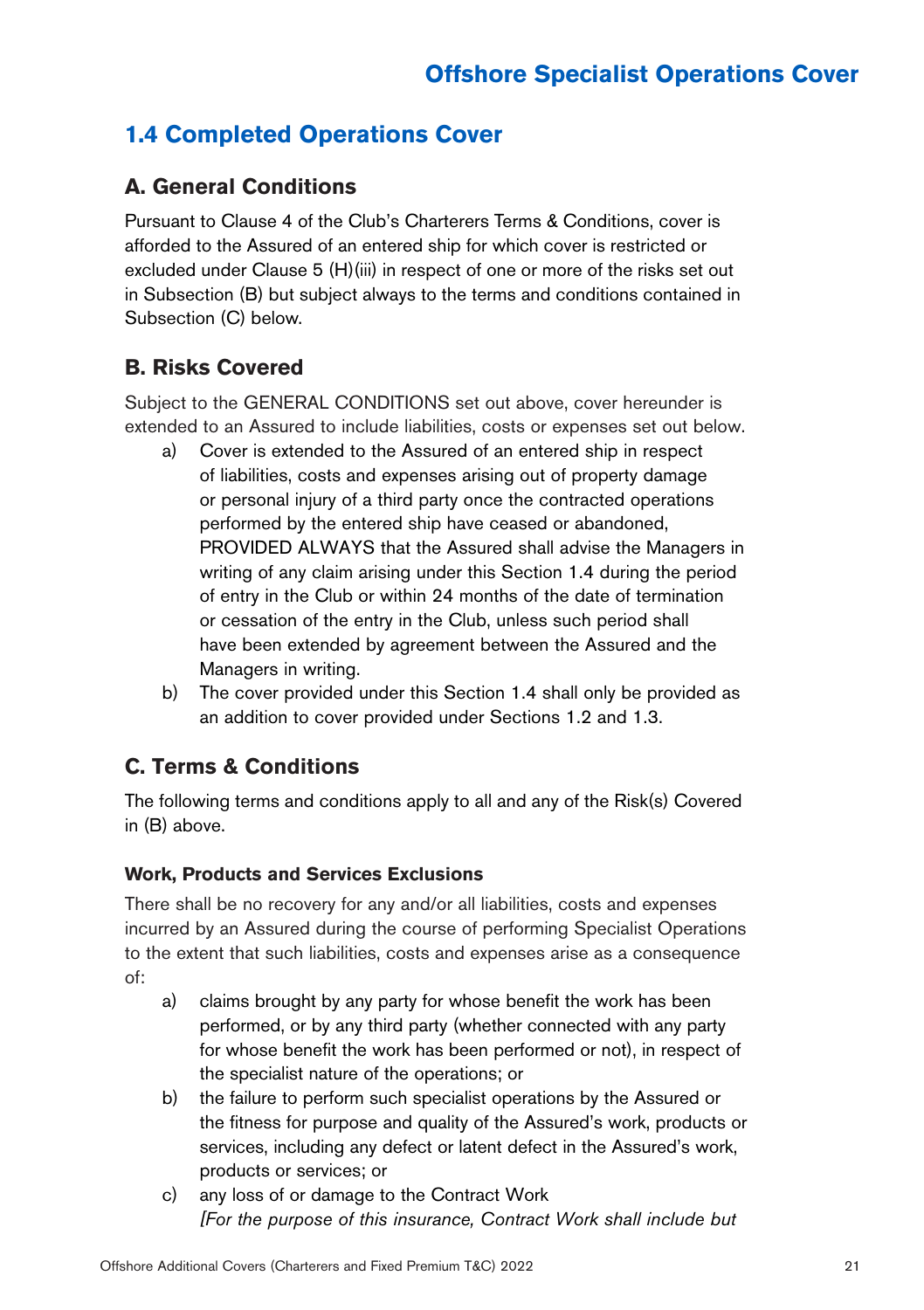*is not limited to any service provided under the contract and all and every part of the materials, components, equipment, machinery or other property or objects intended to be part of the work completed under the contract in respect of which the services or operations are performed by or from the entered ship.]*

#### **Contractual Liability Exclusion**

There shall be no recovery for any and/or all contractually assumed liabilities which would not have arisen but for the existence of the contract other than those accepted under Clause 2, section 10.

#### **Workers' Compensation Exclusions**

*United States* - There shall be no recovery for any and/or all liabilities for the payment of compensation and/or damages and/or benefits to or for the benefit of any employee of the Assured or to any third party who is the statutory assignee of any employee of the Assured, under, or in consequence of any default under, the workers' compensation laws of any of the States of the United States, the United States Longshoremen's and Harbour Workers' Compensation Act, or any other similar act, law or scheme in force or in operation in any of the States of the United States or under the federal jurisdiction of the United States.

*Other Jurisdictions* - There shall be no recovery for any and/or all liabilities for the payment of compensation and/or damages and/or benefits to or for the benefit of any employee of the Assured under any workers' compensation act, law or scheme in force or in operation in any other jurisdiction, unless and to the extent that the terms, conditions and limit of such cover are agreed between the Assured and the Managers and endorsed upon the Certificate of Entry.

#### **Underwater Operations Exclusion**

Cover in respect of risks relating to Underwater Operations is not given under this insurance but only in accordance with the terms and conditions of Underwater Operations Cover where this has been selected by the Assured.

#### **Penalty Clause Exclusion**

There shall be no recovery for any and/or all liabilities, costs and expenses incurred as a result of the operation of any penalty clause or liquidated damages agreement, or any performance bond or guarantee, or any agreement in respect of tax or any other revenue liabilities.

#### **Care, Custody, Control exclusion**

There shall be no recovery for any and/or all contractually assumed liabilities for personal injury, illness or death of any person other than employees of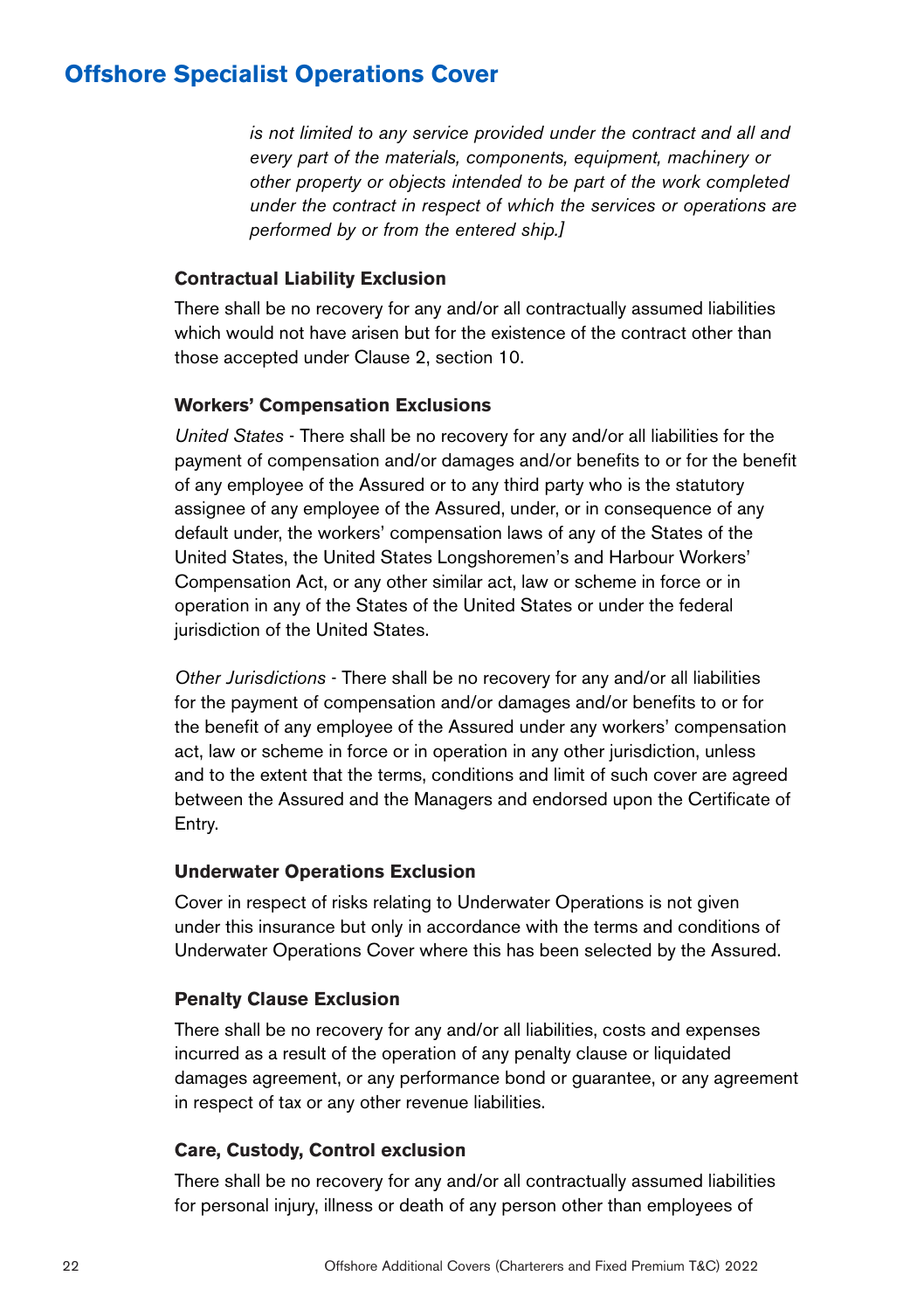the Assured and/or for loss of or loss of use of or damage to or caused by property owned by, or employees of, persons other than the Assured howsoever deemed to be in its care, custody or control and/or liabilities, costs and expenses incurred as a result of seepage and/or pollution and/or clean-up and/or containment of substances emanating from property owned by persons other than the Assured howsoever deemed to be in its care, custody or control.

#### **Seabed Structures Exclusion**

There shall be no recovery for any and/or all liabilities for loss of or loss of use of or damage to or caused by structures which are or can be fixed, whether temporarily or permanently, to the seabed and which are in the care, custody or control of the Assured in any manner whatsoever, unless and to the extent that the terms, conditions and limit of such cover is agreed between the Assured and the Managers and endorsed upon the Certificate of Entry.

#### **Contractually Assumed Liability for Complete Operations**

There shall be no recovery for any and/or all contractually assumed liabilities in respect of completed operations which would not have arisen but for the existence of the contract.

#### **Marine Cyber Endorsement LMA5403**

- 1. Subject only to paragraph 3 below, in no case shall this insurance cover loss, damage, liability or expense directly or indirectly caused by or contributed to by or arising from the use or operation, as a means for inflicting harm, of any computer, computer system, computer software programme, malicious code, computer virus, computer process or any other electronic system.
- 2. Subject to the conditions, limitations and exclusions of the policy to which this clause attaches, the indemnity otherwise recoverable hereunder shall not be prejudiced by the use or operation of any computer, computer system, computer software programme, computer process or any other electronic system, if such use or operation is not as a means for inflicting harm.
- 3. Where this clause is endorsed on policies covering risks of war, civil war, revolution, rebellion, insurrection, or civil strife arising therefrom, or any hostile act by or against a belligerent power, or terrorism or any person acting from a political motive, paragraph 1 shall not operate to exclude losses (which would otherwise be covered) arising from the use of any computer, computer system or computer software programme or any other electronic system in the launch and/or guidance system and/or firing mechanism of any weapon or missile.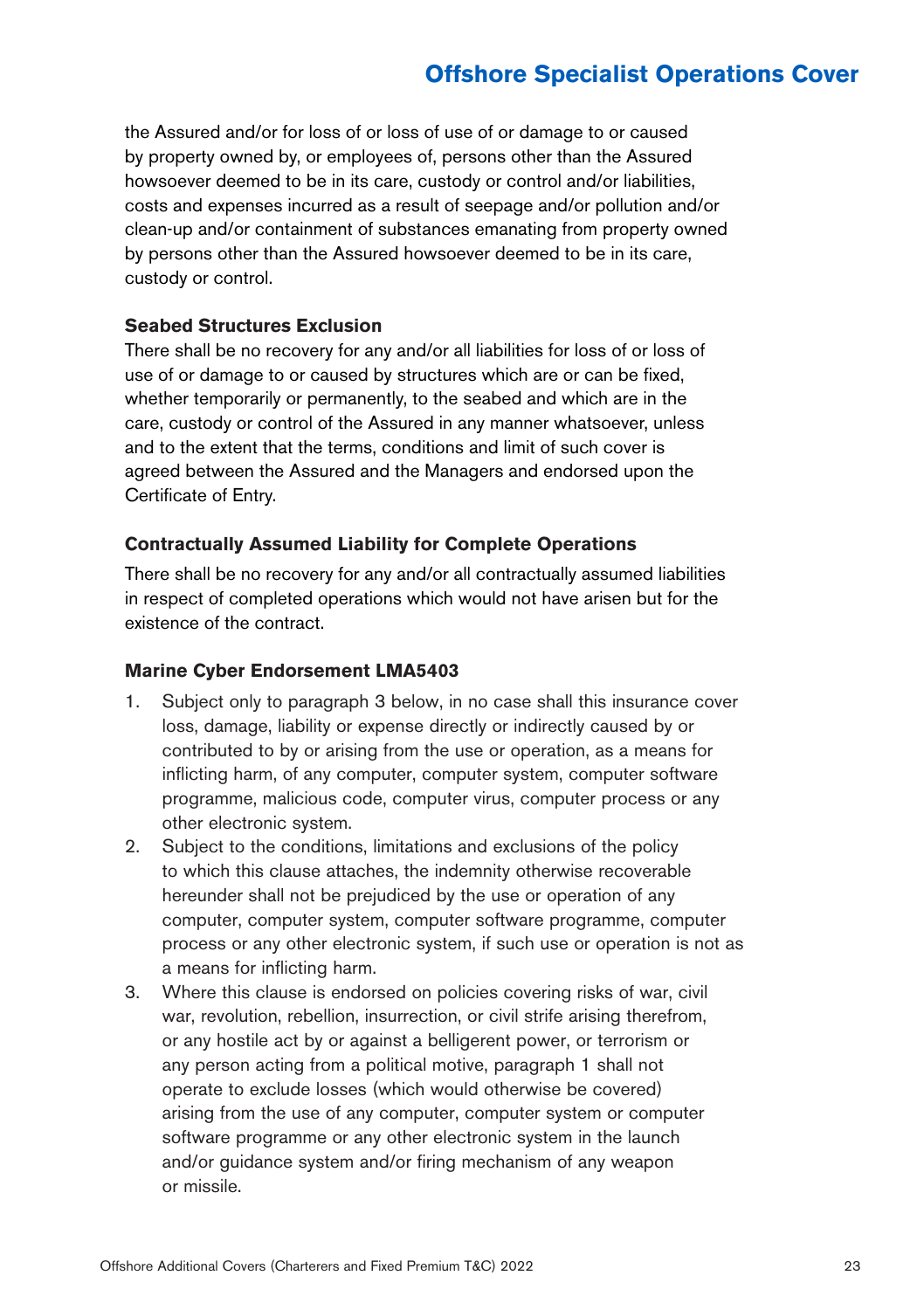### **Exclusion of Communicable Disease risks following a Public Health Emergency of International Concern (PHEIC) (based on market cover JL2021-014)**

This clause shall be paramount and shall override anything contained in this insurance inconsistent therewith.

- 1. In the event that the World Health Organization ('WHO') has determined an outbreak of a Communicable Disease to be a Public Health Emergency of International Concern (a 'Declared Communicable Disease'), no coverage will be provided under this insurance for any loss, damage, liability, cost or expense directly arising from any transmission or alleged transmission of the Declared Communicable Disease.
- 2. The exclusion in paragraph 1 above will not apply to any liability of the Assured otherwise covered by this insurance where the liability directly arises from an identified instance of a transmission of a Declared Communicable Disease and where the Assured proves that identified instance of a transmission took place before the date of determination by the WHO of the Declared Communicable Disease.
- 3. However even if the requirements of paragraph 2 above are met, no coverage will be provided under this insurance for any:
	- A. liability, cost or expense to identify, clean up, detoxify, remove, monitor, or test for the Declared Communicable Disease whether the measures are preventative or remedial;
	- B. liability for or loss, cost or expense arising out of any loss of revenue, loss of hire, business interruption, loss of market, delay or any indirect financial loss, howsoever described, as a result of the Declared Communicable Disease;
	- C. loss, damage, liability, cost or expense caused by or arising out of fear of or the threat of the Declared Communicable Disease.
- 4. For the purpose of this Clause, Communicable Disease means any disease, known or unknown, which can be transmitted by means of any substance or agent from any organism to another organism where:
	- A. the substance or agent includes but is not limited to a virus, bacterium, parasite or other organism or any variation or mutation of any of the foregoing, whether deemed living or not, and
	- B. the method of transmission, whether direct or indirect, includes but is not limited to human touch or contact, airborne transmission, bodily fluid transmission, transmission to or from or via any solid object or surface or liquid or gas, and
	- C. the disease, substance or agent may, acting alone or in conjunction with other co-morbidities, conditions, genetic susceptibilities, or with the human immune system, cause death, illness or bodily harm or temporarily or permanently impair human physical or mental health or adversely affect the value of or safe use of property of any kind.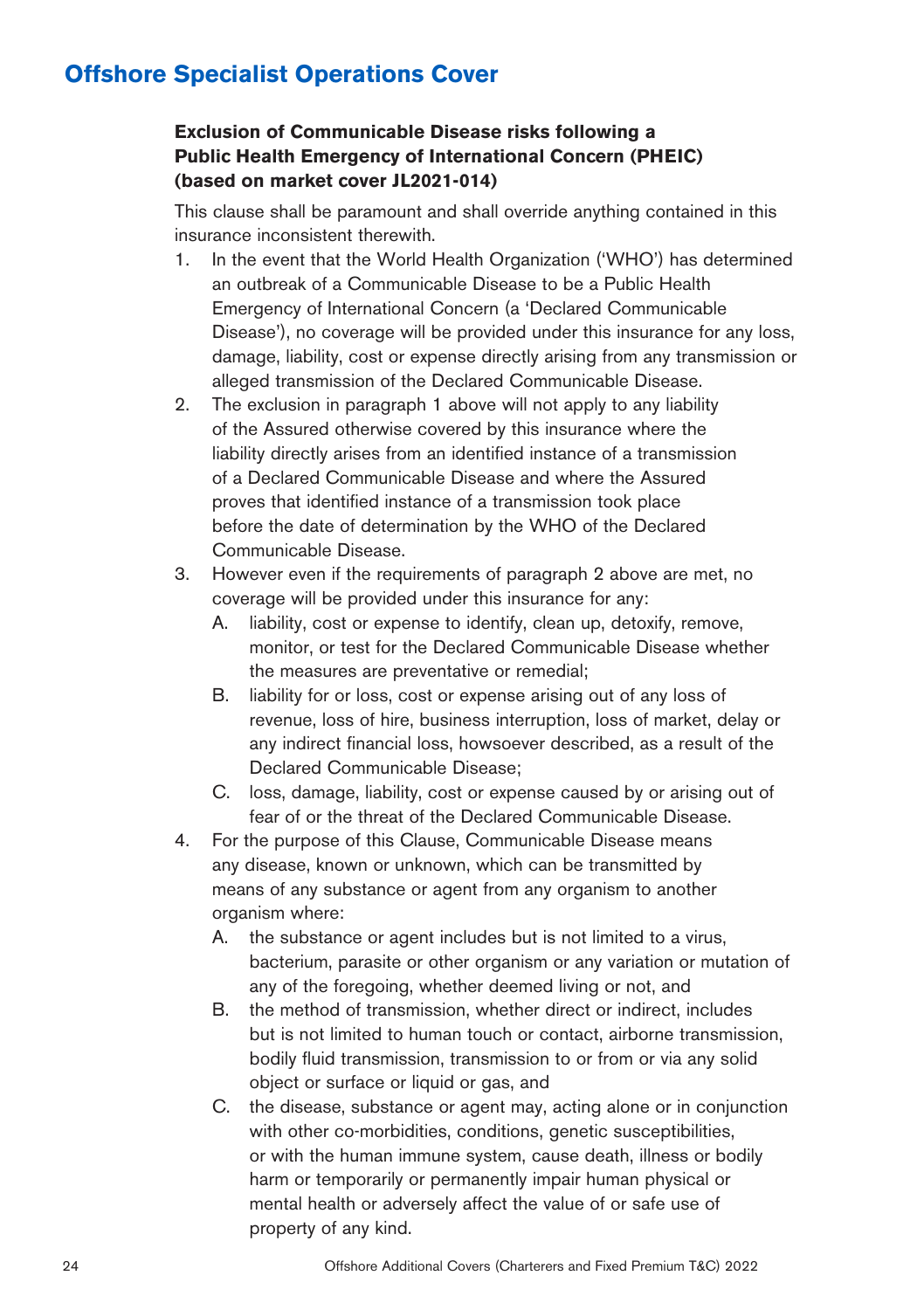5. This endorsement shall not extend this insurance to cover any liability which would not have been covered under this insurance had this endorsement not been attached.

All other terms, conditions and limitations of the insurance remain the same.

#### **War Risks Extension**

Cover hereunder is extended to restore cover for liabilities, losses, costs or expenses otherwise excluded by Clause 5(E).

However, in no case shall this extension cover loss, damage, liability or expense directly or indirectly caused by or contributed to by or arising from any chemical, biological, biochemical or electromagnetic weapon.

This extension is subject to the Notice of Cancellation Automatic Termination of Cover and Five Powers War Exclusion Clause as follows:

a) Cancellation

This extension of cover may be cancelled by either the Club or the Assured giving 7 days' notice (such cancellation becoming effective on the expiry of 7 days from midnight of the day on which notice of cancellation is issued by or to the Club). The Club agrees however to reinstate cover, if required, at terms to be agreed between the Club and the Assured, prior to the expiry of such notice of cancellation.

- b) Automatic Termination of Cover Whether or not notice of cancellation has been given this extension of cover shall terminate automatically
	- i. upon the outbreak of war (whether there be a declaration of war or not) between any of the following: United Kingdom, United States of America, France, the Russian Federation, the People's Republic of China;
	- ii. in respect of any ship in the event of such ship being requisitioned either for title or use.
- c) Five Powers War Exclusion This extension of cover excludes loss damage liability or expense arising from:
	- i. the outbreak of war (whether there be a declaration of war or not) between any of the following: United Kingdom, United States of America, France, the Russian Federation, the People's Republic of China;
	- ii. requisition either for title or use.

#### **Limit**

The Club's liability for any and all claims under this insurance shall, unless otherwise specifically agreed, be subject to a combined single limit of liability each accident or occurrence or series of accidents or occurrences arising out of any one event, such limit being the limit of liability endorsed upon the Certificate of Entry.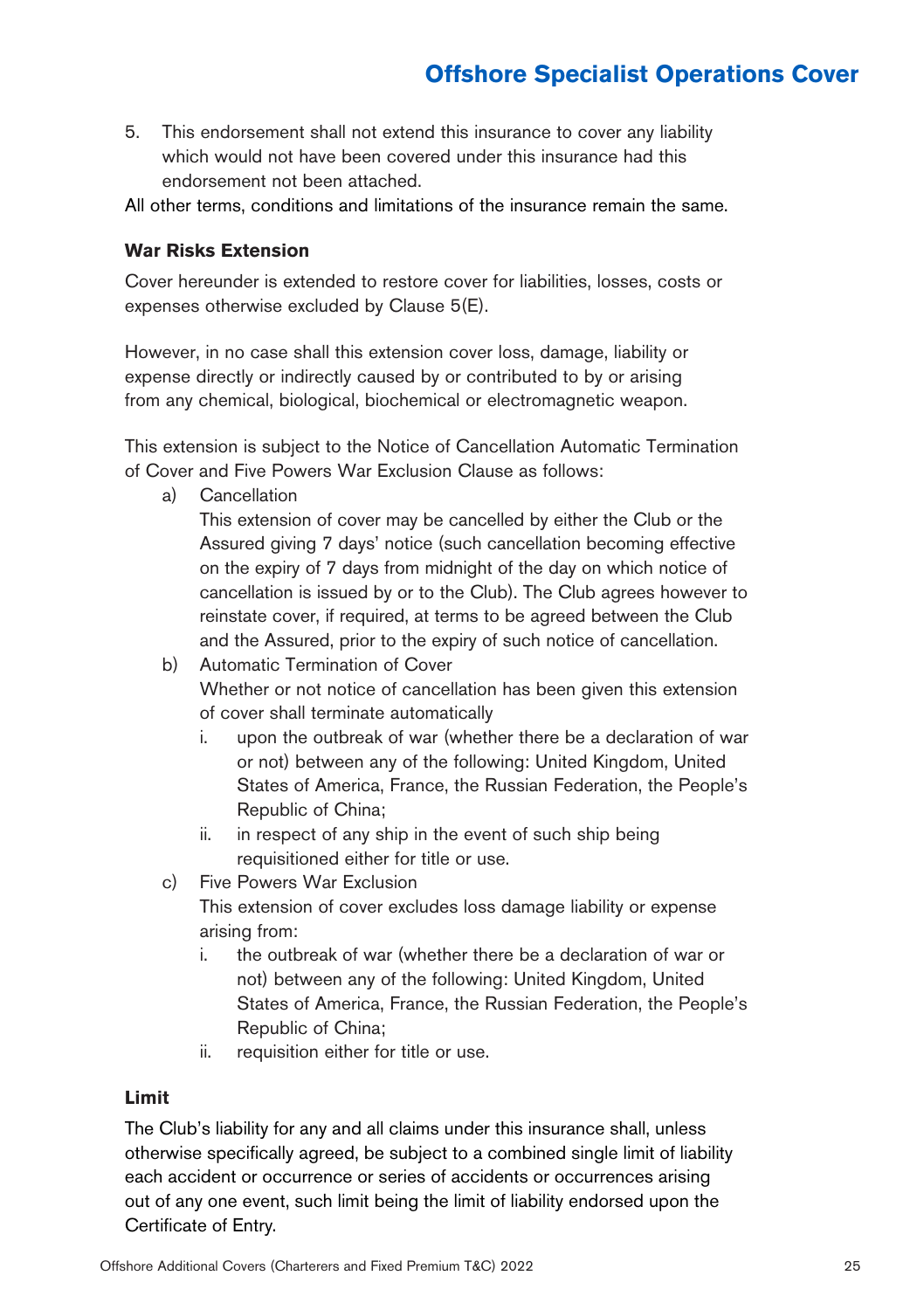### **1.5 Marine Employers' Liability Cover**

### **A. General Conditions**

Pursuant to Clause 4 of the Club's Charterers Terms & Conditions, cover is afforded to the Assured of an entered ship for which cover is restricted or excluded under Clause 5 (H)(iii) in respect of one or more of the risks set out in Subsection (B) but subject always to the terms and conditions contained in Subsection (C) below.

### **B. Risks Covered**

Subject to the GENERAL CONDITIONS set out above, cover hereunder is extended to an Assured to include liabilities, costs or expenses set out below.

Notwithstanding Clause 1 Section 4 of the Club's Charterers Terms & Conditions, cover is provided in respect of the liabilities, costs and expenses specified in Clause 2 Sections 2(B) & 5 to the extent that such liabilities, costs and expenses are incurred in relation to any employee of the Assured within the categories set out in paragraphs (a), (b) and (c) below, notwithstanding that such employee may not be a seafarer within the scope of the Charterers Terms & Conditions.

- a) Employees of the Assured who are habitually assigned to an entered ship but who, in the course of their employment, are carrying out work, services or operations other than on, in or from an entered ship.
- b) Employees of the Assured who are not habitually assigned to an entered ship but who, in the course of their employment, are carrying out work, services or operations on, in or from an entered ship.
- c) Any other employee of the Assured not being an employee within the categories set out in (a) or (b), who is deemed to be a seafarer by a court having jurisdiction in respect of the claim.

### **C. Terms & Conditions**

The following terms and conditions apply to all and any of the Risk(s) Covered in (B) above.

### **Work, Products and Services Exclusions**

There shall be no recovery for any and/or all liabilities, costs and expenses incurred by an Assured during the course of performing Specialist Operations to the extent that such liabilities, costs and expenses arise as a consequence of:

a) claims brought by any party for whose benefit the work has been performed, or by any third party (whether connected with any party for whose benefit the work has been performed or not), in respect of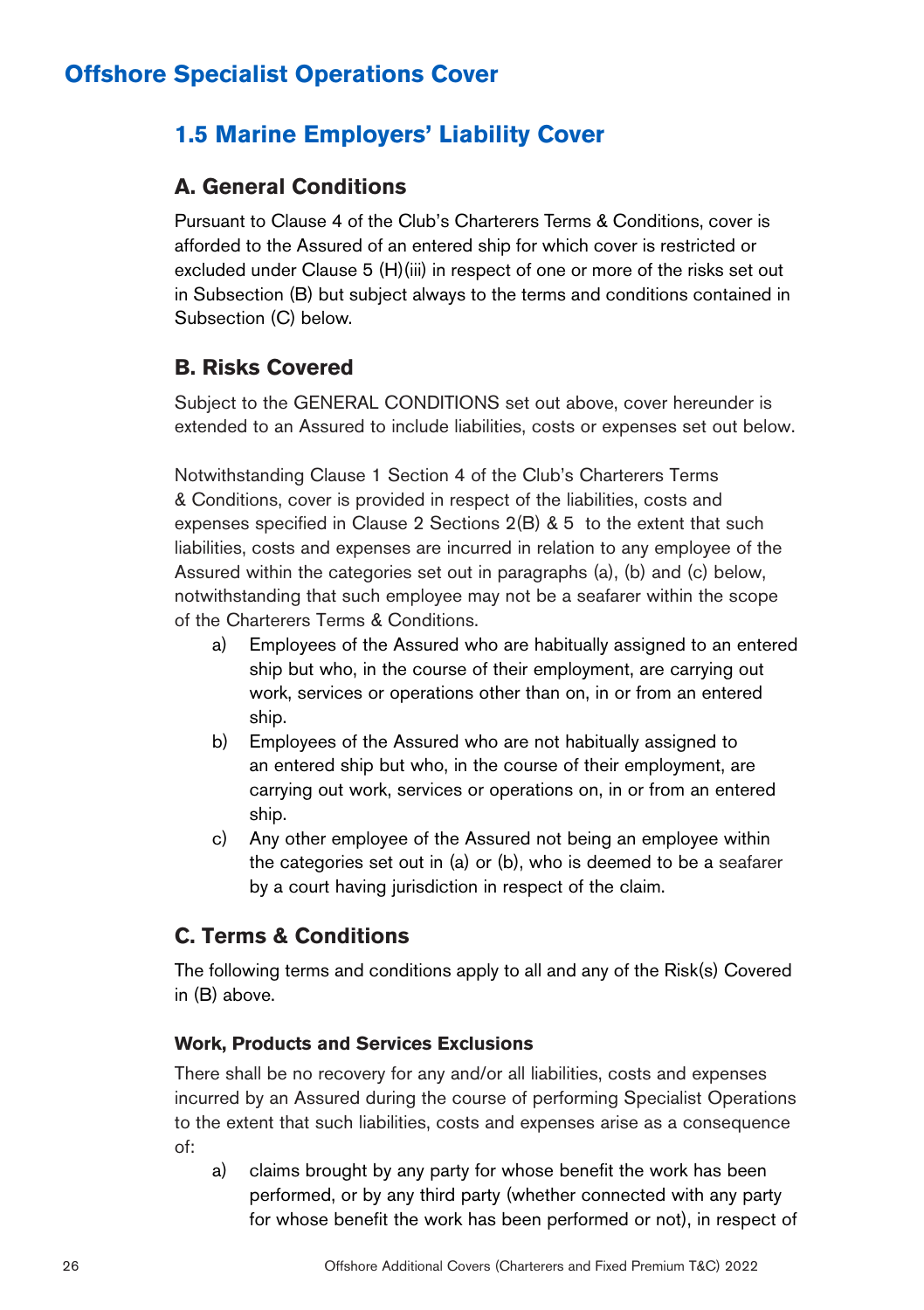the specialist nature of the operations; or

- b) the failure to perform such specialist operations by the Assured or the fitness for purpose and quality of the Assured's work, products or services, including any defect or latent defect in the Assured's work, products or services; or
- c) any loss of or damage to the Contract Work. *[For the purpose of this insurance, Contract Work shall include but is not limited to any service provided under the contract and all and every part of the materials, components, equipment, machinery or other property or objects intended to be part of the work completed under the contract in respect of which the services or operations are performed by or from the entered ship.]*

#### **Contractual Liability Exclusion**

There shall be no recovery for any and/or all contractually assumed liabilities which would not have arisen but for the existence of the contract other than those accepted under Clause 2, section 10.

#### **Workers' Compensation Exclusions**

*United States* - There shall be no recovery for any and/or all liabilities for the payment of compensation and/or damages and/or benefits to or for the benefit of any employee of the Assured or to any third party who is the statutory assignee of any employee of the Assured, under, or in consequence of any default under, the workers' compensation laws of any of the States of the United States, the United States Longshoremen's and Harbour Workers' Compensation Act, or any other similar act, law or scheme in force or in operation in any of the States of the United States or under the federal jurisdiction of the United States.

*Other Jurisdictions* - There shall be no recovery for any and/or all liabilities for the payment of compensation and/or damages and/or benefits to or for the benefit of any employee of the Assured under any workers' compensation Act, law or scheme in force or in operation in any other jurisdiction, unless and to the extent that the terms, conditions and limit of such cover are agreed between the Assured and the Managers and endorsed upon the Certificate of Entry.

#### **Underwater Operations Exclusion**

Cover in respect of risks relating to Underwater Operations is not given under this insurance but only in accordance with the terms and conditions of Underwater Operations Cover where this has been selected by the Assured.

#### **Penalty Clause Exclusion**

There shall be no recovery for any and/or all liabilities, costs and expenses incurred as a result of the operation of any penalty clause or liquidated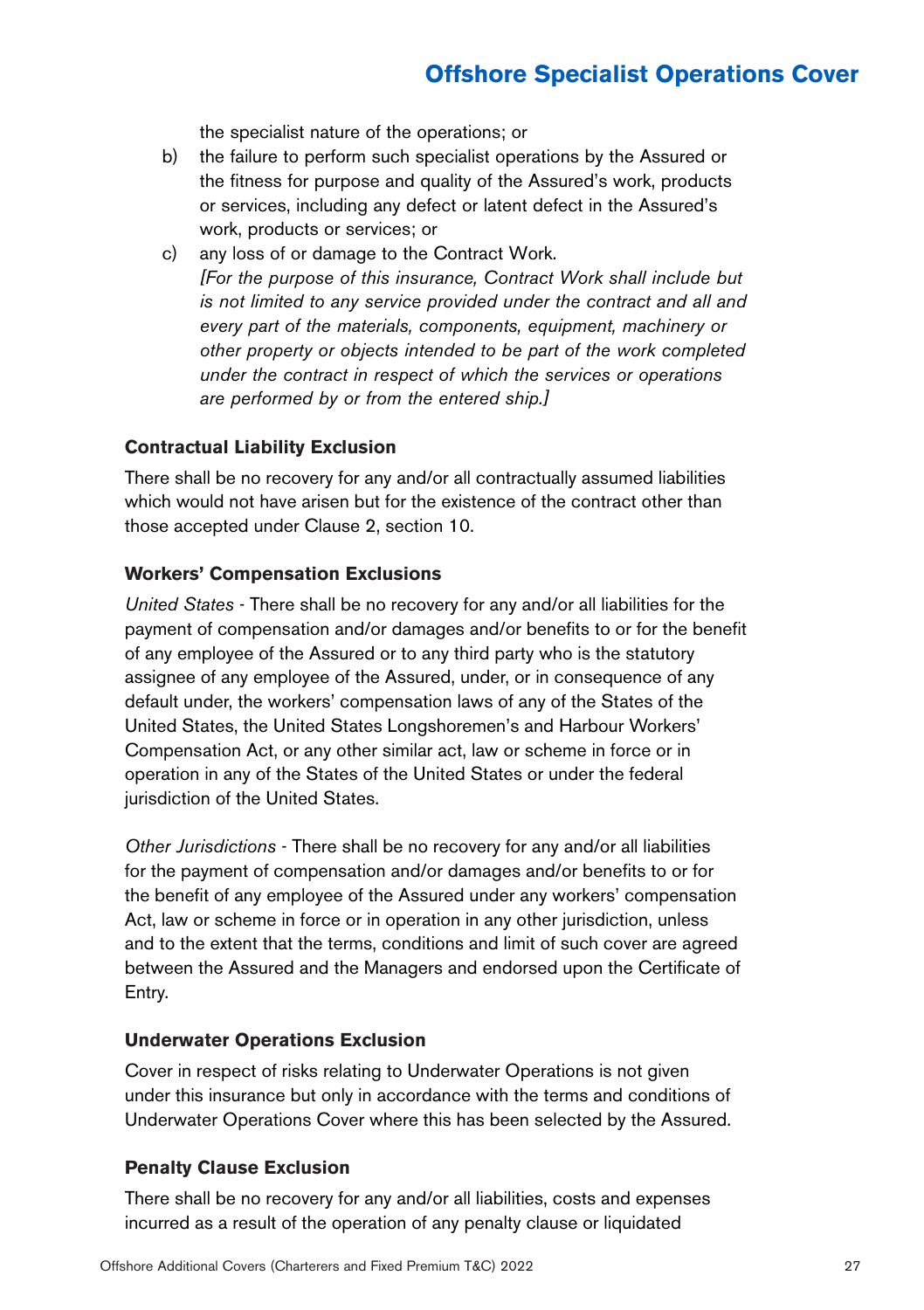damages agreement, or any performance bond or guarantee, or any agreement in respect of tax or any other revenue liabilities

#### **Care, Custody, Control Exclusion**

There shall be no recovery for any and/or all contractually assumed liabilities for personal injury, illness or death of any person other than employees of the Assured and/or for loss of or loss of use of or damage to or caused by property owned by, or employees of, persons other than the Assured howsoever deemed to be in its care, custody or control and/or liabilities, costs and expenses incurred as a result of seepage and/or pollution and/or clean-up and/or containment of substances emanating from property owned by persons other than the Assured howsoever deemed to be in its care, custody or control.

#### **Seabed Structures Exclusion**

There shall be no recovery for any and/or all liabilities for loss of or loss of use of or damage to or caused by structures which are or can be fixed, whether temporarily or permanently, to the seabed and which are in the care, custody or control of the Assured in any manner whatsoever, unless and to the extent that the terms, conditions and limit of such cover is agreed between the Assured and the Managers and endorsed upon the Certificate of Entry.

#### **Employee Benefits Exclusions**

There shall be no recovery for any and/or all liabilities arising out of any act or omission of the Assured, whether negligent or otherwise, or of any other person for whom the Assured is, was, may be or may have been legally responsible, in connection with any employee benefits of any employee of the Assured.

#### **Marine Cyber Endorsement LMA5403**

- 1. Subject only to paragraph 3 below, in no case shall this insurance cover loss, damage, liability or expense directly or indirectly caused by or contributed to by or arising from the use or operation, as a means for inflicting harm, of any computer, computer system, computer software programme, malicious code, computer virus, computer process or any other electronic system.
- 2. Subject to the conditions, limitations and exclusions of the policy to which this clause attaches, the indemnity otherwise recoverable hereunder shall not be prejudiced by the use or operation of any computer, computer system, computer software programme, computer process or any other electronic system, if such use or operation is not as a means for inflicting harm.
- 3. Where this clause is endorsed on policies covering risks of war, civil war, revolution, rebellion, insurrection, or civil strife arising therefrom, or any hostile act by or against a belligerent power, or terrorism or any person acting from a political motive, paragraph 1 shall not operate to exclude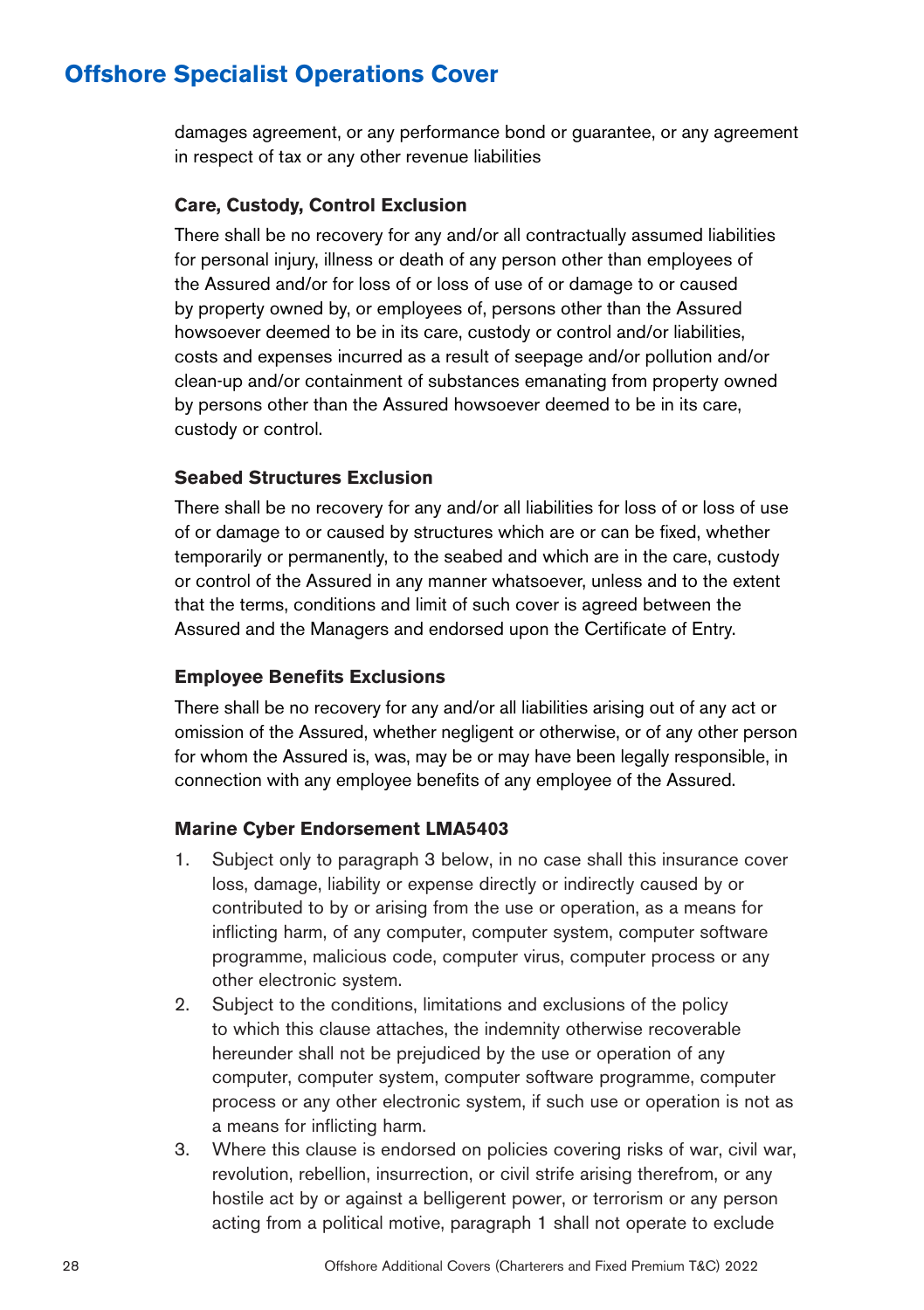losses (which would otherwise be covered) arising from the use of any computer, computer system or computer software programme or any other electronic system in the launch and/or guidance system and/or firing mechanism of any weapon or missile.

### **Exclusion of Communicable Disease risks following a Public Health Emergency of International Concern (PHEIC) (based on market cover JL2021-014)**

This clause shall be paramount and shall override anything contained in this insurance inconsistent therewith.

- 1. In the event that the World Health Organization ('WHO') has determined an outbreak of a Communicable Disease to be a Public Health Emergency of International Concern (a 'Declared Communicable Disease'), no coverage will be provided under this insurance for any loss, damage, liability, cost or expense directly arising from any transmission or alleged transmission of the Declared Communicable Disease.
- 2. The exclusion in paragraph 1 above will not apply to any liability of the Assured otherwise covered by this insurance where the liability directly arises from an identified instance of a transmission of a Declared Communicable Disease and where the Assured proves that identified instance of a transmission took place before the date of determination by the WHO of the Declared Communicable Disease.
- 3. However even if the requirements of paragraph 2 above are met, no coverage will be provided under this insurance for any:
	- A. liability, cost or expense to identify, clean up, detoxify, remove, monitor, or test for the Declared Communicable Disease whether the measures are preventative or remedial;
	- B. liability for or loss, cost or expense arising out of any loss of revenue, loss of hire, business interruption, loss of market, delay or any indirect financial loss, howsoever described, as a result of the Declared Communicable Disease;
	- C. loss, damage, liability, cost or expense caused by or arising out of fear of or the threat of the Declared Communicable Disease.
- 4. For the purpose of this Clause, Communicable Disease means any disease, known or unknown, which can be transmitted by means of any substance or agent from any organism to another organism where:
	- A. the substance or agent includes but is not limited to a virus, bacterium, parasite or other organism or any variation or mutation of any of the foregoing, whether deemed living or not, and
	- B. the method of transmission, whether direct or indirect, includes but is not limited to human touch or contact, airborne transmission, bodily fluid transmission, transmission to or from or via any solid object or surface or liquid or gas, and
	- C. the disease, substance or agent may, acting alone or in conjunction with other co-morbidities, conditions, genetic susceptibilities,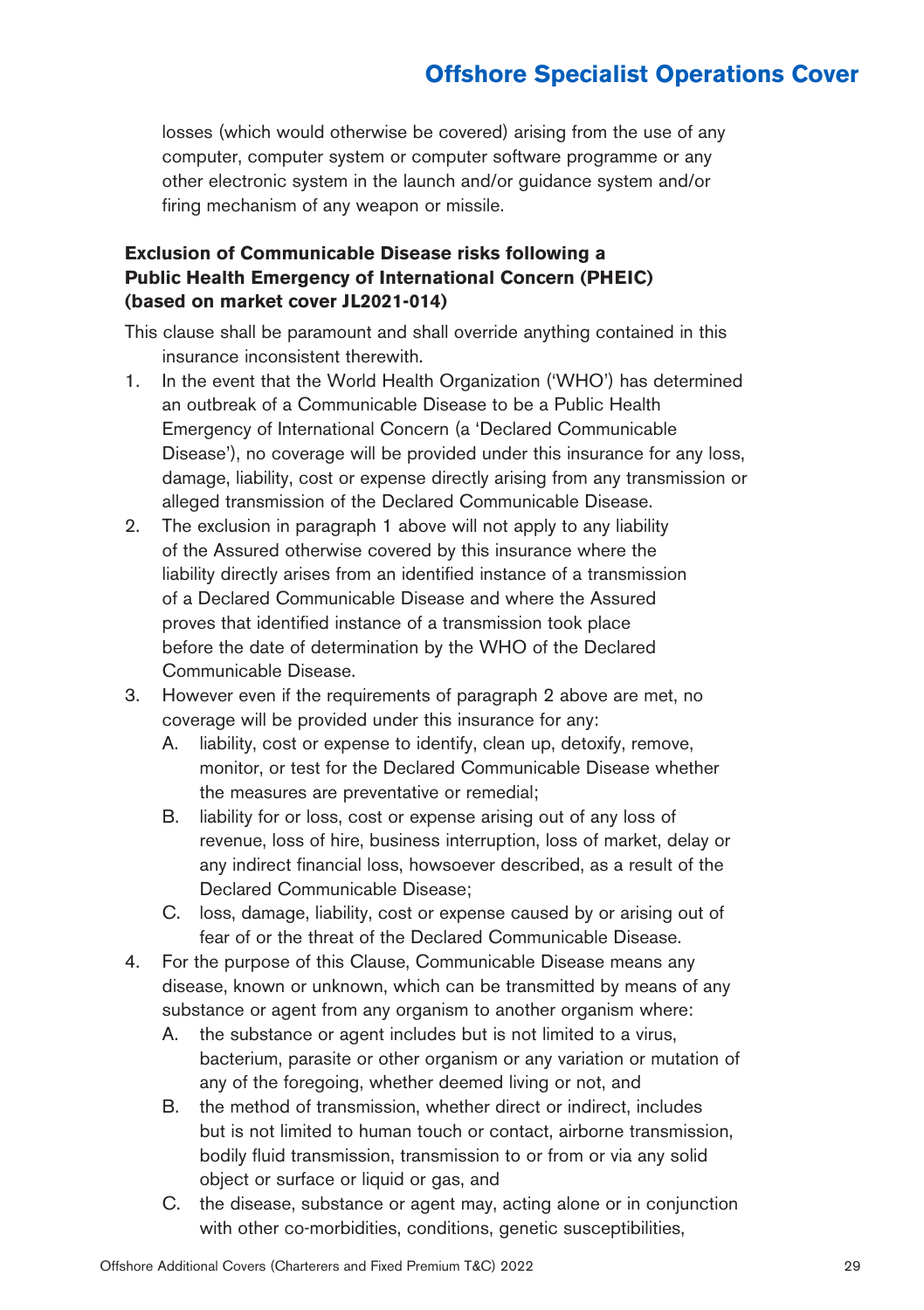or with the human immune system, cause death, illness or bodily harm or temporarily or permanently impair human physical or mental health or adversely affect the value of or safe use of property of any kind.

5. This endorsement shall not extend this insurance to cover any liability which would not have been covered under this insurance had this endorsement not been attached.

All other terms, conditions and limitations of the insurance remain the same.

#### **War Risks Extension**

Cover hereunder is extended to restore cover for liabilities, losses, costs or expenses otherwise excluded by Clause 5(E).

However, in no case shall this extension cover loss, damage, liability or expense directly or indirectly caused by or contributed to by or arising from any chemical, biological, biochemical or electromagnetic weapon.

This extension is subject to the Notice of Cancellation Automatic Termination of Cover and Five Powers War Exclusion Clause as follows:

a) Cancellation

This extension of cover may be cancelled by either the Club or the Assured giving 7 days' notice (such cancellation becoming effective on the expiry of 7 days from midnight of the day on which notice of cancellation is issued by or to the Club). The Club agrees however to reinstate cover, if required, at terms to be agreed between the Club and the Assured, prior to the expiry of such notice of cancellation.

b) Automatic Termination of Cover

Whether or not notice of cancellation has been given this extension of cover shall terminate automatically

- i. upon the outbreak of war (whether there be a declaration of war or not) between any of the following: United Kingdom, United States of America, France, the Russian Federation, the People's Republic of China;
- ii. in respect of any ship in the event of such ship being requisitioned either for title or use.
- c) Five Powers War Exclusion

This extension of cover excludes loss damage liability or expense arising from:

- i. the outbreak of war (whether there be a declaration of war or not) between any of the following: United Kingdom, United States of America, France, the Russian Federation, the People's Republic of China;
- ii. requisition either for title or use.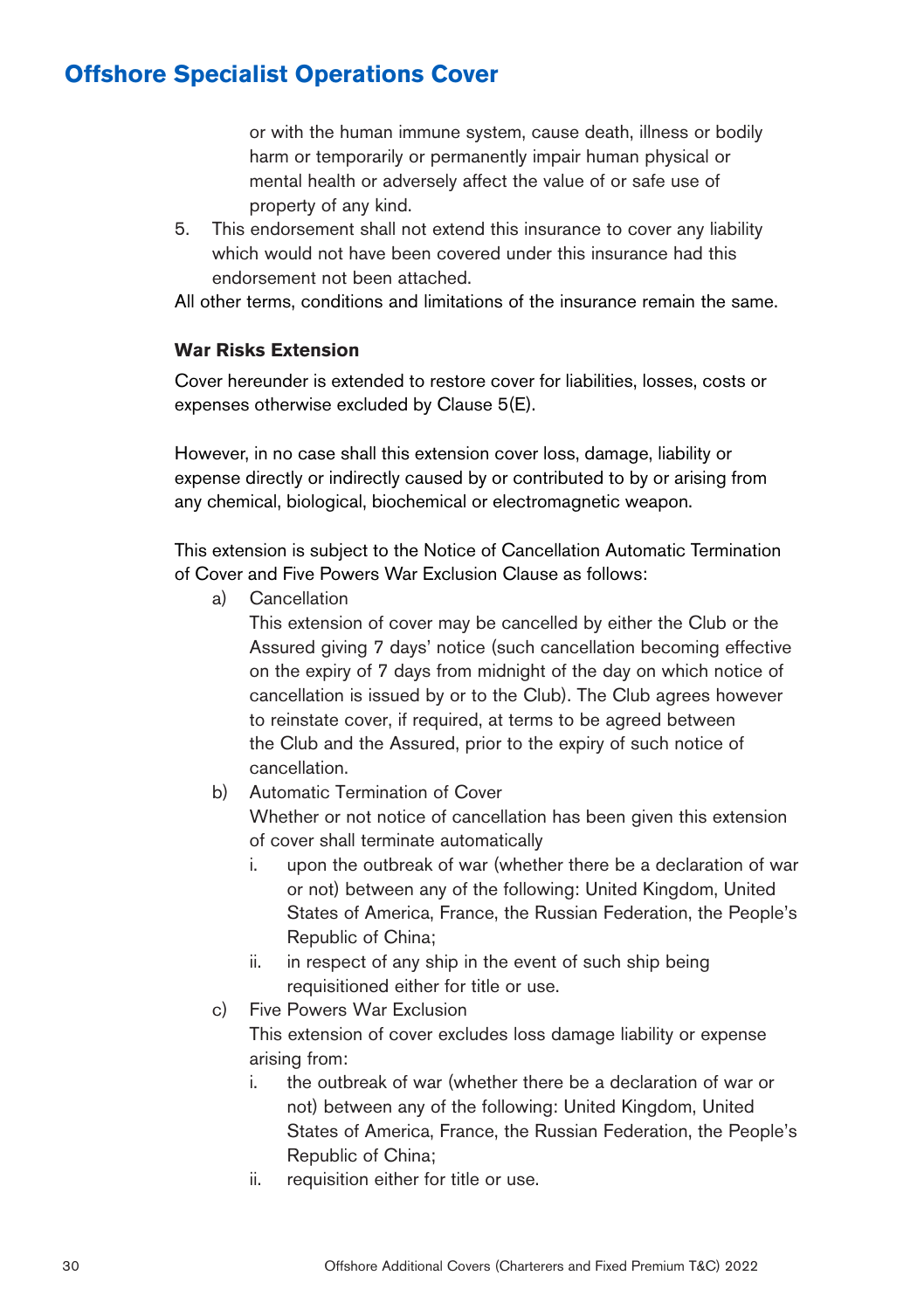### **Limit**

The Club's liability for any and all claims under this insurance shall, unless otherwise specifically agreed, be subject to a combined single limit of liability each accident or occurrence or series of accidents or occurrences arising out of any one event, such limit being the limit of liability endorsed upon the Certificate of Entry.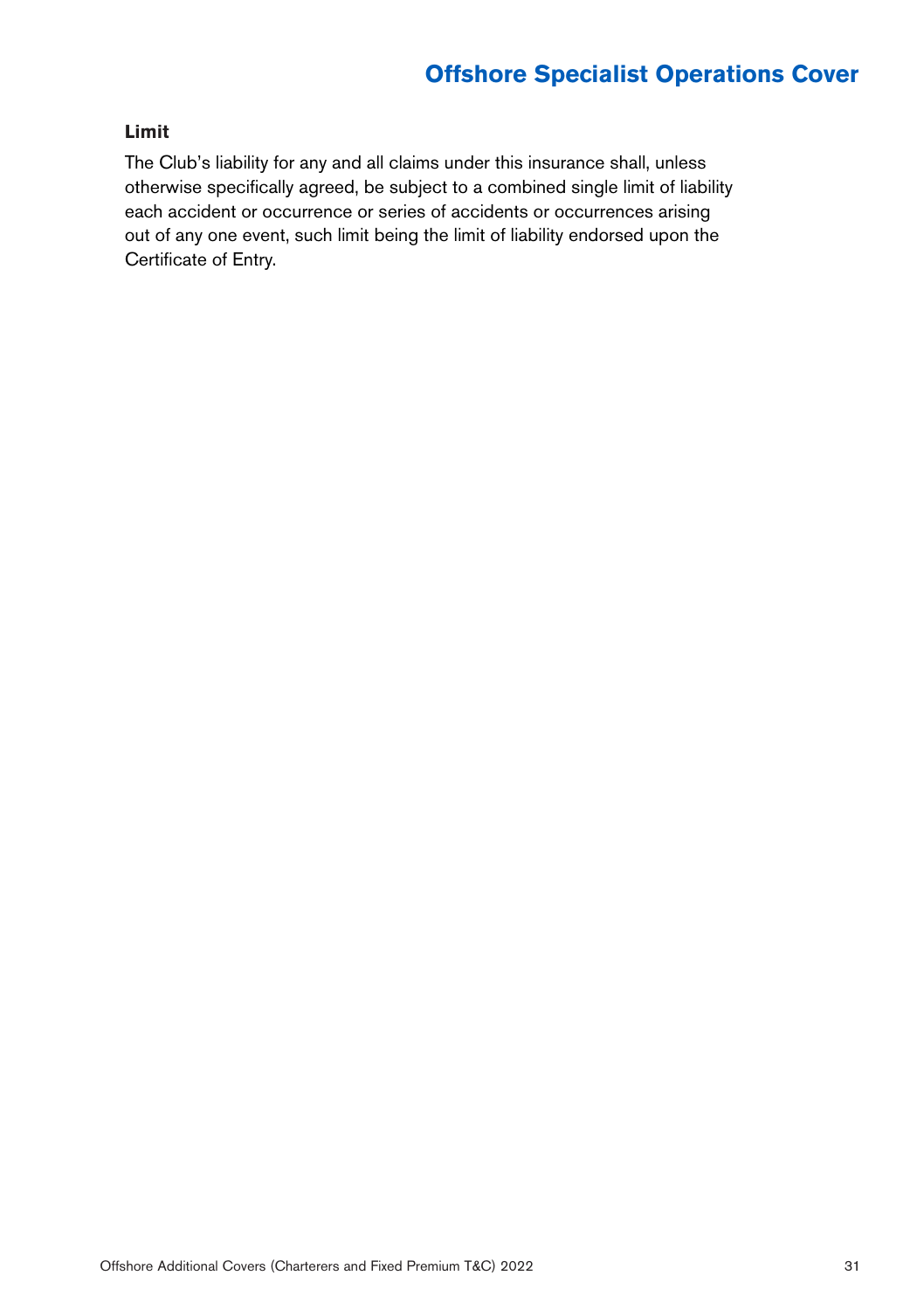### **1.6 Excess Liability Cover (bespoke)**

### **A. General Conditions**

Pursuant to Clause 4 of the Club's Charterers Terms & Conditions, cover is afforded to the Assured of an entered ship for which cover is restricted or excluded under Clause 5 (H)(iii) in respect of one or more of the risks set out in (B) but subject always to the terms and conditions contained in (C) below.

### **B. Risks Covered**

Subject to the GENERAL CONDITIONS set out above, cover hereunder is extended to an Assured to include liabilities, costs or expenses set out below.

**Bespoke Risks:** *(to be agreed in writing between the Assured and the Managers).*

### **C. Terms & Conditions (TBA)**

The following terms and conditions apply to all and any of the Risk(s) Covered in (B) above, unless otherwise agreed in writing between the Assured and the Managers.

### **Work, Products and Services Exclusions**

There shall be no recovery for any and/or all liabilities, costs and expenses incurred by an Assured during the course of performing, Specialist Operations to the extent that such liabilities, costs and expenses arise as a consequence of:

- a) claims brought by any party for whose benefit the work has been performed, or by any third party (whether connected with any party for whose benefit the work has been performed or not), in respect of the specialist nature of the operations; or
- b) the failure to perform such specialist operations by the Assured or the fitness for purpose and quality of the Assured's work, products or services, including any defect or latent defect in the Assured's work, products or services; or
- c) any loss of or damage to the Contract Work. *[For the purpose of this insurance, Contract Work shall include but is not limited to any service provided under the contract and all and every part of the materials, components, equipment, machinery or other property or objects intended to be part of the work completed under the contract in respect of which the services or operations are performed by or from the entered ship.]*

### **Seabed Structures Exclusion**

There shall be no recovery for any and/or all liabilities for loss of or loss of use of or damage to or caused by structures which are or can be fixed, whether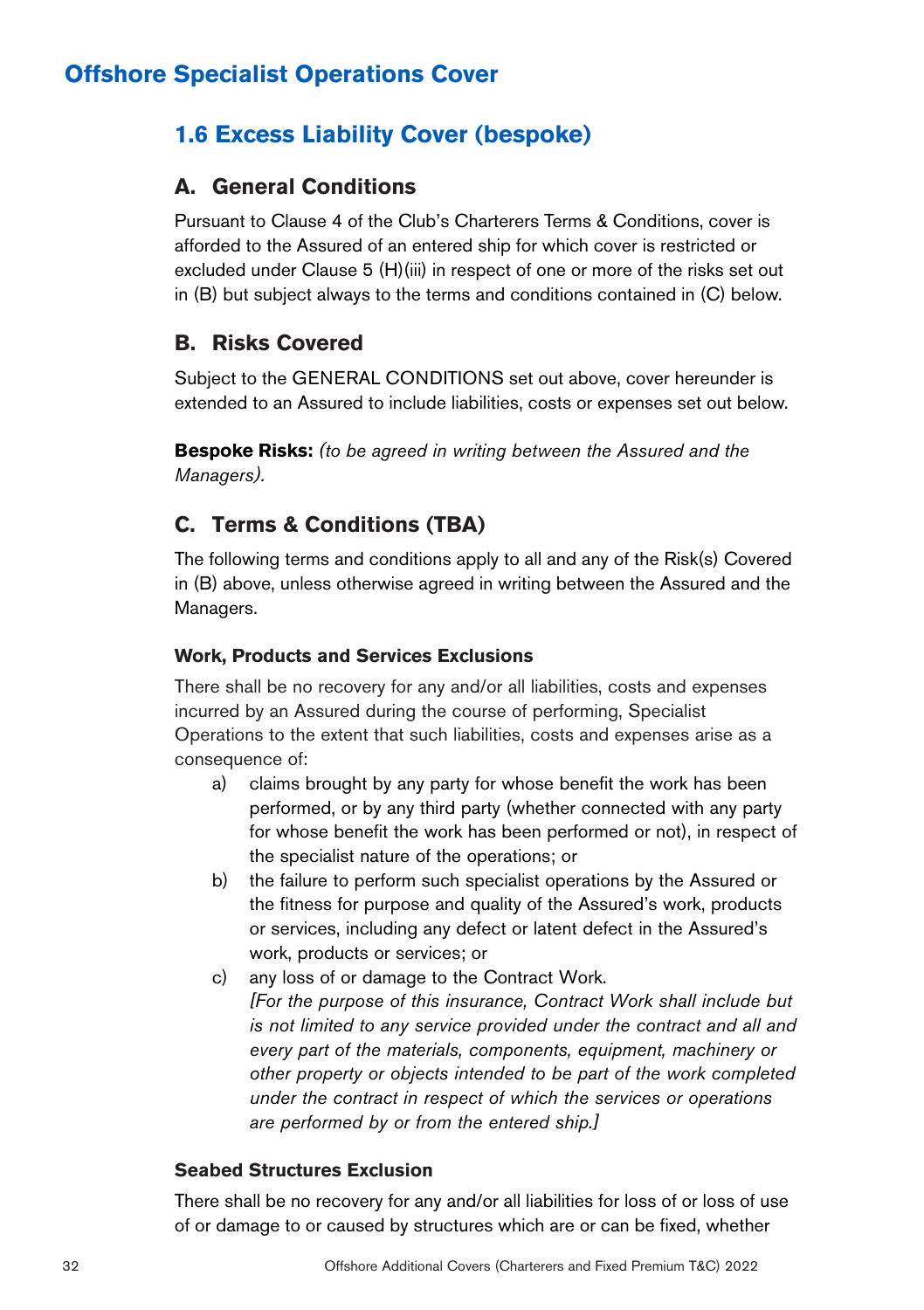temporarily or permanently, to the seabed and which are in the care, custody or control of the Assured in any manner whatsoever, unless and to the extent that the terms, conditions and limit of such cover is agreed between the Assured and the Managers and endorsed upon the Certificate of Entry.

#### **Down-hole Equipment Exclusion**

There shall be no recovery for any and/or all liabilities, costs and expenses arising out of loss of or loss of use, whether temporary or permanent, of or damage to, down-hole equipment.

#### **Employee Benefits Exclusions**

There shall be no recovery for any and/or all liabilities arising out of any act or omission of the Assured, whether negligent or otherwise, or of any other person for whom the Assured is, was, may be or may have been legally responsible, in connection with any employee benefits of any employee of the Assured.

#### **Contractual Liability Exclusion**

There shall be no recovery for any and/or all contractually assumed liabilities which would not have arisen but for the existence of the contract other than those set out in and accepted under the conditions set out in (B) above.

#### **Workers' Compensation Exclusions**

*United States* - There shall be no recovery for any and/or all liabilities for the payment of compensation and/or damages and/or benefits to or for the benefit of any employee of the Assured or to any third party who is the statutory assignee of any employee of the Assured, under, or in consequence of any default under, the workers' compensation laws of any of the States of the United States, the United States Longshoremen's and Harbour Workers' Compensation Act, or any other similar act, law or scheme in force or in operation in any of the States of the United States or under the federal jurisdiction of the United States.

*Other Jurisdictions -* There shall be no recovery for any and/or all liabilities for the payment of compensation and/or damages and/or benefits to or for the benefit of any employee of the Assured under any workers' compensation Act, law or scheme in force or in operation in any other jurisdiction, unless and to the extent that the terms, conditions and limit of such cover are agreed between the Assured and the Managers and endorsed upon the Certificate of Entry.

### **Underwater Operations Exclusion**

Cover in respect of risks relating to Underwater Operations is not given under this insurance but only in accordance with the terms and conditions of Underwater Operations Cover where this has been selected by the Assured.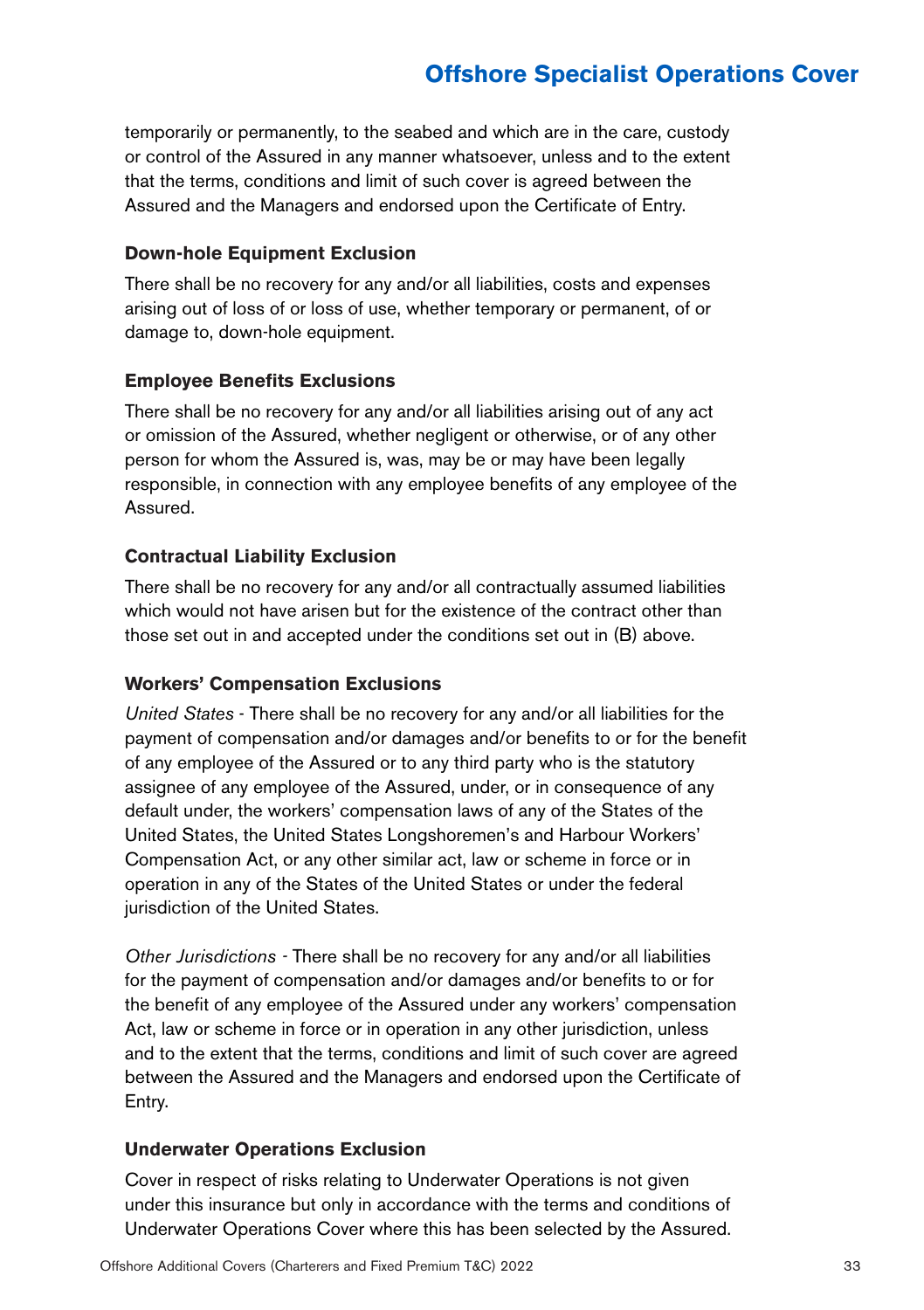#### **Penalty Clause Exclusion**

There shall be no recovery for any and/or all liabilities, costs and expenses incurred as a result of the operation of any penalty clause or liquidated damages agreement, or any performance bond or guarantee, or any agreement in respect of tax or any other revenue liabilities.

### **Care, Custody, Control Exclusion**

There shall be no recovery for any and/or all contractually assumed liabilities for personal injury, illness or death of any person other than employees of the Assured and/or for loss of or loss of use of or damage to or caused by property owned by, or employees of, persons other than the Assured howsoever deemed to be in its care, custody or control and/or liabilities, costs and expenses incurred as a result of seepage and/or pollution and/or clean-up and/ or containment of substances emanating from property owned by persons other than the Assured howsoever deemed to be in its care, custody or control.

#### **Marine Cyber Endorsement LMA5403**

- 1. Subject only to paragraph 3 below, in no case shall this insurance cover loss, damage, liability or expense directly or indirectly caused by or contributed to by or arising from the use or operation, as a means for inflicting harm, of any computer, computer system, computer software programme, malicious code, computer virus, computer process or any other electronic system.
- 2. Subject to the conditions, limitations and exclusions of the policy to which this clause attaches, the indemnity otherwise recoverable hereunder shall not be prejudiced by the use or operation of any computer, computer system, computer software programme, computer process or any other electronic system, if such use or operation is not as a means for inflicting harm.
- 3. Where this clause is endorsed on policies covering risks of war, civil war, revolution, rebellion, insurrection, or civil strife arising therefrom, or any hostile act by or against a belligerent power, or terrorism or any person acting from a political motive, paragraph 1 shall not operate to exclude losses (which would otherwise be covered) arising from the use of any computer, computer system or computer software programme or any other electronic system in the launch and/or guidance system and/or firing mechanism of any weapon or missile.

### **Exclusion of Communicable Disease risks following a Public Health Emergency of International Concern (PHEIC) (based on market cover JL2021-014)**

This clause shall be paramount and shall override anything contained in this insurance inconsistent therewith.

1. In the event that the World Health Organization ('WHO') has determined an outbreak of a Communicable Disease to be a Public Health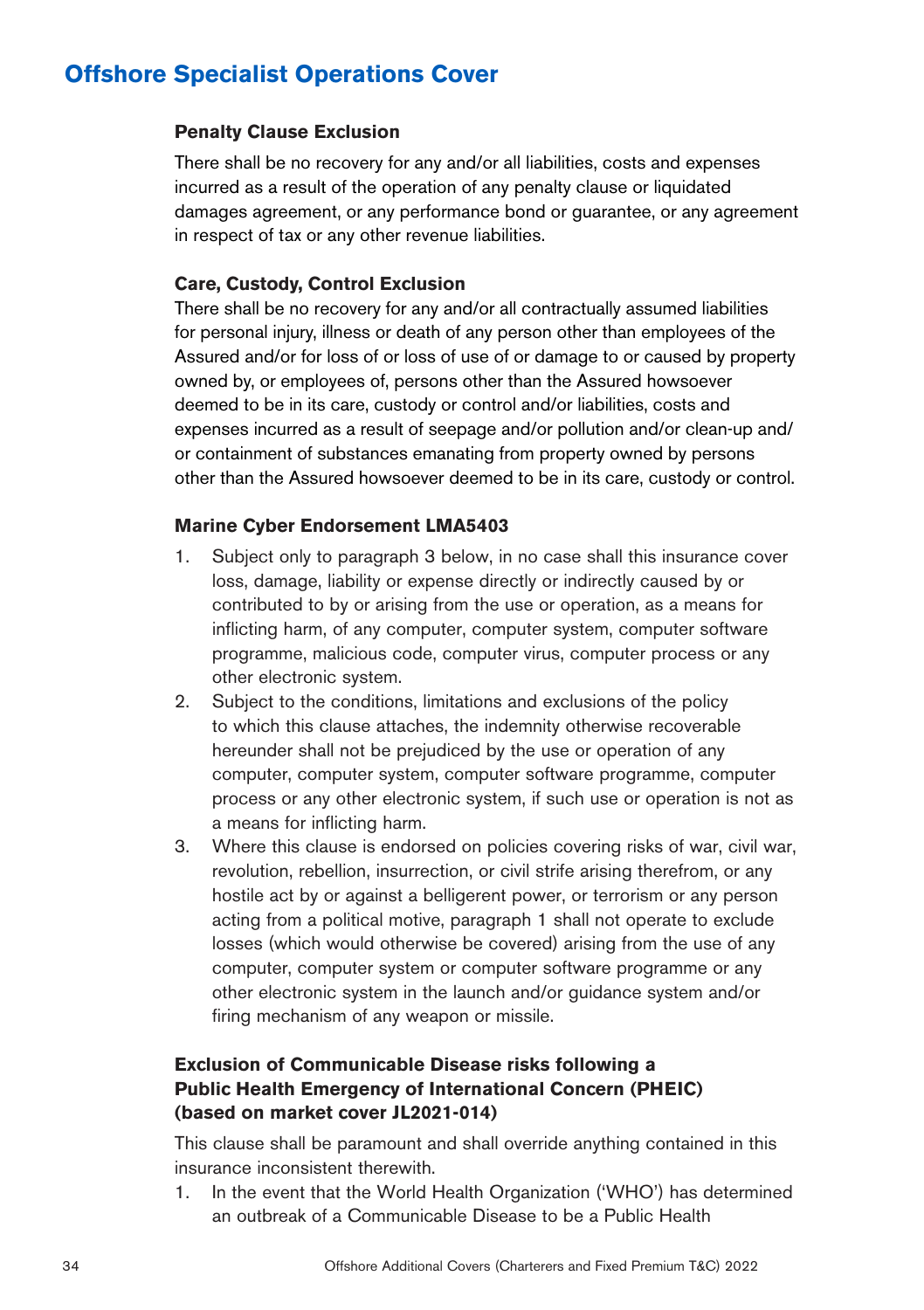Emergency of International Concern (a 'Declared Communicable Disease'), no coverage will be provided under this insurance for any loss, damage, liability, cost or expense directly arising from any transmission or alleged transmission of the Declared Communicable Disease.

- 2. The exclusion in paragraph 1 above will not apply to any liability of the Assured otherwise covered by this insurance where the liability directly arises from an identified instance of a transmission of a Declared Communicable Disease and where the Assured proves that identified instance of a transmission took place before the date of determination by the WHO of the Declared Communicable Disease.
- 3. However even if the requirements of paragraph 2 above are met, no coverage will be provided under this insurance for any:
	- A. liability, cost or expense to identify, clean up, detoxify, remove, monitor, or test for the Declared Communicable Disease whether the measures are preventative or remedial;
	- B. liability for or loss, cost or expense arising out of any loss of revenue, loss of hire, business interruption, loss of market, delay or any indirect financial loss, howsoever described, as a result of the Declared Communicable Disease;
	- C. loss, damage, liability, cost or expense caused by or arising out of fear of or the threat of the Declared Communicable Disease.
- 4. For the purpose of this Clause, Communicable Disease means any disease, known or unknown, which can be transmitted by means of any substance or agent from any organism to another organism where:
	- A. the substance or agent includes but is not limited to a virus, bacterium, parasite or other organism or any variation or mutation of any of the foregoing, whether deemed living or not, and
	- B. the method of transmission, whether direct or indirect, includes but is not limited to human touch or contact, airborne transmission, bodily fluid transmission, transmission to or from or via any solid object or surface or liquid or gas, and
	- C. the disease, substance or agent may, acting alone or in conjunction with other co-morbidities, conditions, genetic susceptibilities, or with the human immune system, cause death, illness or bodily harm or temporarily or permanently impair human physical or mental health or adversely affect the value of or safe use of property of any kind.
- 5. This endorsement shall not extend this insurance to cover any liability which would not have been covered under this insurance had this endorsement not been attached.

All other terms, conditions and limitations of the insurance remain the same.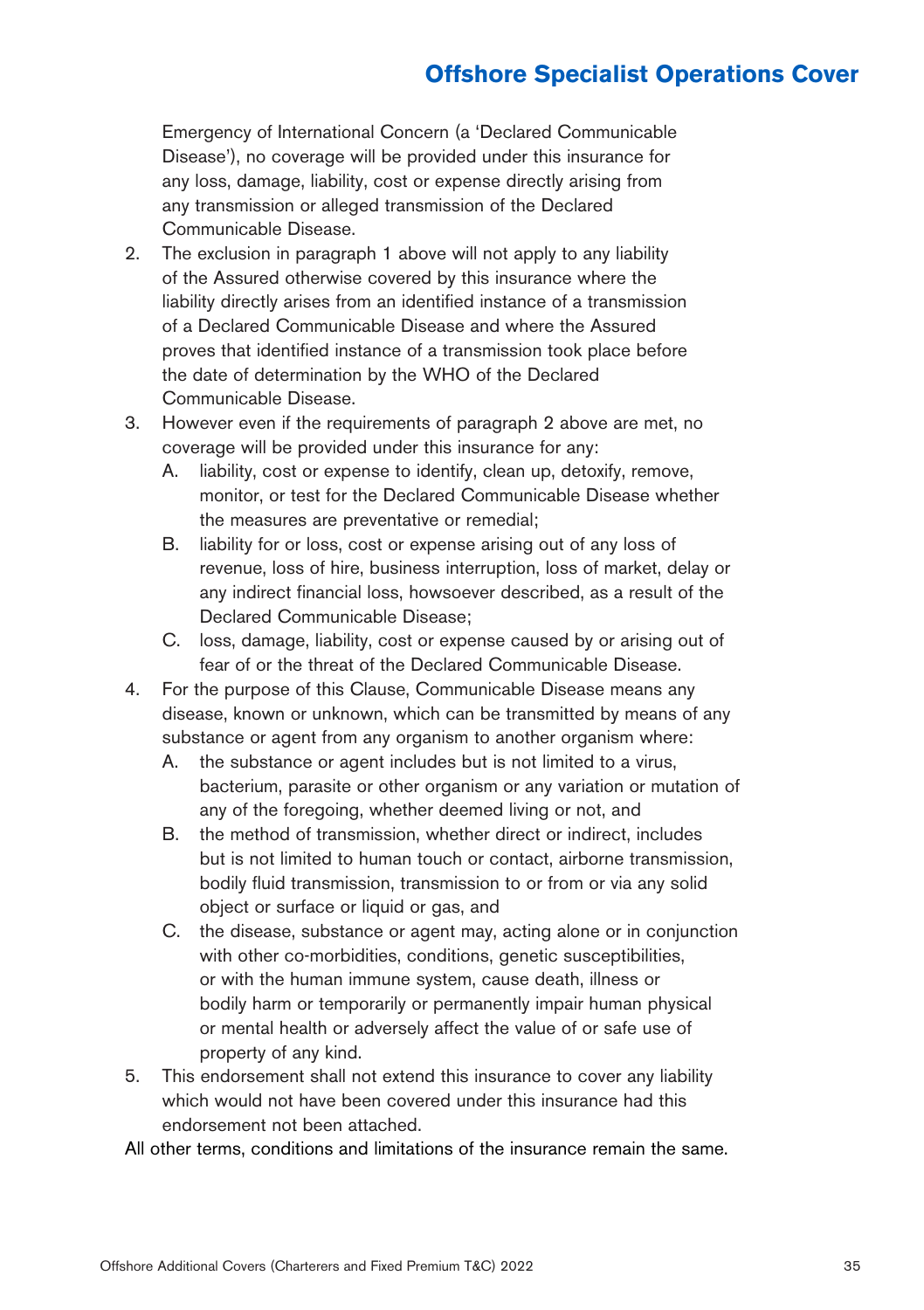#### **War Risks Extension**

Cover hereunder is extended to restore cover for liabilities, losses, costs or expenses otherwise excluded by Clause 5(E).

However, in no case shall this extension cover loss, damage, liability or expense directly or indirectly caused by or contributed to by or arising from any chemical, biological, biochemical or electromagnetic weapon.

This extension is subject to the Notice of Cancellation Automatic Termination of Cover and Five Powers War Exclusion Rule as follows:

a) Cancellation

This extension of cover may be cancelled by either the Club or the Assured giving 7 days' notice (such cancellation becoming effective on the expiry of 7 days from midnight of the day on which notice of cancellation is issued by or to the Club). The Club agrees however to reinstate cover, if required, at terms to be agreed between the Club and the Assured, prior to the expiry of such notice of cancellation.

b) Automatic Termination of Cover

Whether or not notice of cancellation has been given this extension of cover shall terminate automatically

- i. upon the outbreak of war (whether there be a declaration of war or not) between any of the following: United Kingdom, United States of America, France, the Russian Federation, the People's Republic of China;
- ii. in respect of any ship in the event of such ship being requisitioned either for title or use.
- c) Five Powers War Exclusion

This extension of cover excludes loss damage liability or expense arising from:

- i. the outbreak of war (whether there be a declaration of war or not) between any of the following: United Kingdom, United States of America, France, the Russian Federation, the People's Republic of China;
- ii. requisition either for title or use.

### **Limit**

The Club's liability for any and all claims under this insurance shall, unless otherwise specifically agreed, be subject to a combined single limit of liability each accident or occurrence or series of accidents or occurrences arising out of any one event, such limit being the limit of liability endorsed upon the Certificate of Entry.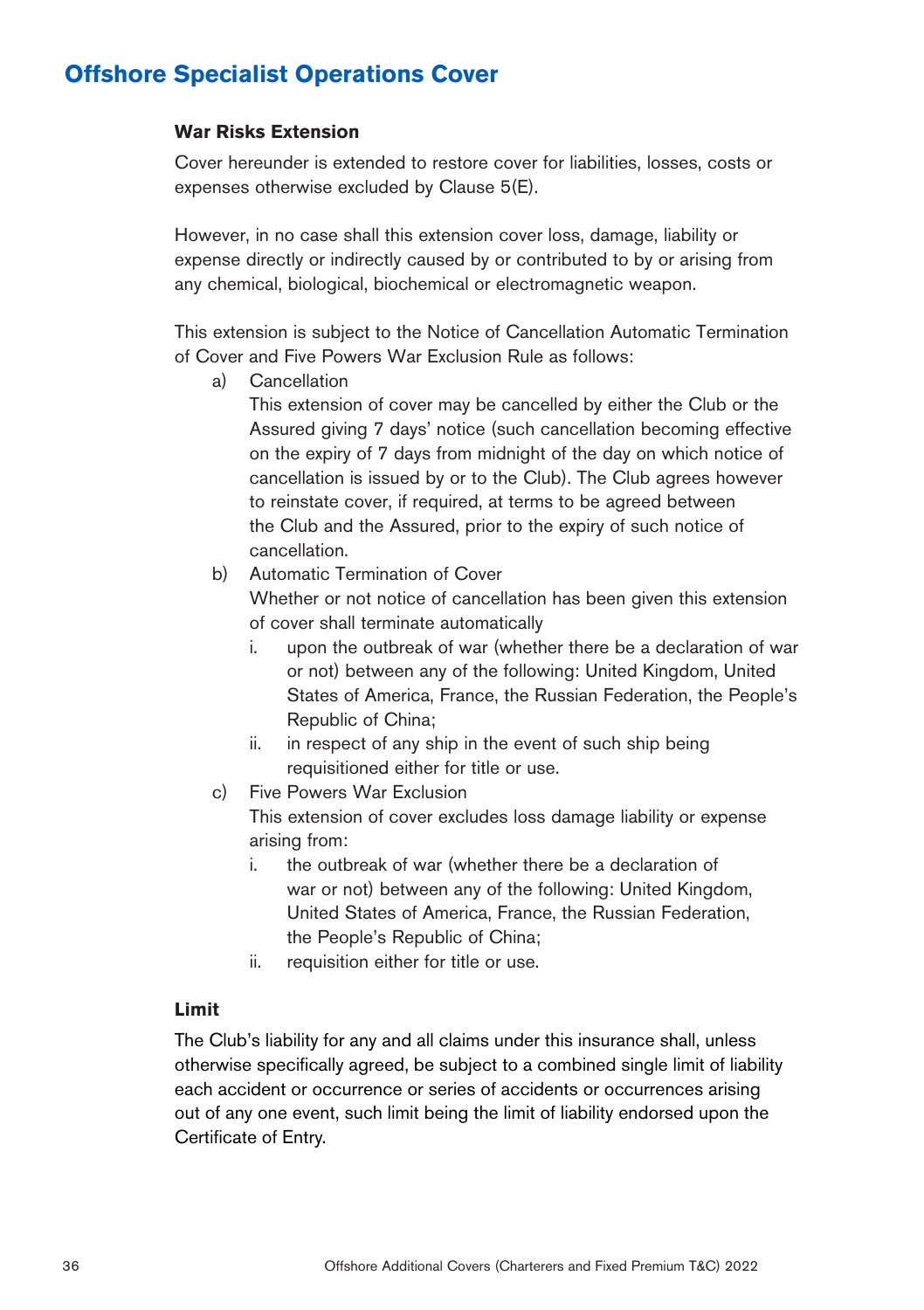# **SECTION 2 OFFSHORE UNDERWATER OPERATIONS COVER**

# **2.1 Extended P&I For Underwater Operations**

## **A. General Conditions**

Pursuant to Clause 4 of the Club's Charterers Terms & Conditions, cover is afforded to the Assured of an entered ship for which cover is restricted or excluded under Clause 5  $(H)(v)$  in respect of one or more of the risks set out in (B) but subject always to the terms and conditions contained in (C) below.

## **B. Risks Covered**

Subject to the GENERAL CONDITIONS set out above, cover is extended to an Assured of an entered ship which is used for underwater operations in respect of the risks, liabilities, costs or expenses set out below.

- a) The Assured of an entered ship which is used for or in connection with the operations of submarines or underwater vessels or equipment, or for or in connection with professional or commercial diving operations (together "Underwater Operations") is insured against the risks set out in Clause 2 for liabilities, costs and expenses arising out of or in connection with the underwater operations.
- b) Clause 2, Section 10 Liabilities arising under certain Indemnities and Contracts
	- i. For the purposes of Clause 2 Section 10, contractually assumed liabilities are covered hereunder if and to the extent that such liabilities are expressly assumed under a written agreement relating to facilities or services provided or to be provided to or in connection with an entered ship which (i) is executed prior to an event giving rise to a claim and (ii) contains terms to the effect that
	- ii. the Assured and the Assured's contract principal shall each be responsible for loss of or loss of use of or damage to its own property howsoever caused and for personal injury, illness or death of its own employees, howsoever caused, or
	- iii. if and so far as the proper law of the written agreement or any law applied by a Court in order to give effect to the written agreement permits, the Assured and the Assured's contract principal shall each indemnify, protect, defend and hold the other harmless from and against any and all claims, actions, suits, proceedings, liabilities, costs, expenses or demands whatsoever arising out of or in connection with the loss of or loss of use of or damage to its own property and/or personal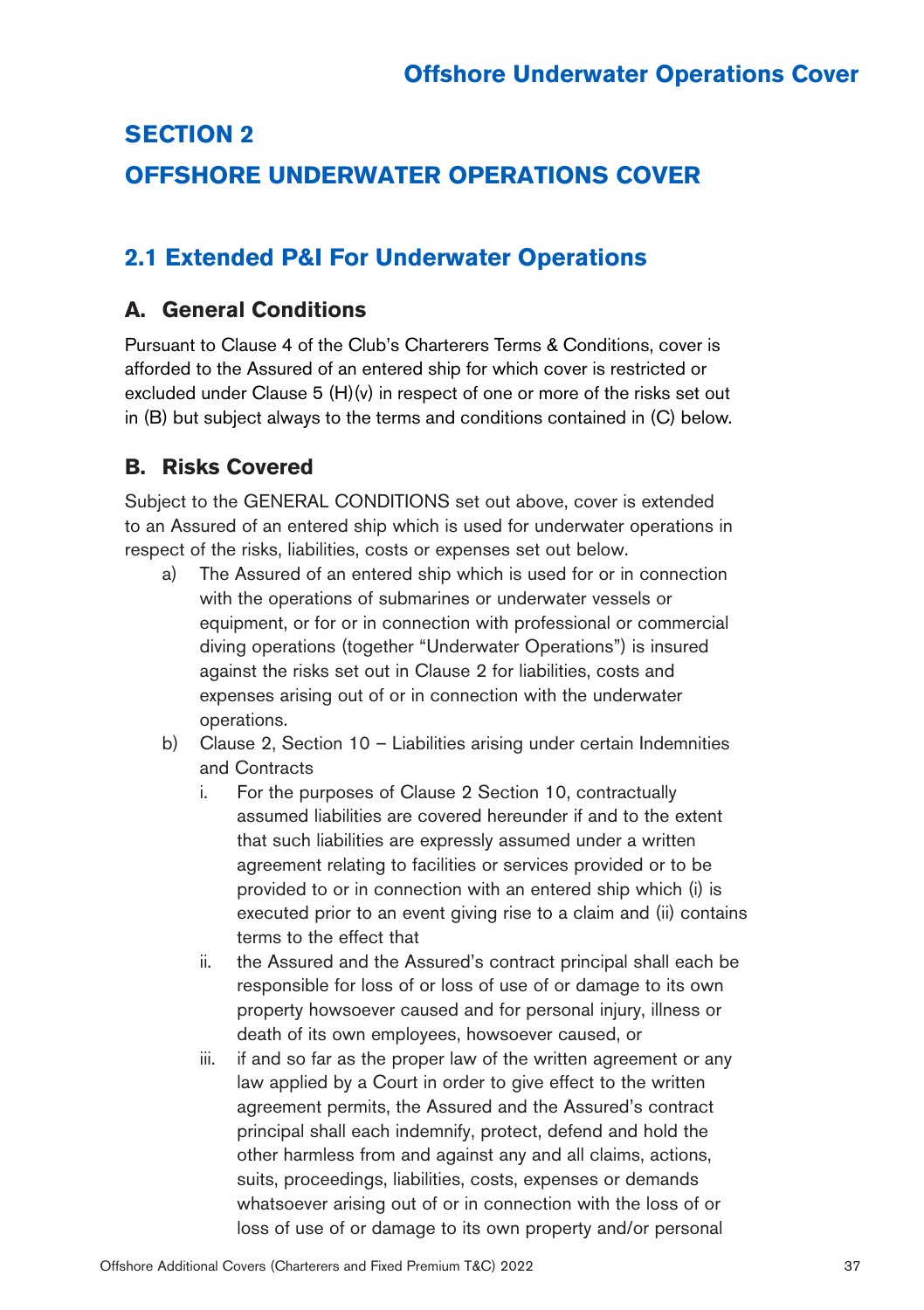injury, illness or death of its own employees, regardless of the act, neglect or default of the other, and

iv. the indemnity or contract preserves the Assured's right to limit liability.

## **C. Terms & Conditions**

The following terms and conditions apply to all and any of the Risk(s) Covered in (B) above.

#### **Employee Benefits Exclusions (divers)**

There shall be no recovery for any and/or all liabilities arising out of any act or omission of the Assured, whether negligent or otherwise, or of any other person for whom the Assured is, was, may be or may have been legally responsible, in connection with any employee benefit of any diver employed by the Assured.

#### **Work, Products and Services Exclusion**

There shall be no recovery for any and/or all liabilities, costs and expenses incurred by an Assured during the course of performing Underwater Operations to the extent that such liabilities, costs and expenses arise as a consequence of:

- a) the failure to perform such underwater operations by the Assured or the fitness for purpose and/or quality of the Assured's work, products or services, or any defect or latent defect in the Assured's work, products or services or
- b) loss of or damage to the Contract Work. *[For the purpose of this insurance, Contract Work shall include but is not limited to any service provided under the contract and all and every part of the materials, components, equipment, machinery or other property or objects intended to be part of the work completed under the contract in respect of which the services or operations are performed by or from the entered ship.]*

### **Contractual Liability Exclusion**

There shall be no recovery for any and/or all contractually assumed liabilities which would not have arisen but for the existence of the contract other than those set out in and accepted under the conditions set out in either paragraph B(ii) above.

#### **Workers' Compensation Exclusions**

*United States* - There shall be no recovery for any and/or all liabilities for the payment of compensation and/or damages and/or benefits to or for the benefit of any employee of the Assured or to any third party who is the statutory assignee of any employee of the Assured, under, or in consequence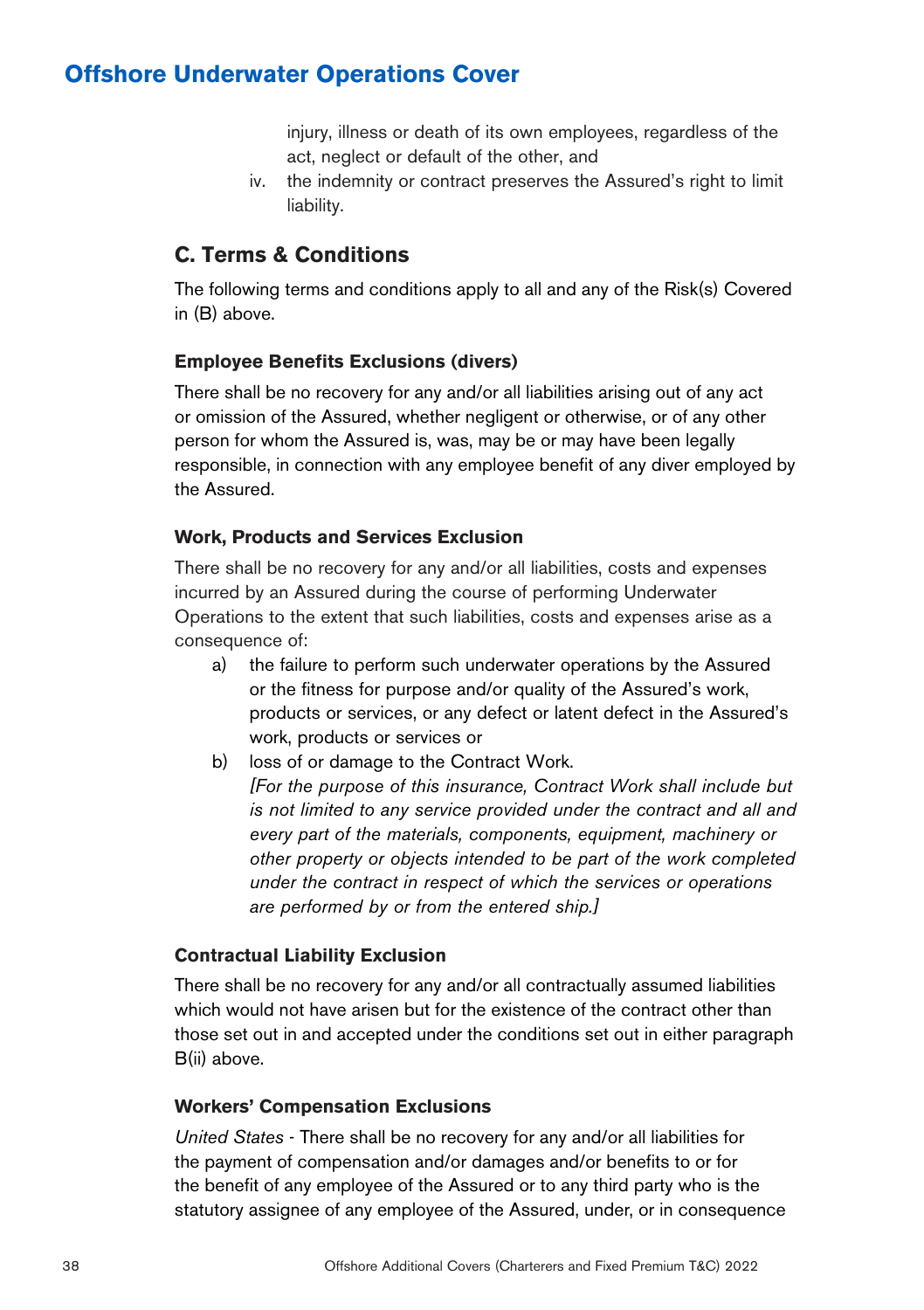of any default under, the workers' compensation laws of any of the States of the United States, the United States Longshoremens' and Harbour Workers' Compensation Act and/or the United States Federal Employees' Compensation Act, or any other similar act, law or scheme in force or in operation in any of the States of the United States or under the federal jurisdiction of the United States.

*Other Jurisdictions* - There shall be no recovery for any and/or all liabilities for the payment of compensation and/or damages and/or benefits to or for the benefit of any employee of the Assured under any workers' compensation Act, law or scheme in force or in operation in any other jurisdiction, unless and to the extent that the terms, conditions and limit of such cover is agreed between the Assured and the Managers and endorsed upon the Certificate of Entry.

### **Penalty Clause Exclusion**

There shall be no recovery for any and/or all liabilities, costs and expenses incurred as a result of the operation of any penalty clause or liquidated damages agreement, or any performance bond or guarantee, or any agreement in respect of tax or any other revenue liabilities.

#### **Marine Cyber Endorsement LMA5403**

- 1. Subject only to paragraph 3 below, in no case shall this insurance cover loss, damage, liability or expense directly or indirectly caused by or contributed to by or arising from the use or operation, as a means for inflicting harm, of any computer, computer system, computer software programme, malicious code, computer virus, computer process or any other electronic system.
- 2. Subject to the conditions, limitations and exclusions of the policy to which this clause attaches, the indemnity otherwise recoverable hereunder shall not be prejudiced by the use or operation of any computer, computer system, computer software programme, computer process or any other electronic system, if such use or operation is not as a means for inflicting harm.
- 3. Where this clause is endorsed on policies covering risks of war, civil war, revolution, rebellion, insurrection, or civil strife arising therefrom, or any hostile act by or against a belligerent power, or terrorism or any person acting from a political motive, paragraph 1 shall not operate to exclude losses (which would otherwise be covered) arising from the use of any computer, computer system or computer software programme or any other electronic system in the launch and/or guidance system and/or firing mechanism of any weapon or missile.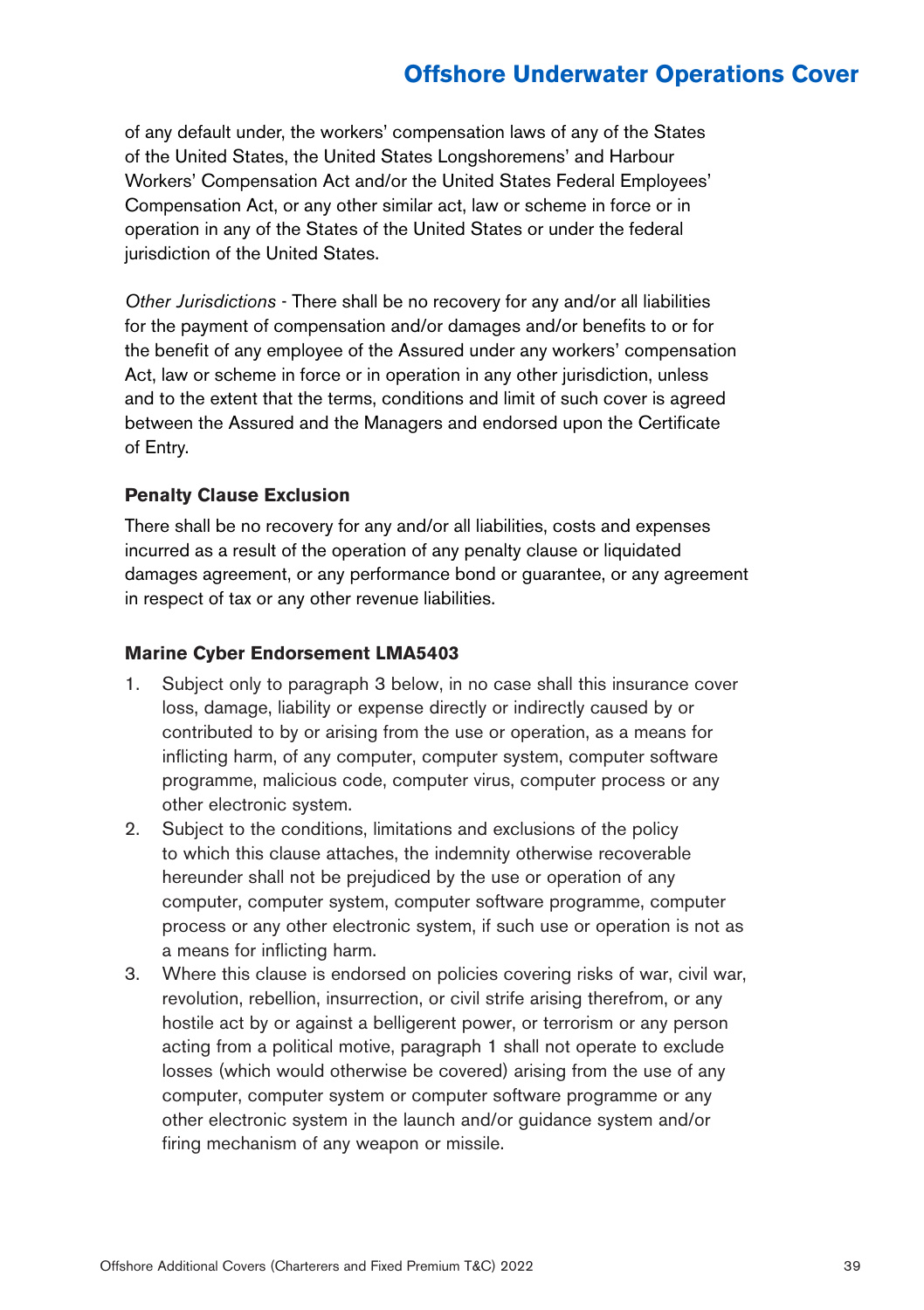### **Exclusion of Communicable Disease risks following a Public Health Emergency of International Concern (PHEIC) (based on market cover JL2021-014)**

This clause shall be paramount and shall override anything contained in this insurance inconsistent therewith.

- 1. In the event that the World Health Organization ('WHO') has determined an outbreak of a Communicable Disease to be a Public Health Emergency of International Concern (a 'Declared Communicable Disease'), no coverage will be provided under this insurance for any loss, damage, liability, cost or expense directly arising from any transmission or alleged transmission of the Declared Communicable Disease.
- 2. The exclusion in paragraph 1 above will not apply to any liability of the Assured otherwise covered by this insurance where the liability directly arises from an identified instance of a transmission of a Declared Communicable Disease and where the Assured proves that identified instance of a transmission took place before the date of determination by the WHO of the Declared Communicable Disease.
- 3. However even if the requirements of paragraph 2 above are met, no coverage will be provided under this insurance for any:
	- A. liability, cost or expense to identify, clean up, detoxify, remove, monitor, or test for the Declared Communicable Disease whether the measures are preventative or remedial;
	- B. liability for or loss, cost or expense arising out of any loss of revenue, loss of hire, business interruption, loss of market, delay or any indirect financial loss, howsoever described, as a result of the Declared Communicable Disease;
	- C. loss, damage, liability, cost or expense caused by or arising out of fear of or the threat of the Declared Communicable Disease.
- 4. For the purpose of this Clause, Communicable Disease means any disease, known or unknown, which can be transmitted by means of any substance or agent from any organism to another organism where:
	- A. the substance or agent includes but is not limited to a virus, bacterium, parasite or other organism or any variation or mutation of any of the foregoing, whether deemed living or not, and
	- B. the method of transmission, whether direct or indirect, includes but is not limited to human touch or contact, airborne transmission, bodily fluid transmission, transmission to or from or via any solid object or surface or liquid or gas, and
	- C. the disease, substance or agent may, acting alone or in conjunction with other co-morbidities, conditions, genetic susceptibilities, or with the human immune system, cause death, illness or bodily harm or temporarily or permanently impair human physical or mental health or adversely affect the value of or safe use of property of any kind.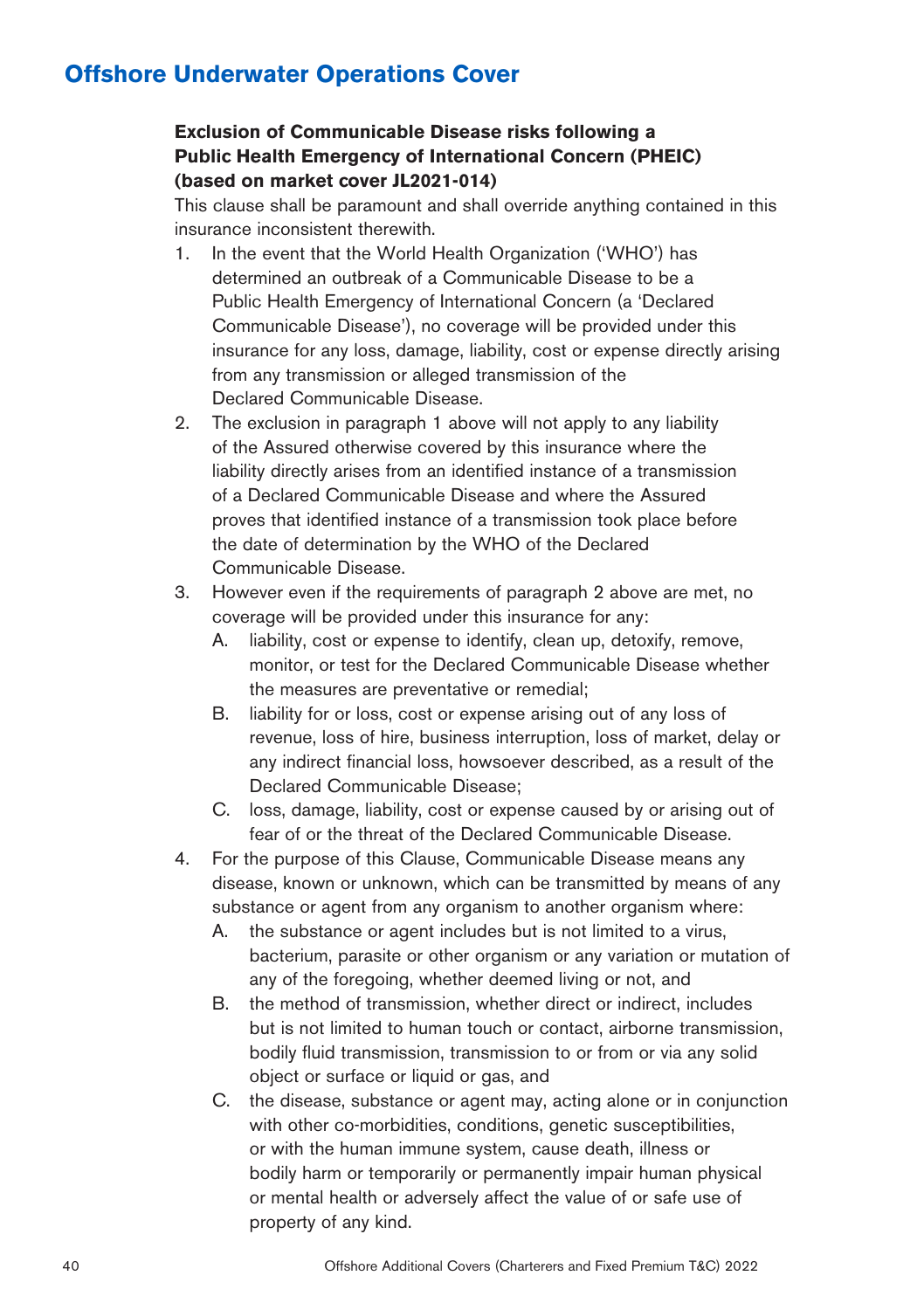5. This endorsement shall not extend this insurance to cover any liability which would not have been covered under this insurance had this endorsement not been attached.

All other terms, conditions and limitations of the insurance remain the same.

#### **War Risks Extension**

Cover hereunder is extended to restore cover for liabilities, losses, costs or expenses otherwise excluded by Clause 5(E).

However, in no case shall this extension cover loss, damage, liability or expense directly or indirectly caused by or contributed to by or arising from any chemical, biological, biochemical or electromagnetic weapon.

This extension is subject to the Notice of Cancellation Automatic Termination of Cover and Five Powers War Exclusion Clause as follows:

a) Cancellation

This extension of cover may be cancelled by either the Club or the Assured giving 7 days' notice (such cancellation becoming effective on the expiry of 7 days from midnight of the day on which notice of cancellation is issued by or to the Club). The Club agrees however to reinstate cover, if required, at terms to be agreed between the Club and the Assured, prior to the expiry of such notice of cancellation.

- b) Automatic Termination of Cover Whether or not notice of cancellation has been given this extension of cover shall terminate automatically
	- i. upon the outbreak of war (whether there be a declaration of war or not) between any of the following: United Kingdom, United States of America, France, the Russian Federation, the People's Republic of China;
	- ii. in respect of any ship in the event of such ship being requisitioned either for title or use.
- c) Five Powers War Exclusion This extension of cover excludes loss damage liability or expense arising from:
	- i. the outbreak of war (whether there be a declaration of war or not) between any of the following: United Kingdom, United States of America, France, the Russian Federation, the People's Republic of China;
	- ii. requisition either for title or use.

#### **Limit**

The Club's liability for any and all claims under this insurance shall, unless otherwise specifically agreed, be subject to a combined single limit of liability each accident or occurrence or series of accidents or occurrences arising out of any one event, such limit being the limit of liability endorsed upon the Certificate of Entry.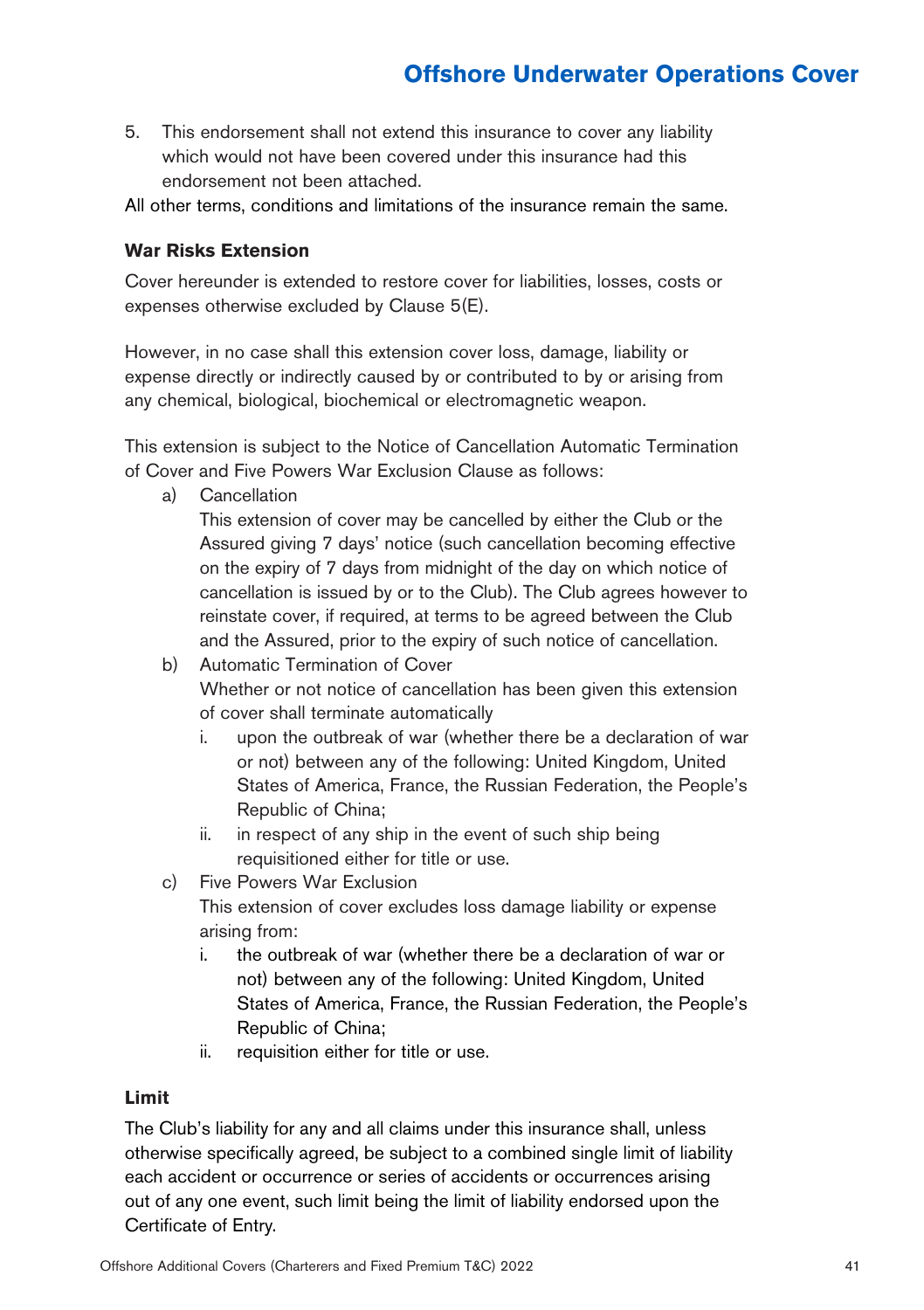# **2.2 Extended Contractual Liability Cover**

## **A. General Conditions**

Pursuant to Clause 4 of the Club's Charterers Terms & Conditions, cover is afforded to the Assured of an entered ship for which cover is restricted or excluded under Clause 5 (H)(v) or otherwise under Clause 2, section 10 in respect of one or more of the risks set out in (B) but subject always to the terms and conditions contained in (C) below.

## **B. Risks Covered**

Subject to the GENERAL CONDITIONS set out above, cover is extended to an Assured of an entered ship which is used for underwater operations in respect of the risks, liabilities, costs or expenses set out below to the extent that they are expressly assumed by the Assured under a written agreement. For the purpose of this cover, a "written agreement" means any written agreement relating to facilities or services provided or to be provided to or in connection with an entered ship which is executed prior to an event giving rise to a claim.

- a) Liabilities, costs and expenses which arise as a consequence of naming other persons as additional assureds and waiving rights of subrogation against such persons, where this is required by a written agreement.
- b) Liabilities, costs and expenses arising out of any obligation assumed under a written agreement which would not have arisen but for the existence of that agreement in respect of personal injury or illness or death of any third parties or in respect of loss of, or loss of use of, or damage to the property of any third party.
- c) Liabilities, costs and expenses which arise out of any claim or claims made by any employee of the Assured against any party to a written agreement on the basis of the "borrowed servant" doctrine.
- d) Liabilities, costs and expenses arising out of any obligation assumed under a written agreement which would not have arisen but for the existence of that agreement relating to the raising, removal, destruction, lighting or marking of the wreck of an entered ship.

### **Endorsements**

- i. Where any proceedings are commenced or claims are made by any additional assured or the Assured against the Assured or any other additional assured, this cover shall apply as if a separate Certificate of Entry had been issued to each assured.
- ii. Where any proceedings are commenced or claims are made against the Assured and/or any additional assureds, this cover shall apply as if a separate Certificate of Entry had been issued to each assured, provided always that this provision shall not operate to increase the limit of liability of the Club endorsed upon the Certificate of Entry.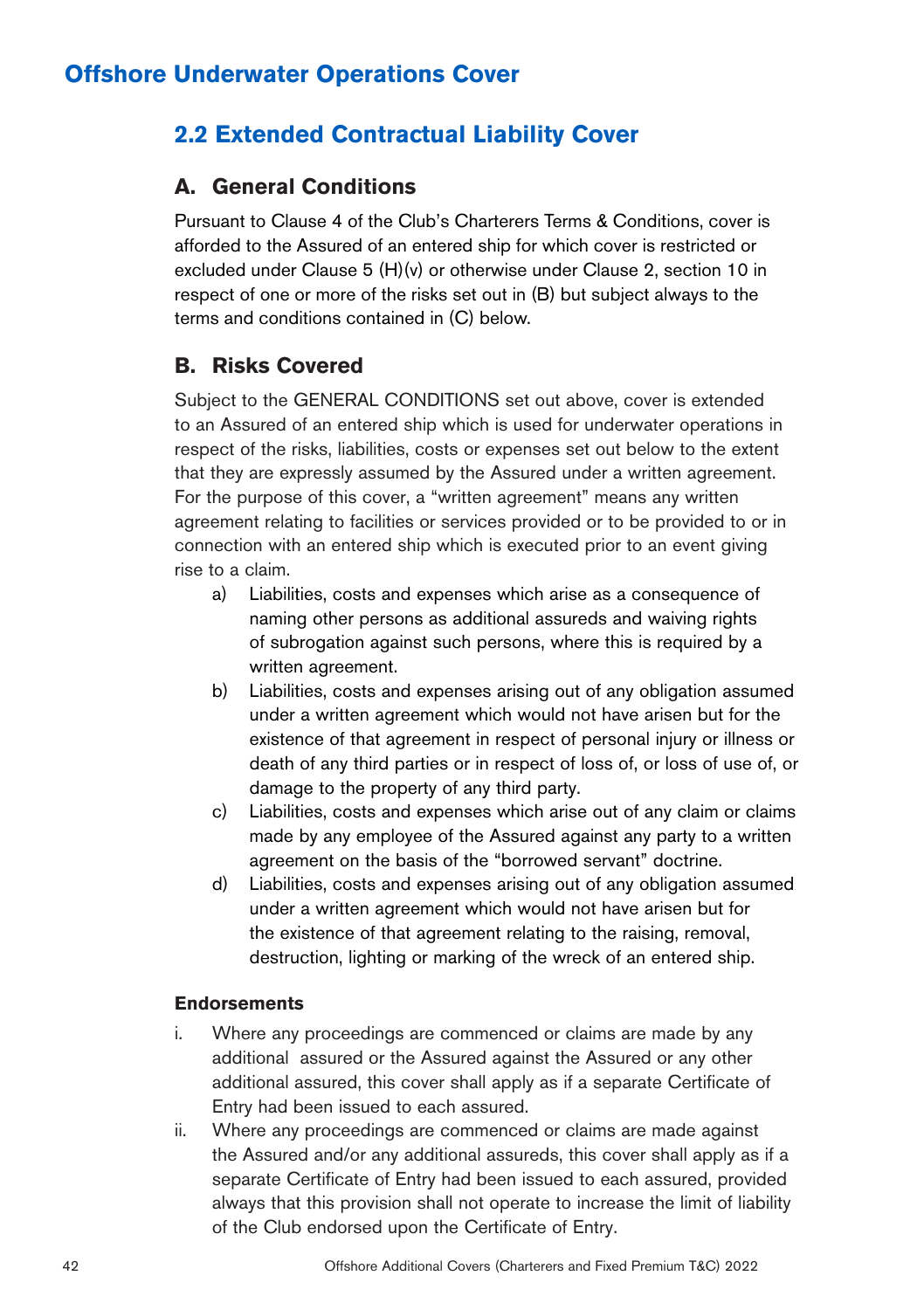- iii. Where this cover is prejudiced as a result of the acts or omissions of the Assured or any person for whom it is, was, may be or may have been responsible. This cover shall subsist for the benefit of any person or persons named as additional assureds provided that any additional assured claiming the benefit of this provision is not privy to any such acts or omissions.
- iv. This cover is not prejudiced by the fact that the Assured or any additional assured has waived its rights or is otherwise not entitled to limit its liability in accordance with any law, statute or convention in force which provides for limitation of liability in the circumstances of the occurrence giving rise to a claim, provided always that this provision shall not operate to increase the limit of liability of the Club endorsed upon the Certificate of Entry.
- v. This cover shall be deemed to be primary in relation to those contractual liabilities assumed by the Assured which may be the subject of separate insurance carried by the other party or parties to the written agreement.

## **C. Terms & Conditions**

The following terms and conditions apply to all and any of the Risk(s) Covered in (B) above.

### **Employee Benefits Exclusions (divers)**

There shall be no recovery for any and/or all liabilities arising out of any act or omission of the Assured, whether negligent or otherwise, or of any other person for whom the Assured is, was, may be or may have been legally responsible, in connection with any employee benefit of any diver employed by the Assured.

### **Work, Products and Services Exclusion**

There shall be no recovery for any and/or all liabilities, costs and expenses incurred by an Assured during the course of performing Underwater Operations to the extent that such liabilities, costs and expenses arise as a consequence of:

- a) the failure to perform such underwater operations by the Assured or the fitness for purpose and/or quality of the Assured's work, products or services, or any defect or latent defect in the Assured's work, products or services or
- b) loss of or damage to the Contract Work. *[For the purpose of this insurance, Contract Work shall include but is not limited to any service provided under the contract and all and every part of the materials, components, equipment, machinery or other property or objects intended to be part of the work completed under the contract in respect of which the services or operations are performed by or from the entered ship.]*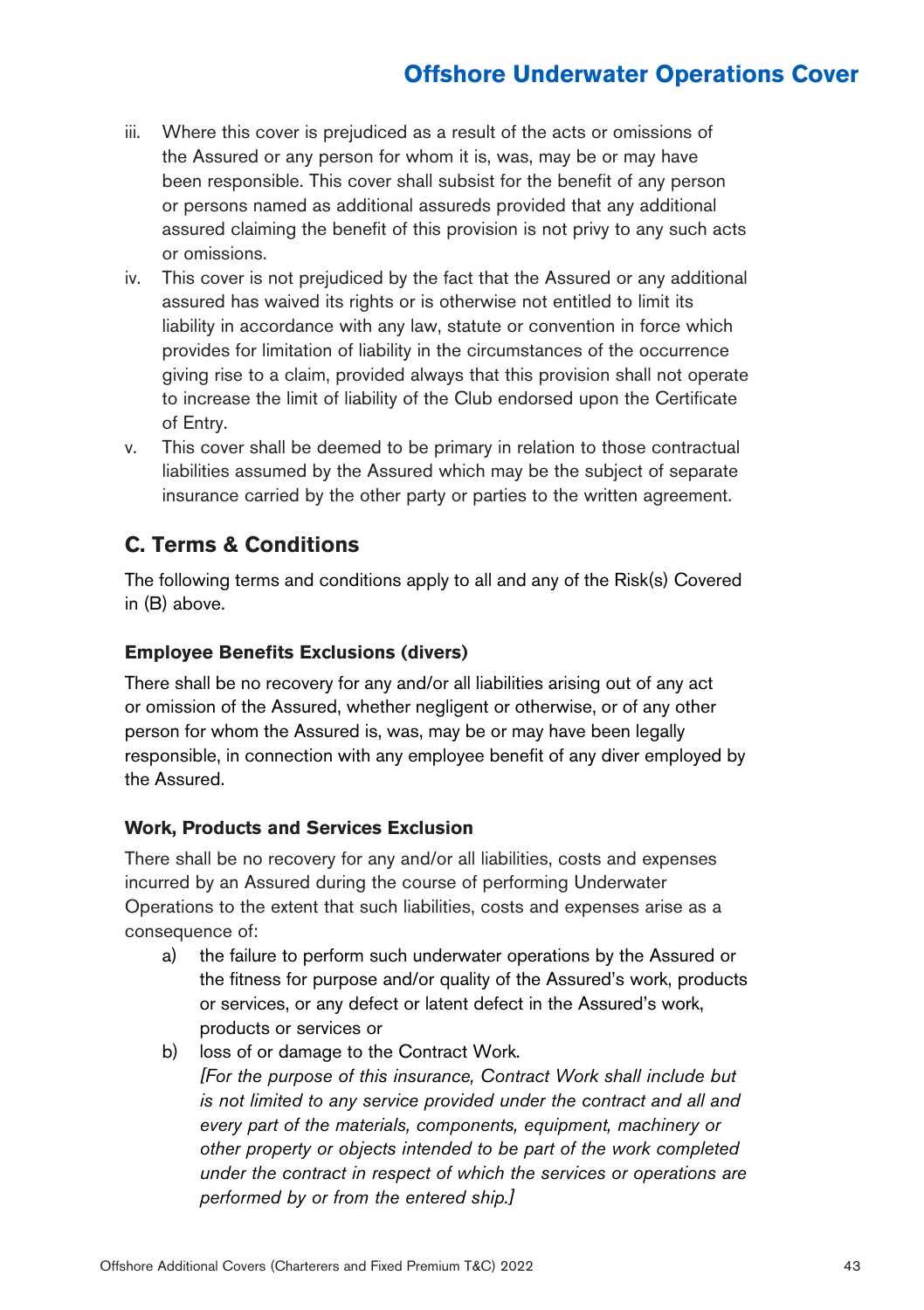#### **Contractual Liability Exclusion**

There shall be no recovery for any and/or all contractually assumed liabilities which would not have arisen but for the existence of the contract other than those set out in and accepted under the conditions set out in (B) above.

#### **Workers' Compensation Exclusions**

*United States* - There shall be no recovery for any and/or all liabilities for the payment of compensation and/or damages and/or benefits to or for the benefit of any employee of the Assured or to any third party who is the statutory assignee of any employee of the Assured, under, or in consequence of any default under, the workers' compensation laws of any of the States of the United States, the United States Longshoremens' and Harbour Workers' Compensation Act and/or the United States Federal Employees' Compensation Act, or any other similar act, law or scheme in force or in operation in any of the States of the United States or under the federal jurisdiction of the United States.

*Other Jurisdictions -* There shall be no recovery for any and/or all liabilities for the payment of compensation and/or damages and/or benefits to or for the benefit of any employee of the Assured under any workers' compensation act, law or scheme in force or in operation in any other jurisdiction, unless and to the extent that the terms, conditions and limit of such cover is agreed between the Assured and the Managers and endorsed upon the Certificate of Entry.

#### **Penalty Clause Exclusion**

There shall be no recovery for any and/or all liabilities, costs and expenses incurred as a result of the operation of any penalty clause or liquidated damages agreement, or any performance bond or guarantee, or any agreement in respect of tax or any other revenue liabilities.

#### **Marine Cyber Endorsement LMA5403**

- 1. Subject only to paragraph 3 below, in no case shall this insurance cover loss, damage, liability or expense directly or indirectly caused by or contributed to by or arising from the use or operation, as a means for inflicting harm, of any computer, computer system, computer software programme, malicious code, computer virus, computer process or any other electronic system.
- 2. Subject to the conditions, limitations and exclusions of the policy to which this clause attaches, the indemnity otherwise recoverable hereunder shall not be prejudiced by the use or operation of any computer, computer system, computer software programme, computer process or any other electronic system, if such use or operation is not as a means for inflicting harm.
- 3. Where this clause is endorsed on policies covering risks of war, civil war, revolution, rebellion, insurrection, or civil strife arising therefrom, or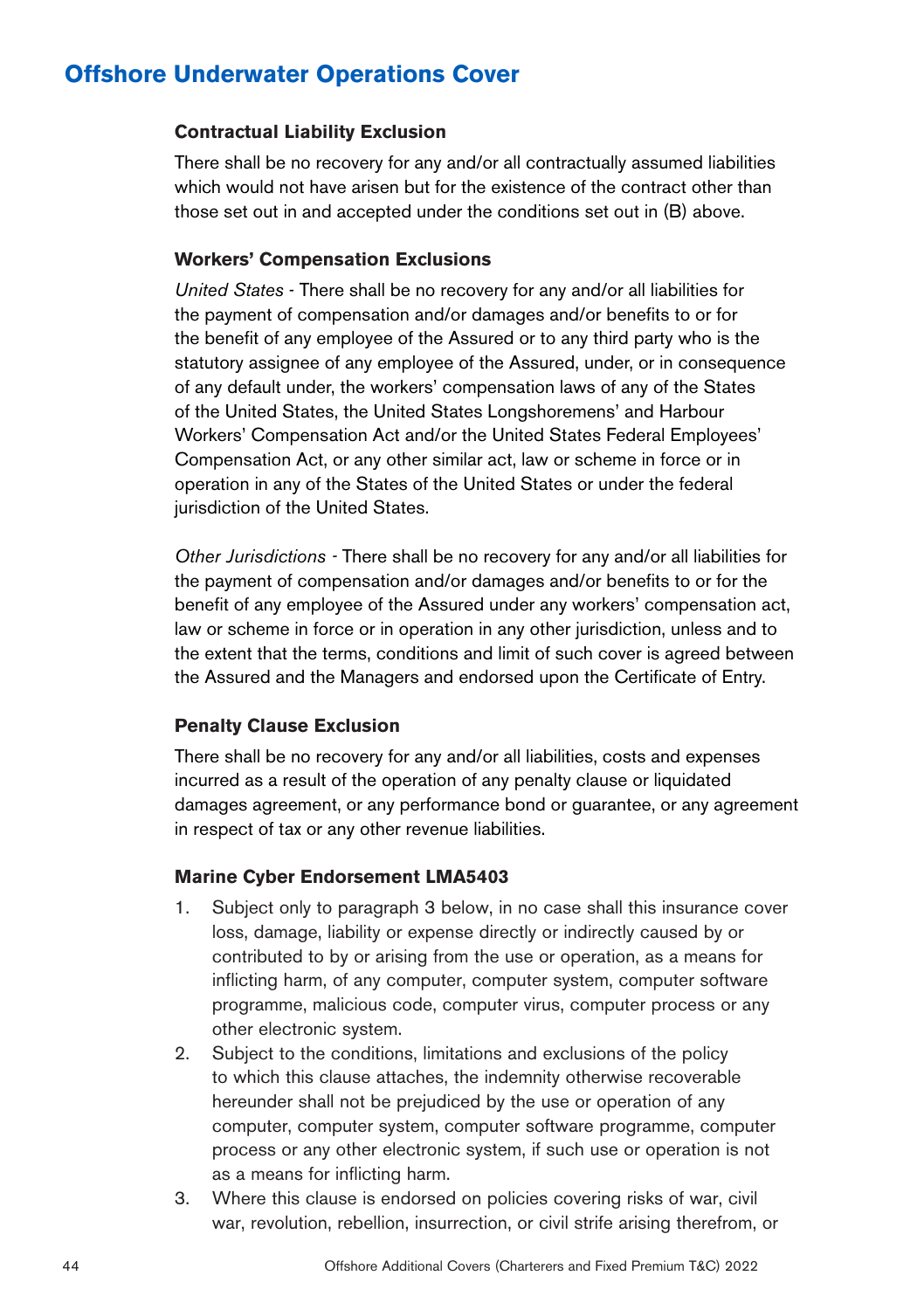any hostile act by or against a belligerent power, or terrorism or any person acting from a political motive, paragraph 1 shall not operate to exclude losses (which would otherwise be covered) arising from the use of any computer, computer system or computer software programme or any other electronic system in the launch and/or guidance system and/or firing mechanism of any weapon or missile.

### **Exclusion of Communicable Disease risks following a Public Health Emergency of International Concern (PHEIC) (based on market cover JL2021-014)**

This clause shall be paramount and shall override anything contained in this insurance inconsistent therewith.

- 1. In the event that the World Health Organization ('WHO') has determined an outbreak of a Communicable Disease to be a Public Health Emergency of International Concern (a 'Declared Communicable Disease'), no coverage will be provided under this insurance for any loss, damage, liability, cost or expense directly arising from any transmission or alleged transmission of the Declared Communicable Disease.
- 2. The exclusion in paragraph 1 above will not apply to any liability of the Assured otherwise covered by this insurance where the liability directly arises from an identified instance of a transmission of a Declared Communicable Disease and where the Assured proves that identified instance of a transmission took place before the date of determination by the WHO of the Declared Communicable Disease.
- 3. However even if the requirements of paragraph 2 above are met, no coverage will be provided under this insurance for any:
	- A. liability, cost or expense to identify, clean up, detoxify, remove, monitor, or test for the Declared Communicable Disease whether the measures are preventative or remedial;
	- B. liability for or loss, cost or expense arising out of any loss of revenue, loss of hire, business interruption, loss of market, delay or any indirect financial loss, howsoever described, as a result of the Declared Communicable Disease;

C.loss, damage, liability, cost or expense caused by or arising out of fear of or the threat of the Declared Communicable Disease.

- 4. For the purpose of this Clause, Communicable Disease means any disease, known or unknown, which can be transmitted by means of any substance or agent from any organism to another organism where:
	- A. the substance or agent includes but is not limited to a virus, bacterium, parasite or other organism or any variation or mutation of any of the foregoing, whether deemed living or not, and
	- B. the method of transmission, whether direct or indirect, includes but is not limited to human touch or contact, airborne transmission, bodily fluid transmission, transmission to or from or via any solid object or surface or liquid or gas, and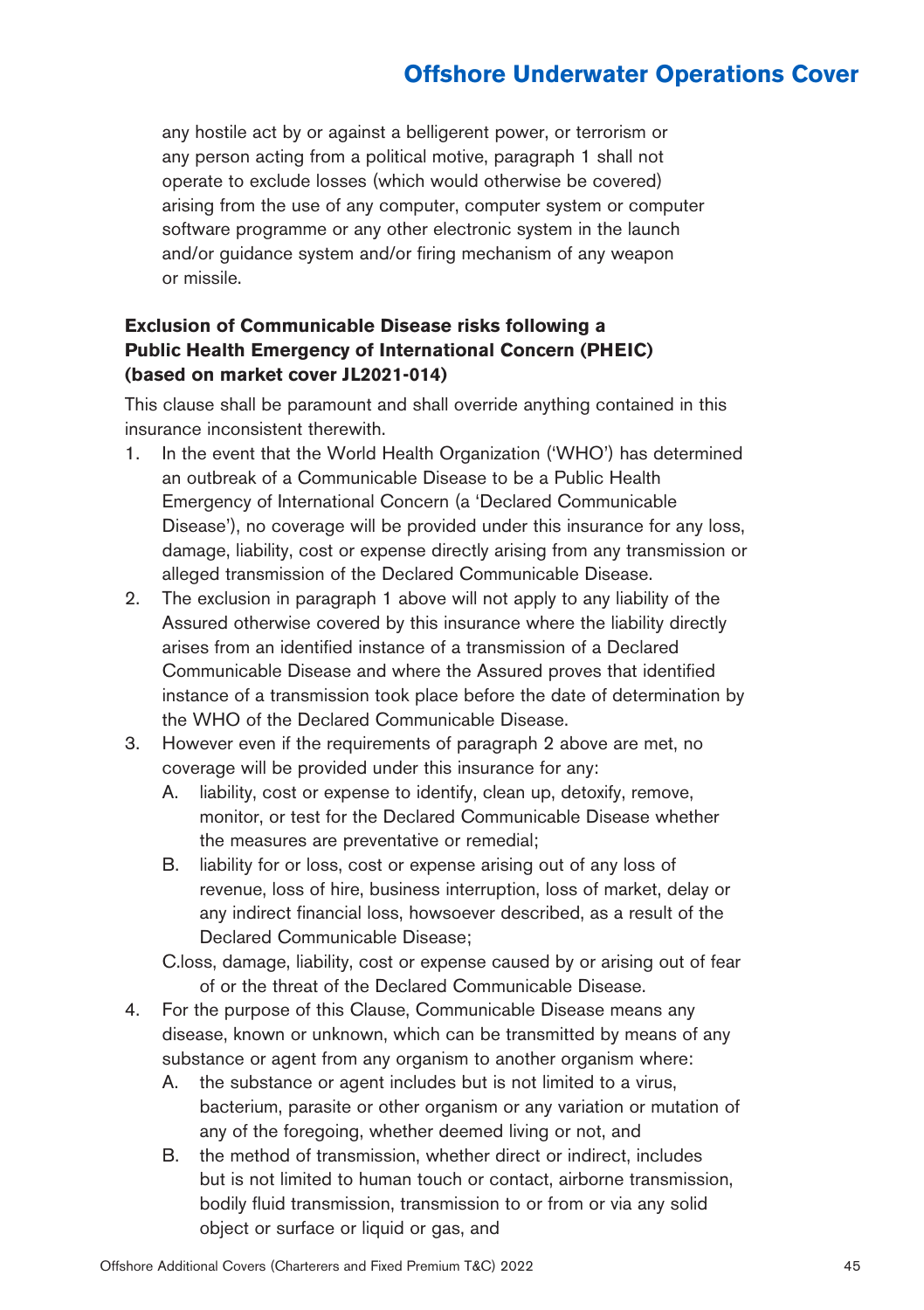- C. the disease, substance or agent may, acting alone or in conjunction with other co-morbidities, conditions, genetic susceptibilities, or with the human immune system, cause death, illness or bodily harm or temporarily or permanently impair human physical or mental health or adversely affect the value of or safe use of property of any kind.
- 5. This endorsement shall not extend this insurance to cover any liability which would not have been covered under this insurance had this endorsement not been attached.

All other terms, conditions and limitations of the insurance remain the same.

### **War Risks Extension**

Cover hereunder is extended to restore cover for liabilities, losses, costs or expenses otherwise excluded by Clause 5(E).

However, in no case shall this extension cover loss, damage, liability or expense directly or indirectly caused by or contributed to by or arising from any chemical, biological, biochemical or electromagnetic weapon.

This extension is subject to the Notice of Cancellation Automatic Termination of Cover and Five Powers War Exclusion Clause as follows:

a) Cancellation

This extension of cover may be cancelled by either the Club or the Assured giving 7 days' notice (such cancellation becoming effective on the expiry of 7 days from midnight of the day on which notice of cancellation is issued by or to the Club). The Club agrees however to reinstate cover, if required, at terms to be agreed between the Club and the Assured, prior to the expiry of such notice of cancellation.

b) Automatic Termination of Cover

Whether or not notice of cancellation has been given this extension of cover shall terminate automatically

- i. upon the outbreak of war (whether there be a declaration of war or not) between any of the following: United Kingdom, United States of America, France, the Russian Federation, the People's Republic of China;
- ii. in respect of any ship in the event of such ship being requisitioned either for title or use.
- c) Five Powers War Exclusion

This extension of cover excludes loss damage liability or expense arising from:

- i. the outbreak of war (whether there be a declaration of war or not) between any of the following: United Kingdom, United States of America, France, the Russian Federation, the People's Republic of China;
- ii. requisition either for title or use.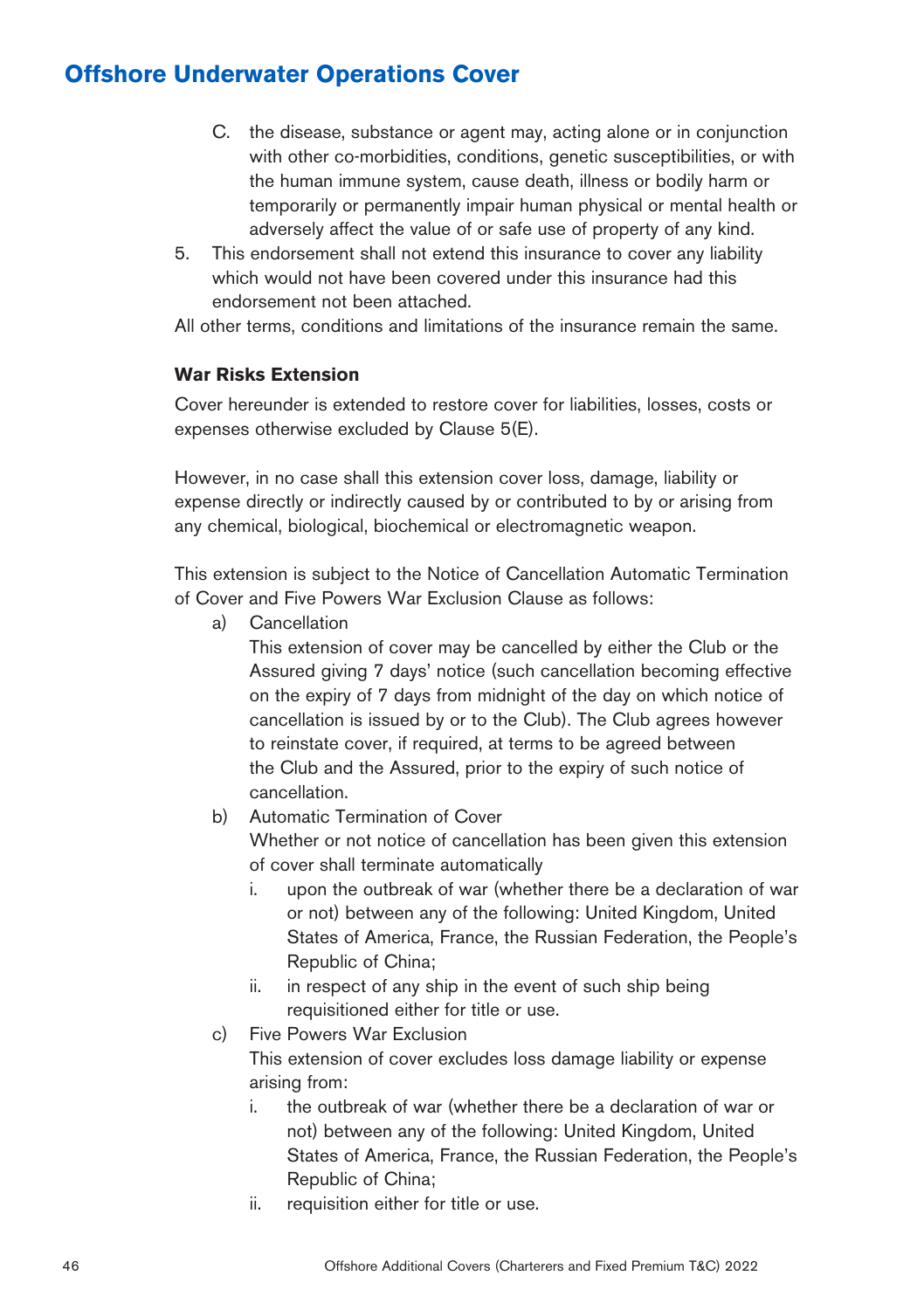### **Limit**

The Club's liability for any and all claims under this insurance shall, unless otherwise specifically agreed, be subject to a combined single limit of liability each accident or occurrence or series of accidents or occurrences arising out of any one event, such limit being the limit of liability endorsed upon the Certificate of Entry.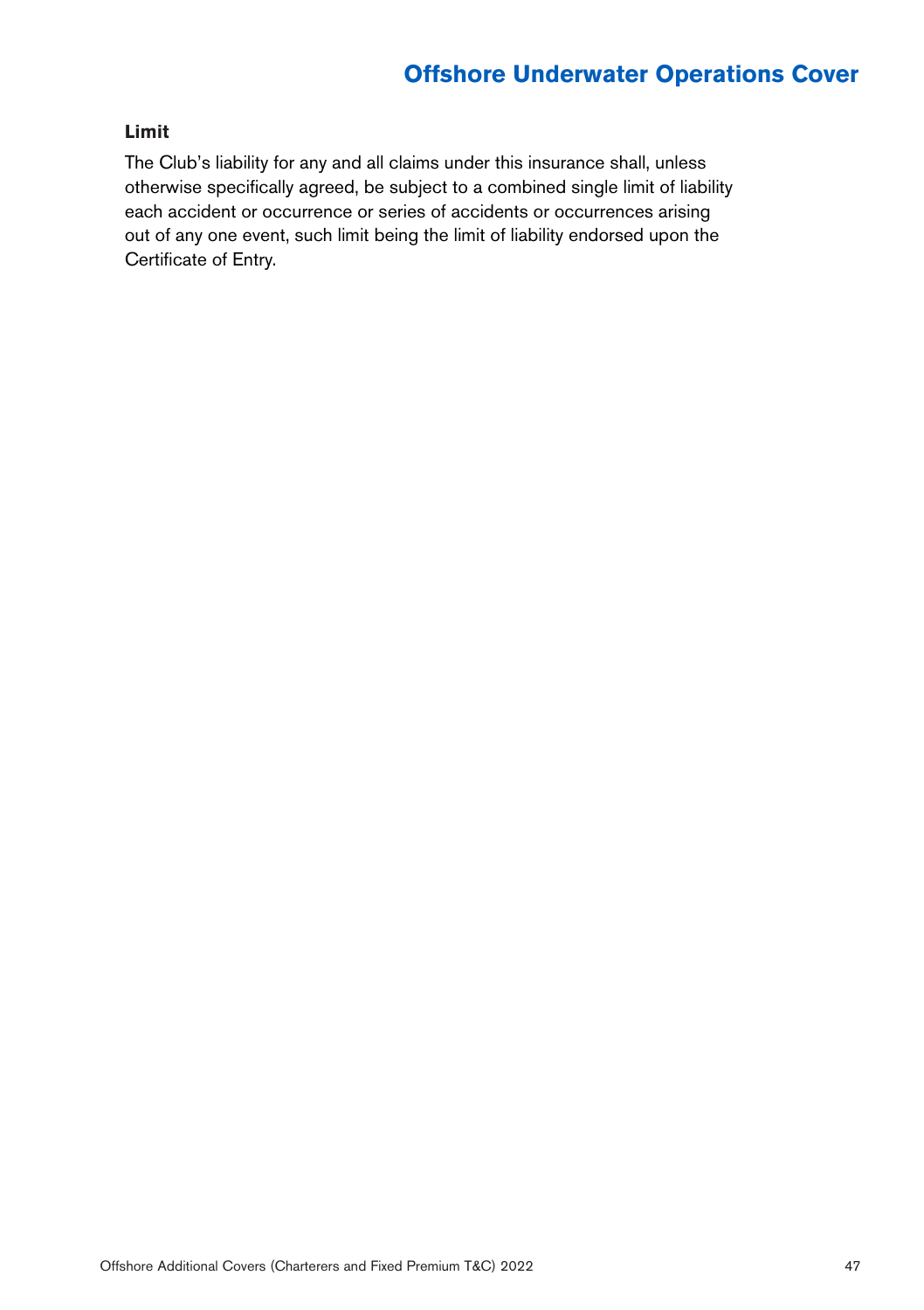## **2.3 Completed Operations Cover**

### **A. General Conditions**

Pursuant to Clause 4 of the Club's Charterers Terms & Conditions, cover is afforded to the Assured of an entered ship for which cover is restricted or excluded under Clause 5 (H)(v) in respect of one or more of the risks set out in (B) but subject always to the terms and conditions contained in (C) below.

### **B. Risks Covered**

Subject to the GENERAL CONDITIONS set out above, cover hereunder is extended to an Assured to include liabilities, costs or expenses set out below.

- a) Cover is extended to the Assured of an entered ship in respect of liabilities, costs and expenses arising out of property damage or personal injury of a third party once the contracted operations performed by the entered ship have ceased or abandoned, PROVIDED ALWAYS that the Assured shall advise the Managers in writing of any claim arising under this Section 2.3 during the period of entry in the Club or within 24 months of the date of termination or cessation of the entry in the Club, unless such period shall have been extended by agreement between the Assured and the Managers in writing.
- b) The cover provided under this Section 2.3 shall only be provided as an addition to cover provided under Sections 2.1 and 2.2.

## **C. Terms & Conditions**

The following terms and conditions apply to all and any of the Risk(s) Covered in (B) above.

### **Work, Products and Services Exclusion**

There shall be no recovery for any and/or all liabilities, costs and expenses incurred by an Assured during the course of performing Underwater Operations to the extent that such liabilities, costs and expenses arise as a consequence of:

- a) the failure to perform such underwater operations by the Assured or the fitness for purpose and/or quality of the Assured's work, products or services, or any defect or latent defect in the Assured's work, products or services or
- b) loss of or damage to the Contract Work. *[For the purpose of this insurance, Contract Work shall include but is not limited to any service provided under the contract and all and every part of the materials, components, equipment, machinery or other property or objects intended to be part of the work completed under the contract in respect of which the services or operations are performed by or from the entered ship.]*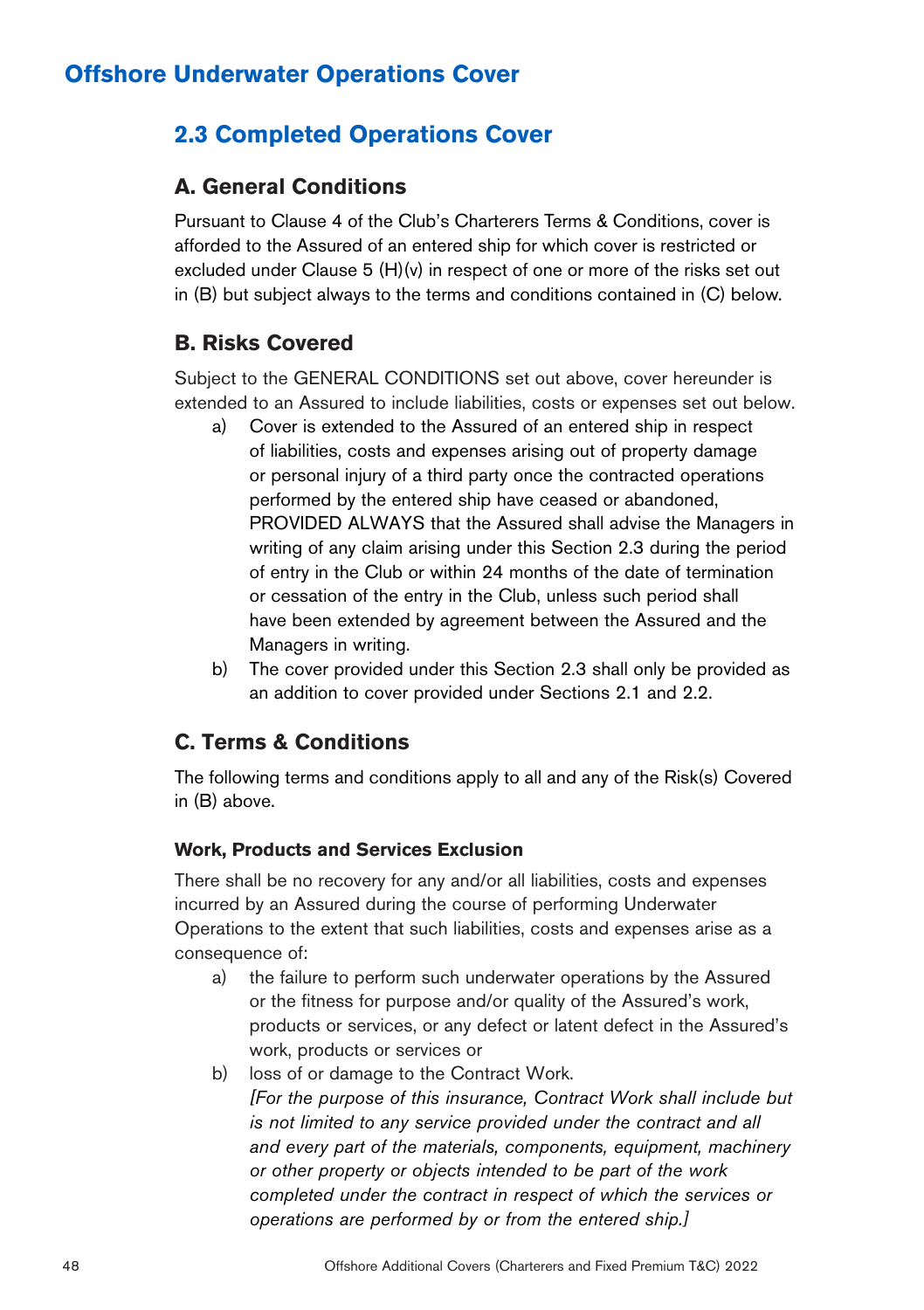### **Contractual Liability Exclusion**

There shall be no recovery for any and/or all contractually assumed liabilities which would not have arisen but for the existence of the contract other than those accepted under Clause 2, section 10.

### **Workers' Compensation Exclusions**

*United States* - There shall be no recovery for any and/or all liabilities for the payment of compensation and/or damages and/or benefits to or for the benefit of any employee of the Assured or to any third party who is the statutory assignee of any employee of the Assured, under, or in consequence of any default under, the workers' compensation laws of any of the States of the United States, the United States Longshoremen's and Harbour Workers' Compensation Act, or any other similar act, law or scheme in force or in operation in any of the States of the United States or under the federal jurisdiction of the United States.

*Other Jurisdictions* - There shall be no recovery for any and/or all liabilities for the payment of compensation and/or damages and/or benefits to or for the benefit of any employee of the Assured under any workers' compensation act, law or scheme in force or in operation in any other jurisdiction, unless and to the extent that the terms, conditions and limit of such cover are agreed between the Assured and the Managers and endorsed upon the Certificate of Entry.

### **Penalty Clause Exclusion**

There shall be no recovery for any and/or all liabilities, costs and expenses incurred as a result of the operation of any penalty clause or liquidated damages agreement, or any performance bond or guarantee, or any agreement in respect of tax or any other revenue liabilities.

### **Care, Custody, Control Exclusion**

There shall be no recovery for any and/or all contractually assumed liabilities for personal injury, illness or death of any person other than employees of the Assured and/or for loss of or loss of use of or damage to or caused by property owned by, or employees of, persons other than the Assured howsoever deemed to be in its care, custody or control and/or liabilities, costs and expenses incurred as a result of seepage and/or pollution and/or clean-up and/or containment of substances emanating from property owned by persons other than the Assured howsoever deemed to be in its care, custody or control.

### **Seabed Structures Exclusion**

There shall be no recovery for any and/or all liabilities for loss of or loss of use of or damage to or caused by structures which are or can be fixed, whether temporarily or permanently, to the seabed and which are in the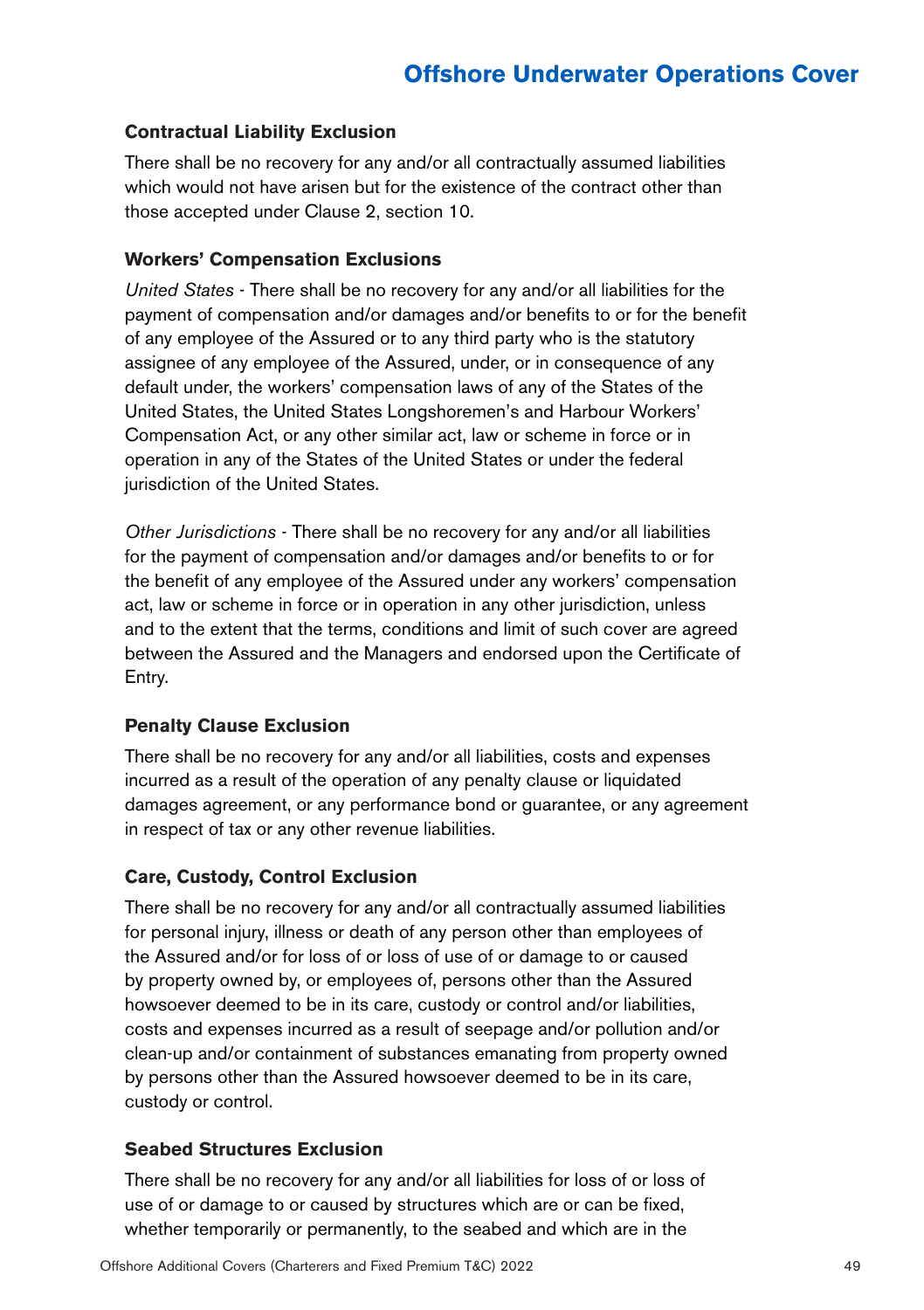care, custody or control of the Assured in any manner whatsoever, unless and to the extent that the terms, conditions and limit of such cover is agreed between the Assured and the Managers and endorsed upon the Certificate of Entry.

#### **Contractually Assumed Liability for Complete Operations**

There shall be no recovery for any and/or all contractually assumed liabilities in respect of completed operations which would not have arisen but for the existence of the contract.

#### **Marine Cyber Endorsement LMA5403**

- 1. Subject only to paragraph 3 below, in no case shall this insurance cover loss, damage, liability or expense directly or indirectly caused by or contributed to by or arising from the use or operation, as a means for inflicting harm, of any computer, computer system, computer software programme, malicious code, computer virus, computer process or any other electronic system.
- 2. Subject to the conditions, limitations and exclusions of the policy to which this clause attaches, the indemnity otherwise recoverable hereunder shall not be prejudiced by the use or operation of any computer, computer system, computer software programme, computer process or any other electronic system, if such use or operation is not as a means for inflicting harm.
- 3. Where this clause is endorsed on policies covering risks of war, civil war, revolution, rebellion, insurrection, or civil strife arising therefrom, or any hostile act by or against a belligerent power, or terrorism or any person acting from a political motive, paragraph 1 shall not operate to exclude losses (which would otherwise be covered) arising from the use of any computer, computer system or computer software programme or any other electronic system in the launch and/or guidance system and/or firing mechanism of any weapon or missile.

### **Exclusion of Communicable Disease risks following a Public Health Emergency of International Concern (PHEIC) (based on market cover JL2021-014)**

This clause shall be paramount and shall override anything contained in this insurance inconsistent therewith.

1. In the event that the World Health Organization ('WHO') has determined an outbreak of a Communicable Disease to be a Public Health Emergency of International Concern (a 'Declared Communicable Disease'), no coverage will be provided under this insurance for any loss, damage, liability, cost or expense directly arising from any transmission or alleged transmission of the Declared Communicable Disease.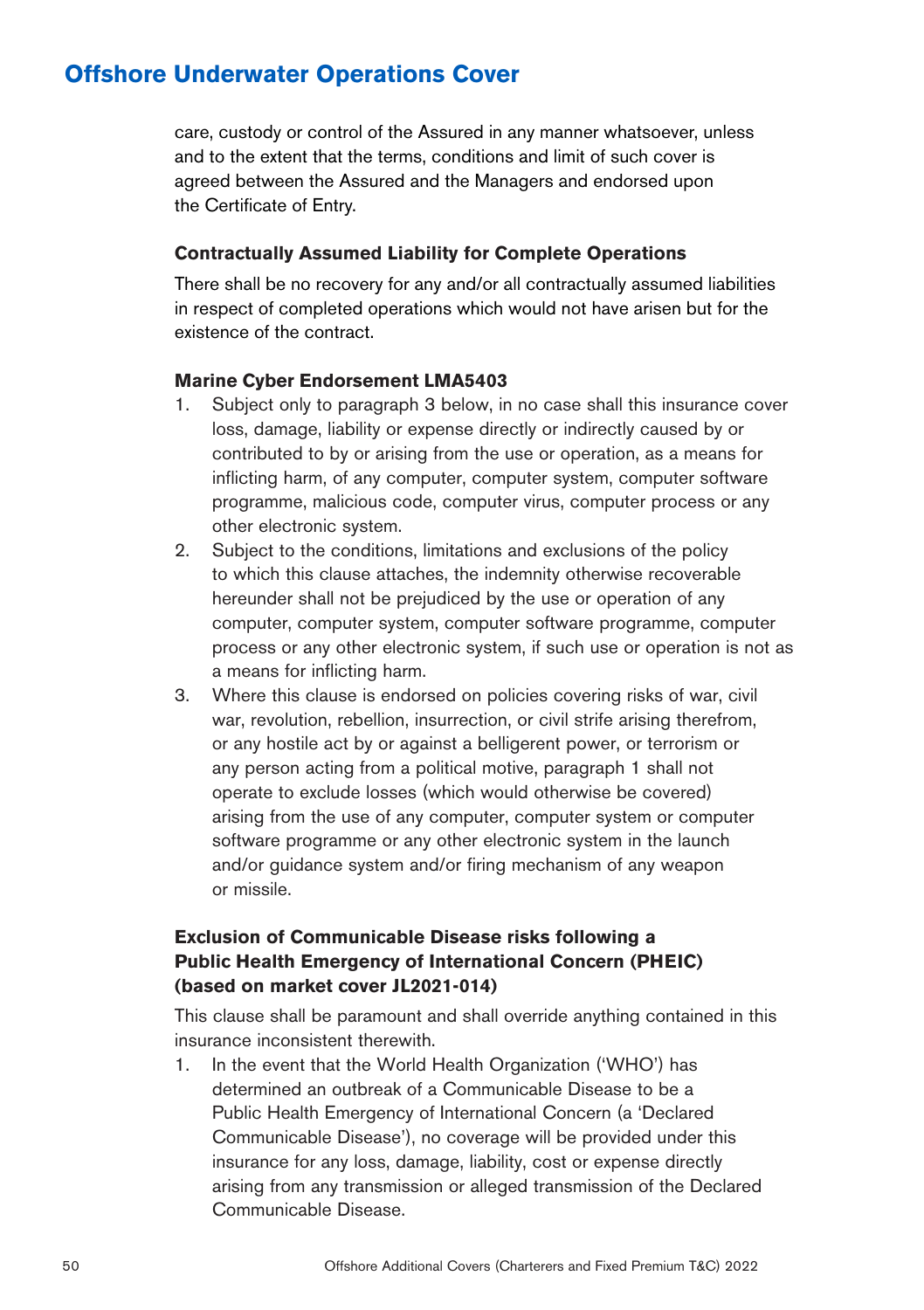- 2. The exclusion in paragraph 1 above will not apply to any liability of the Assured otherwise covered by this insurance where the liability directly arises from an identified instance of a transmission of a Declared Communicable Disease and where the Assured proves that identified instance of a transmission took place before the date of determination by the WHO of the Declared Communicable Disease.
- 3. However even if the requirements of paragraph 2 above are met, no coverage will be provided under this insurance for any:
	- A. liability, cost or expense to identify, clean up, detoxify, remove, monitor, or test for the Declared Communicable Disease whether the measures are preventative or remedial;
	- B. liability for or loss, cost or expense arising out of any loss of revenue, loss of hire, business interruption, loss of market, delay or any indirect financial loss, howsoever described, as a result of the Declared Communicable Disease;
	- C. loss, damage, liability, cost or expense caused by or arising out of fear of or the threat of the Declared Communicable Disease.
- 4. For the purpose of this Clause, Communicable Disease means any disease, known or unknown, which can be transmitted by means of any substance or agent from any organism to another organism where:
	- A. the substance or agent includes but is not limited to a virus, bacterium, parasite or other organism or any variation or mutation of any of the foregoing, whether deemed living or not, and
	- B. the method of transmission, whether direct or indirect, includes but is not limited to human touch or contact, airborne transmission, bodily fluid transmission, transmission to or from or via any solid object or surface or liquid or gas, and
	- C. the disease, substance or agent may, acting alone or in conjunction with other co-morbidities, conditions, genetic susceptibilities, or with the human immune system, cause death, illness or bodily harm or temporarily or permanently impair human physical or mental health or adversely affect the value of or safe use of property of any kind.
- 5. This endorsement shall not extend this insurance to cover any liability which would not have been covered under this insurance had this endorsement not been attached.

All other terms, conditions and limitations of the insurance remain the same.

### **War Risks Extension**

Cover hereunder is extended to restore cover for liabilities, losses, costs or expenses otherwise excluded by Clause 5(E).

However, in no case shall this extension cover loss, damage, liability or expense directly or indirectly caused by or contributed to by or arising from any chemical, biological, biochemical or electromagnetic weapon.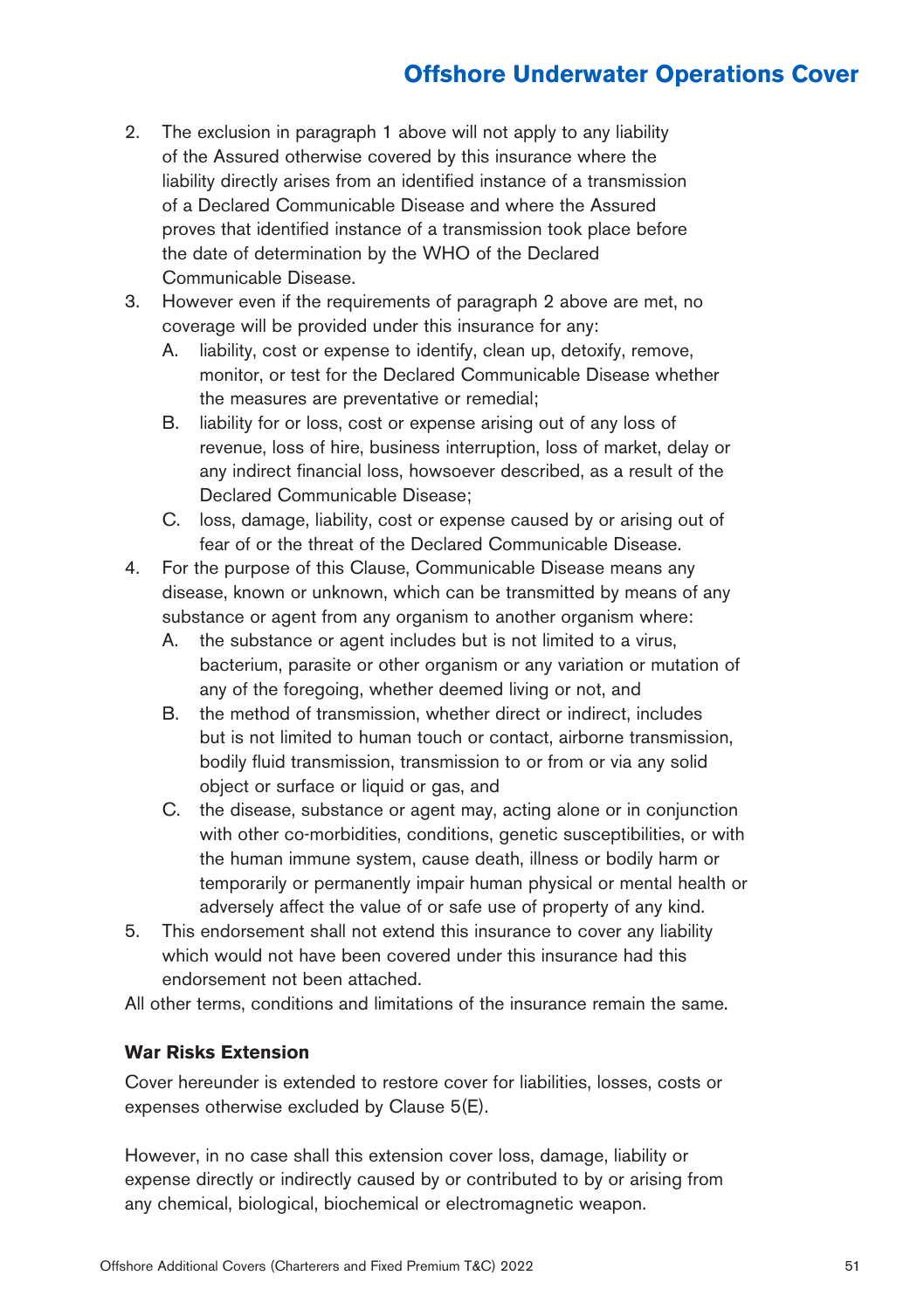This extension is subject to the Notice of Cancellation Automatic Termination of Cover and Five Powers War Exclusion Clause as follows:

a) Cancellation

This extension of cover may be cancelled by either the Club or the Assured giving 7 days' notice (such cancellation becoming effective on the expiry of 7 days from midnight of the day on which notice of cancellation is issued by or to the Club). The Club agrees however to reinstate cover, if required, at terms to be agreed between the Club and the Assured, prior to the expiry of such notice of cancellation.

- b) Automatic Termination of Cover Whether or not notice of cancellation has been given this extension of cover shall terminate automatically
	- i. upon the outbreak of war (whether there be a declaration of war or not) between any of the following: United Kingdom, United States of America, France, the Russian Federation, the People's Republic of China;
	- ii. in respect of any ship in the event of such ship being requisitioned either for title or use.
- c) Five Powers War Exclusion

This extension of cover excludes loss damage liability or expense arising from:

- i. the outbreak of war (whether there be a declaration of war or not) between any of the following: United Kingdom, United States of America, France, the Russian Federation, the People's Republic of China;
- ii. requisition either for title or use.

### **Limit**

The Club's liability for any and all claims under this insurance shall, unless otherwise specifically agreed, be subject to a combined single limit of liability each accident or occurrence or series of accidents or occurrences arising out of any one event, such limit being the limit of liability endorsed upon the Certificate of Entry.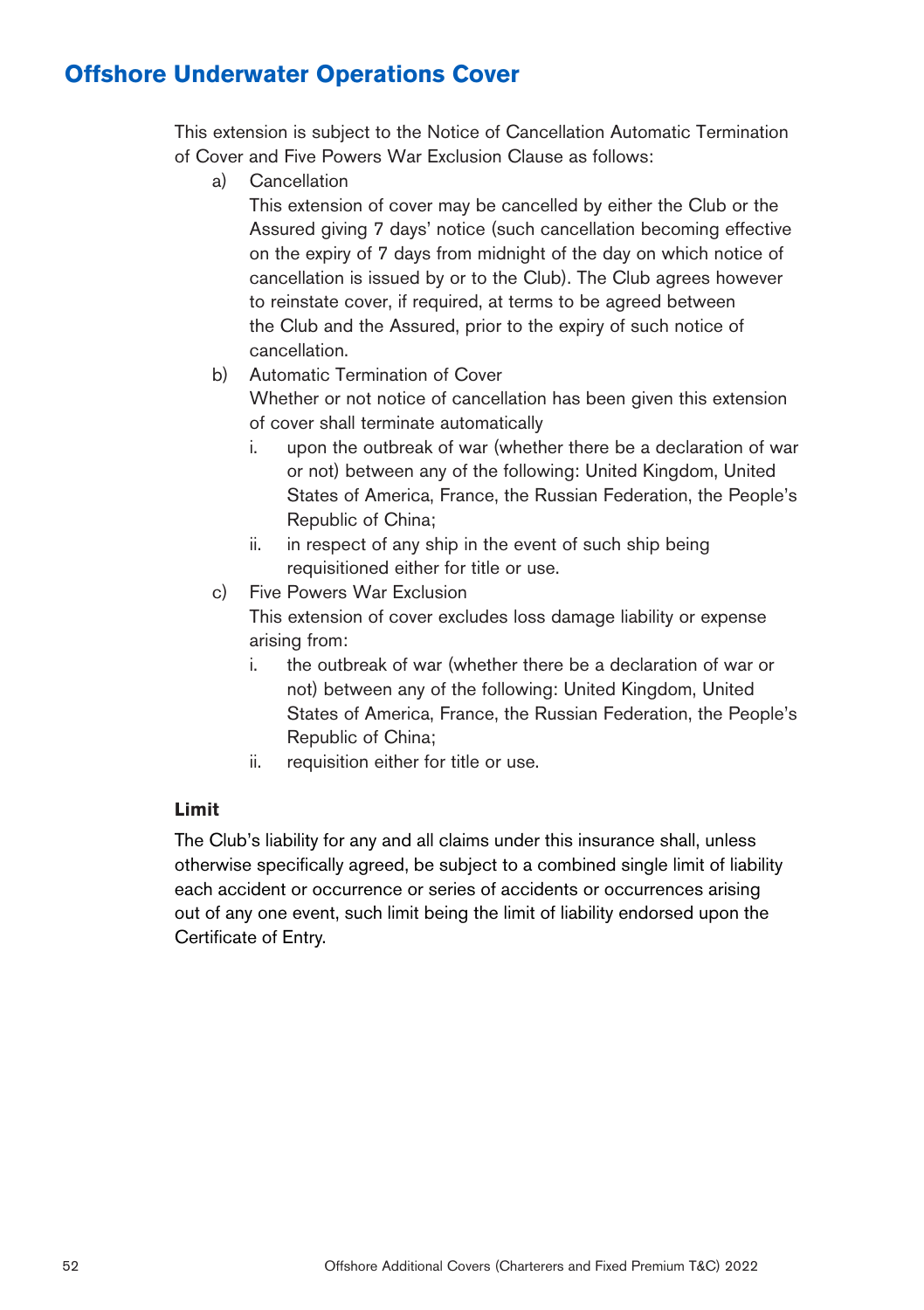# **2.4 Excess Liability Cover (bespoke)**

## **A. General Conditions**

Pursuant to Clause 4 of the Club's Charterers Terms & Conditions, cover is afforded to the Assured of an entered ship for which cover is restricted or excluded under Clause 5 (H)(v) in respect of one or more of the risks set out in (B) but subject always to the terms and conditions contained in (C) below.

## **B. Risks Covered**

Subject to the GENERAL CONDITIONS set out above, cover hereunder is extended to an Assured to include liabilities, costs or expenses set out below.

**Bespoke Risks:** *(to be agreed in writing between the Assured and the Managers).*

## **C. Terms & Conditions**

The following terms and conditions apply to all and any of the Risk(s) Covered in (B) above, unless otherwise expressly agreed in writing between the Assured and the Managers.

### **Work, Products and Services Exclusion**

There shall be no recovery for any and/or all liabilities, costs and expenses incurred by an Assured during the course of performing Underwater Operations to the extent that such liabilities, costs and expenses arise as a consequence of:

- a) the failure to perform such underwater operations by the Assured or the fitness for purpose and/or quality of the Assured's work, products or services, or any defect or latent defect in the Assured's work, products or services or
- b) loss of or damage to the Contract Work. *[For the purpose of this insurance, Contract Work shall include but is not limited to any service provided under the contract and all and every part of the materials, components, equipment, machinery or other property or objects intended to be part of the work completed under the contract in respect of which the services or operations are performed by or from the entered ship.]*

### **Seabed Structures Exclusion**

There shall be no recovery for any and/or all liabilities for loss of or loss of use of or damage to or caused by structures which are or can be fixed, whether temporarily or permanently, to the seabed and which are in the care, custody or control of the Assured in any manner whatsoever, unless and to the extent that the terms, conditions and limit of such cover is agreed between the Assured and the Managers and endorsed upon the Certificate of Entry.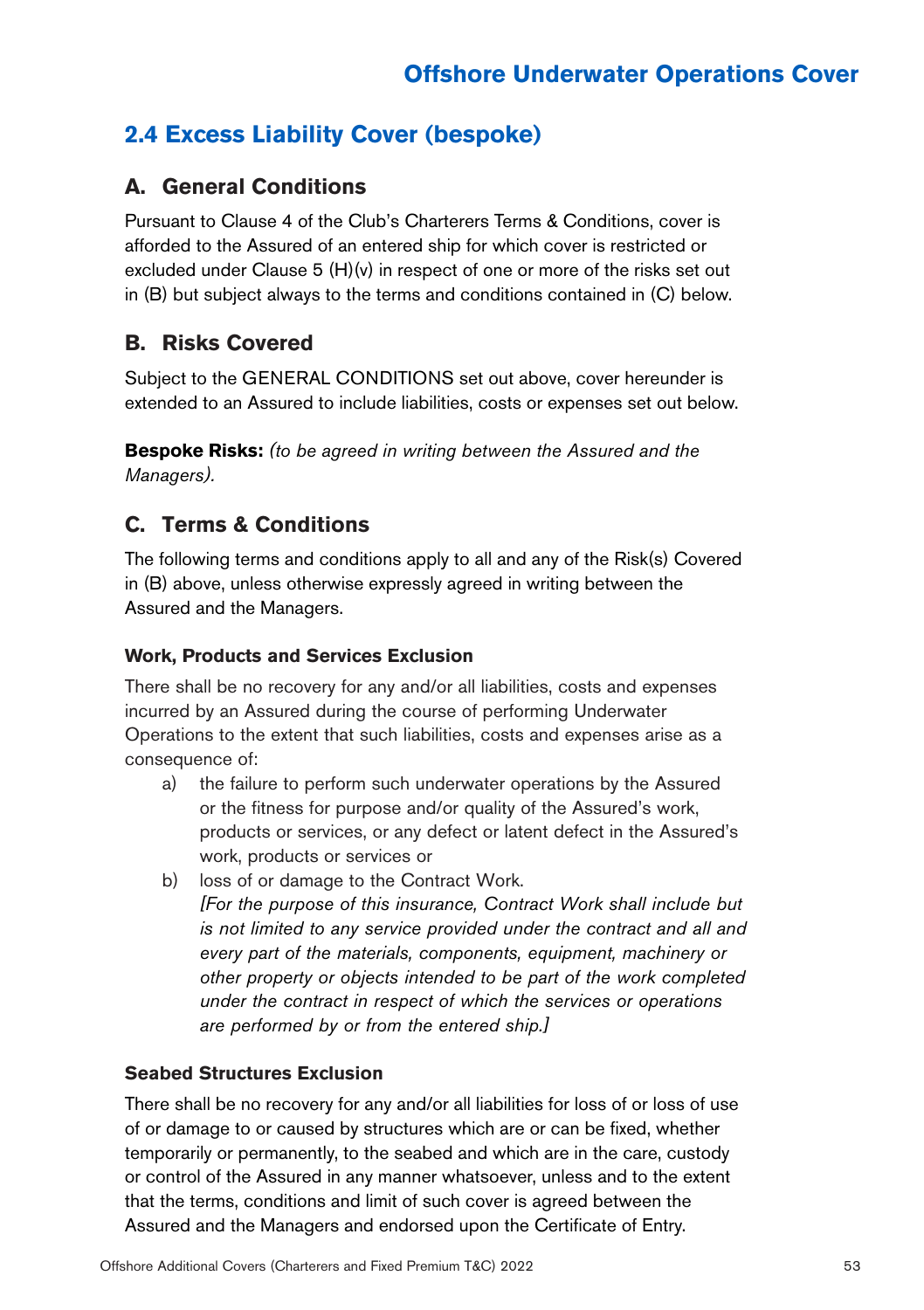#### **Down-hole Equipment Exclusion**

There shall be no recovery for any and/or all liabilities, costs and expenses arising out of loss of or loss of use, whether temporary or permanent, of or damage to, down-hole equipment.

#### **Employee Benefits Exclusions**

There shall be no recovery for any and/or all liabilities arising out of any act or omission of the Assured, whether negligent or otherwise, or of any other person for whom the Assured is, was, may be or may have been legally responsible, in connection with any employee benefits of any employee of the Assured.

#### **Contractual Liability Exclusion**

There shall be no recovery for any and/or all contractually assumed liabilities which would not have arisen but for the existence of the contract other than those set out in and accepted under the conditions set out in (B) above.

#### **Workers' Compensation Exclusions**

*United States* - There shall be no recovery for any and/or all liabilities for the payment of compensation and/or damages and/or benefits to or for the benefit of any employee of the Assured or to any third party who is the statutory assignee of any employee of the Assured, under, or in consequence of any default under, the workers' compensation laws of any of the States of the United States, the United States Longshoremen's and Harbour Workers' Compensation Act, or any other similar act, law or scheme in force or in operation in any of the States of the United States or under the federal jurisdiction of the United States.

*Other Jurisdictions -* There shall be no recovery for any and/or all liabilities for the payment of compensation and/or damages and/or benefits to or for the benefit of any employee of the Assured under any workers' compensation act, law or scheme in force or in operation in any other jurisdiction, unless and to the extent that the terms, conditions and limit of such cover are agreed between the Assured and the Managers and endorsed upon the Certificate of Entry.

#### **Penalty Clause Exclusion**

There shall be no recovery for any and/or all liabilities, costs and expenses incurred as a result of the operation of any penalty clause or liquidated damages agreement, or any performance bond or guarantee, or any agreement in respect of tax or any other revenue liabilities.

#### **Care, Custody, Control Exclusion**

There shall be no recovery for any and/or all contractually assumed liabilities for personal injury, illness or death of any person other than employees of the Assured and/or for loss of or loss of use of or damage to or caused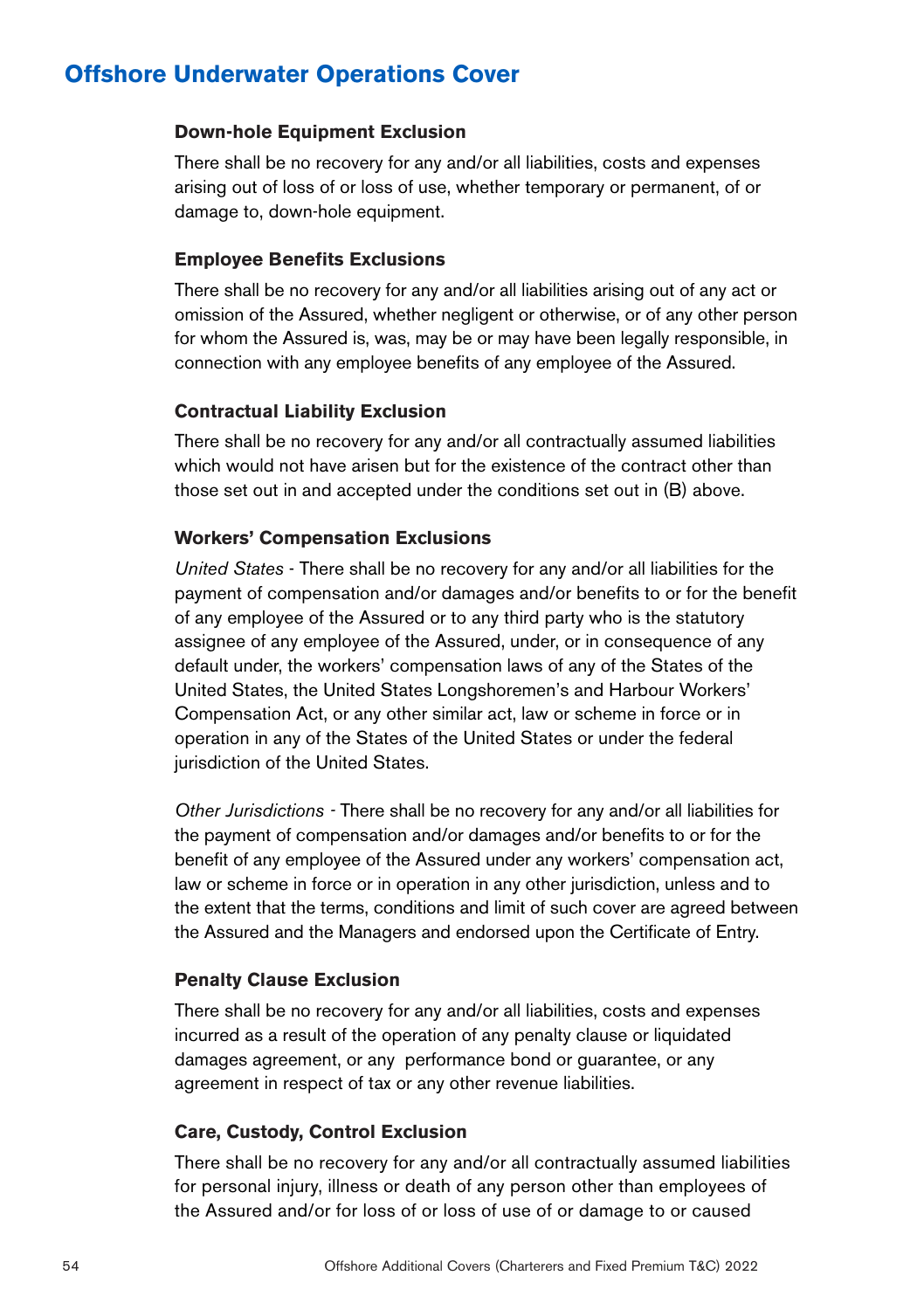by property owned by, or employees of, persons other than the Assured howsoever deemed to be in its care, custody or control and/or liabilities, costs and expenses incurred as a result of seepage and/or pollution and/or clean-up and/or containment of substances emanating from property owned by persons other than the Assured howsoever deemed to be in its care, custody or control.

#### **Marine Cyber Endorsement LMA5403**

- 1. Subject only to paragraph 3 below, in no case shall this insurance cover loss, damage, liability or expense directly or indirectly caused by or contributed to by or arising from the use or operation, as a means for inflicting harm, of any computer, computer system, computer software programme, malicious code, computer virus, computer process or any other electronic system.
- 2. Subject to the conditions, limitations and exclusions of the policy to which this clause attaches, the indemnity otherwise recoverable hereunder shall not be prejudiced by the use or operation of any computer, computer system, computer software programme, computer process or any other electronic system, if such use or operation is not as a means for inflicting harm.
- 3. Where this clause is endorsed on policies covering risks of war, civil war, revolution, rebellion, insurrection, or civil strife arising therefrom, or any hostile act by or against a belligerent power, or terrorism or any person acting from a political motive, paragraph 1 shall not operate to exclude losses (which would otherwise be covered) arising from the use of any computer, computer system or computer software programme or any other electronic system in the launch and/or guidance system and/or firing mechanism of any weapon or missile.

### **Exclusion of Communicable Disease risks following a Public Health Emergency of International Concern (PHEIC) (based on market cover JL2021-014)**

This clause shall be paramount and shall override anything contained in this insurance inconsistent therewith.

- 1. In the event that the World Health Organization ('WHO') has determined an outbreak of a Communicable Disease to be a Public Health Emergency of International Concern (a 'Declared Communicable Disease'), no coverage will be provided under this insurance for any loss, damage, liability, cost or expense directly arising from any transmission or alleged transmission of the Declared Communicable Disease.
- 2. The exclusion in paragraph 1 above will not apply to any liability of the Assured otherwise covered by this insurance where the liability directly arises from an identified instance of a transmission of a Declared Communicable Disease and where the Assured proves that identified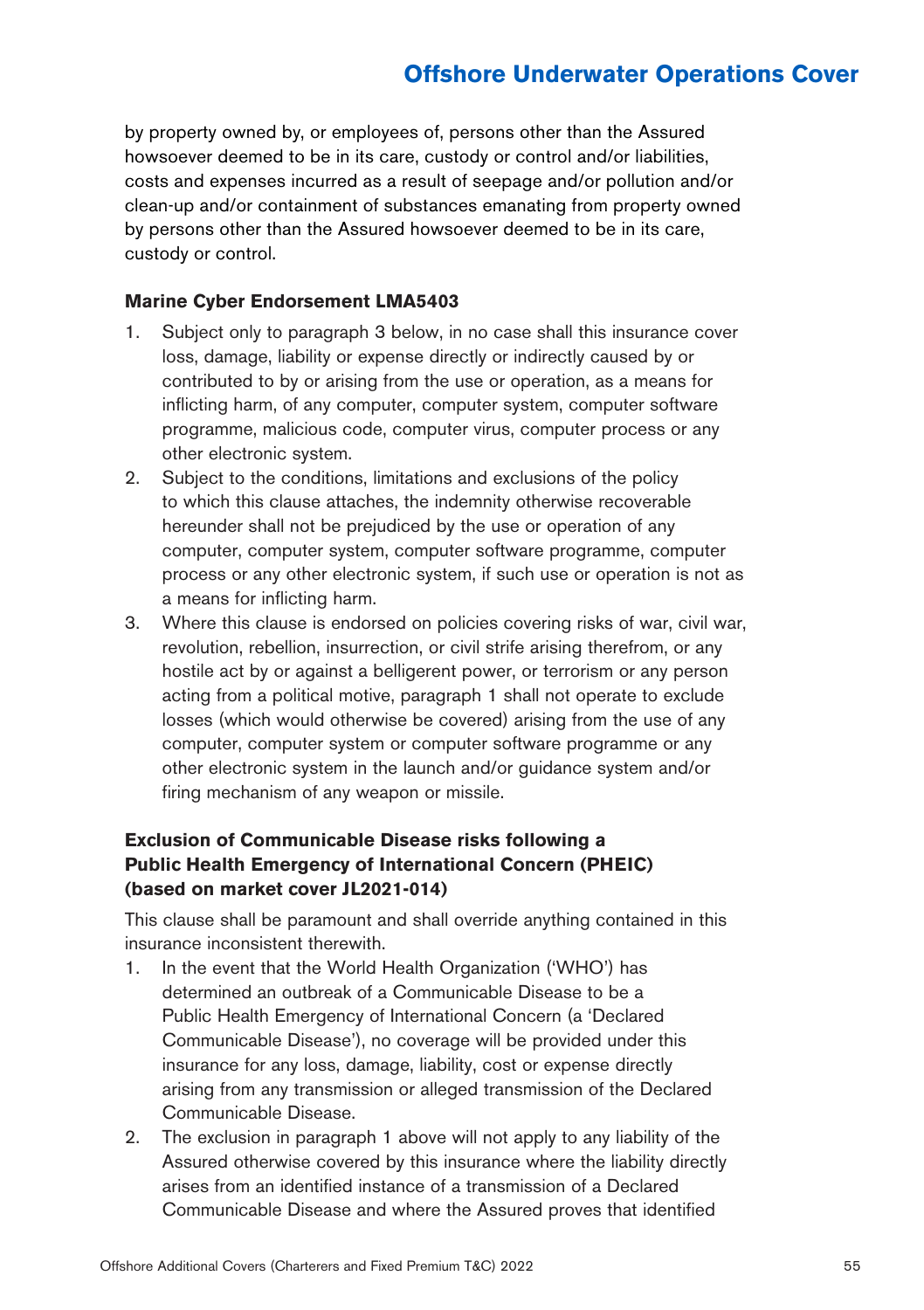instance of a transmission took place before the date of determination by the WHO of the Declared Communicable Disease.

- 3. However even if the requirements of paragraph 2 above are met, no coverage will be provided under this insurance for any:
	- A. liability, cost or expense to identify, clean up, detoxify, remove, monitor, or test for the Declared Communicable Disease whether the measures are preventative or remedial;
	- B. liability for or loss, cost or expense arising out of any loss of revenue, loss of hire, business interruption, loss of market, delay or any indirect financial loss, howsoever described, as a result of the Declared Communicable Disease;
	- C. loss, damage, liability, cost or expense caused by or arising out of fear of or the threat of the Declared Communicable Disease.
- 4. For the purpose of this Clause, Communicable Disease means any disease, known or unknown, which can be transmitted by means of any substance or agent from any organism to another organism where:
	- A. the substance or agent includes but is not limited to a virus, bacterium, parasite or other organism or any variation or mutation of any of the foregoing, whether deemed living or not, and
	- B. the method of transmission, whether direct or indirect, includes but is not limited to human touch or contact, airborne transmission, bodily fluid transmission, transmission to or from or via any solid object or surface or liquid or gas, and
	- C. the disease, substance or agent may, acting alone or in conjunction with other co-morbidities, conditions, genetic susceptibilities, or with the human immune system, cause death, illness or bodily harm or temporarily or permanently impair human physical or mental health or adversely affect the value of or safe use of property of any kind.
- 5. This endorsement shall not extend this insurance to cover any liability which would not have been covered under this insurance had this endorsement not been attached.

All other terms, conditions and limitations of the insurance remain the same.

### **War Risks Extension**

Cover hereunder is extended to restore cover for liabilities, losses, costs or expenses otherwise excluded by Clause 5(E).

However, in no case shall this extension cover loss, damage, liability or expense directly or indirectly caused by or contributed to by or arising from any chemical, biological, biochemical or electromagnetic weapon.

This extension is subject to the Notice of Cancellation Automatic Termination of Cover and Five Powers War Exclusion Rule as follows:

a) Cancellation

This extension of cover may be cancelled by either the Club or the Assured giving 7 days' notice (such cancellation becoming effective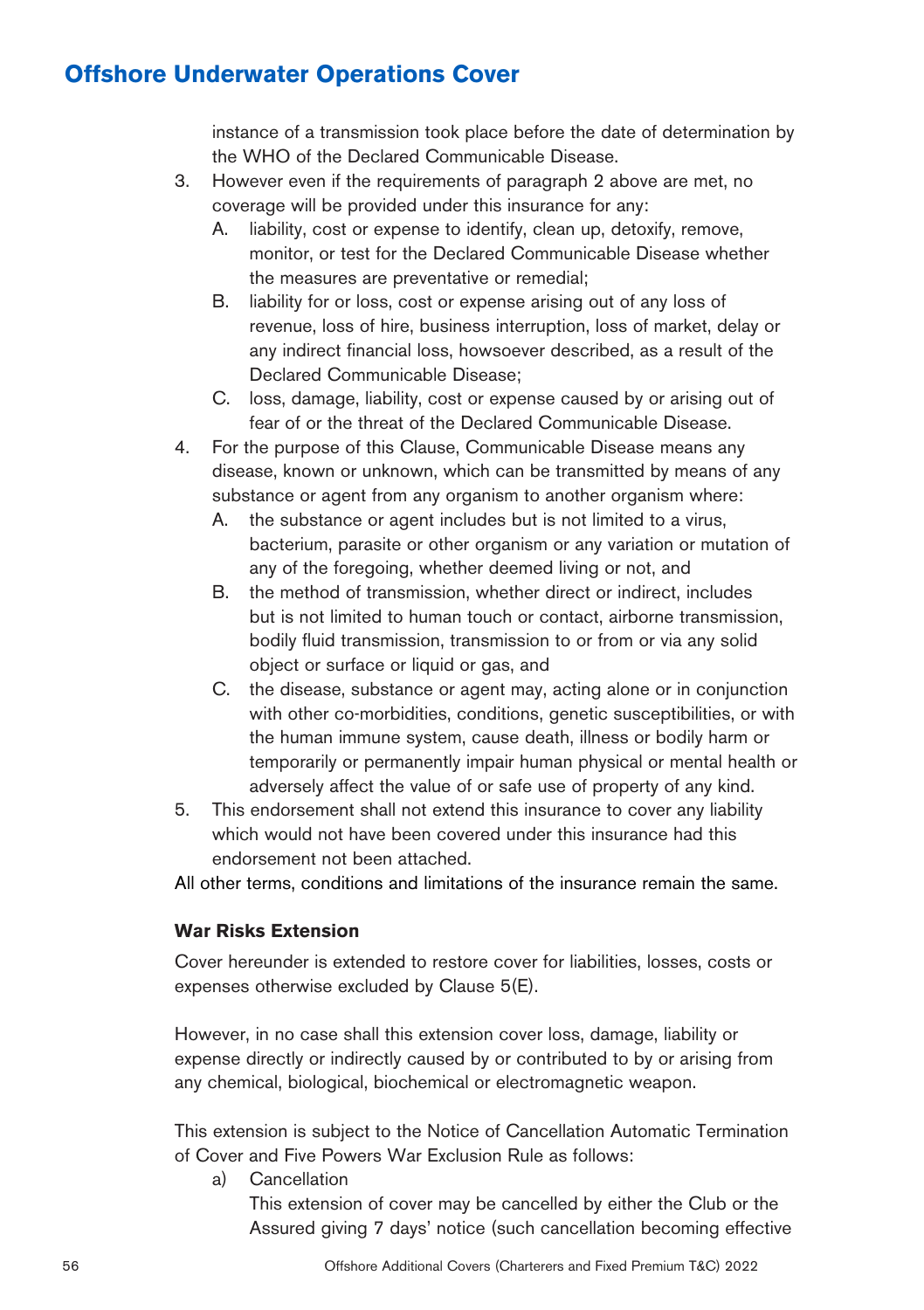on the expiry of 7 days from midnight of the day on which notice of cancellation is issued by or to the Club). The Club agrees however to reinstate cover, if required, at terms to be agreed between the Club and the Assured, prior to the expiry of such notice of cancellation.

- b) Automatic Termination of Cover Whether or not notice of cancellation has been given this extension of cover shall terminate automatically
	- i. upon the outbreak of war (whether there be a declaration of war or not) between any of the following: United Kingdom, United States of America, France, the Russian Federation, the People's Republic of China;
	- ii. in respect of any ship in the event of such ship being requisitioned either for title or use.
- c) Five Powers War Exclusion

This extension of cover excludes loss damage liability or expense arising from:

- i. the outbreak of war (whether there be a declaration of war or not) between any of the following: United Kingdom, United States of America, France, the Russian Federation, the People's Republic of China;
- ii. requisition either for title or use.

### **Limit**

The Club's liability for any and all claims under this insurance shall, unless otherwise specifically agreed, be subject to a combined single limit of liability each accident or occurrence or series of accidents or occurrences arising out of any one event, such limit being the limit of liability endorsed upon the Certificate of Entry.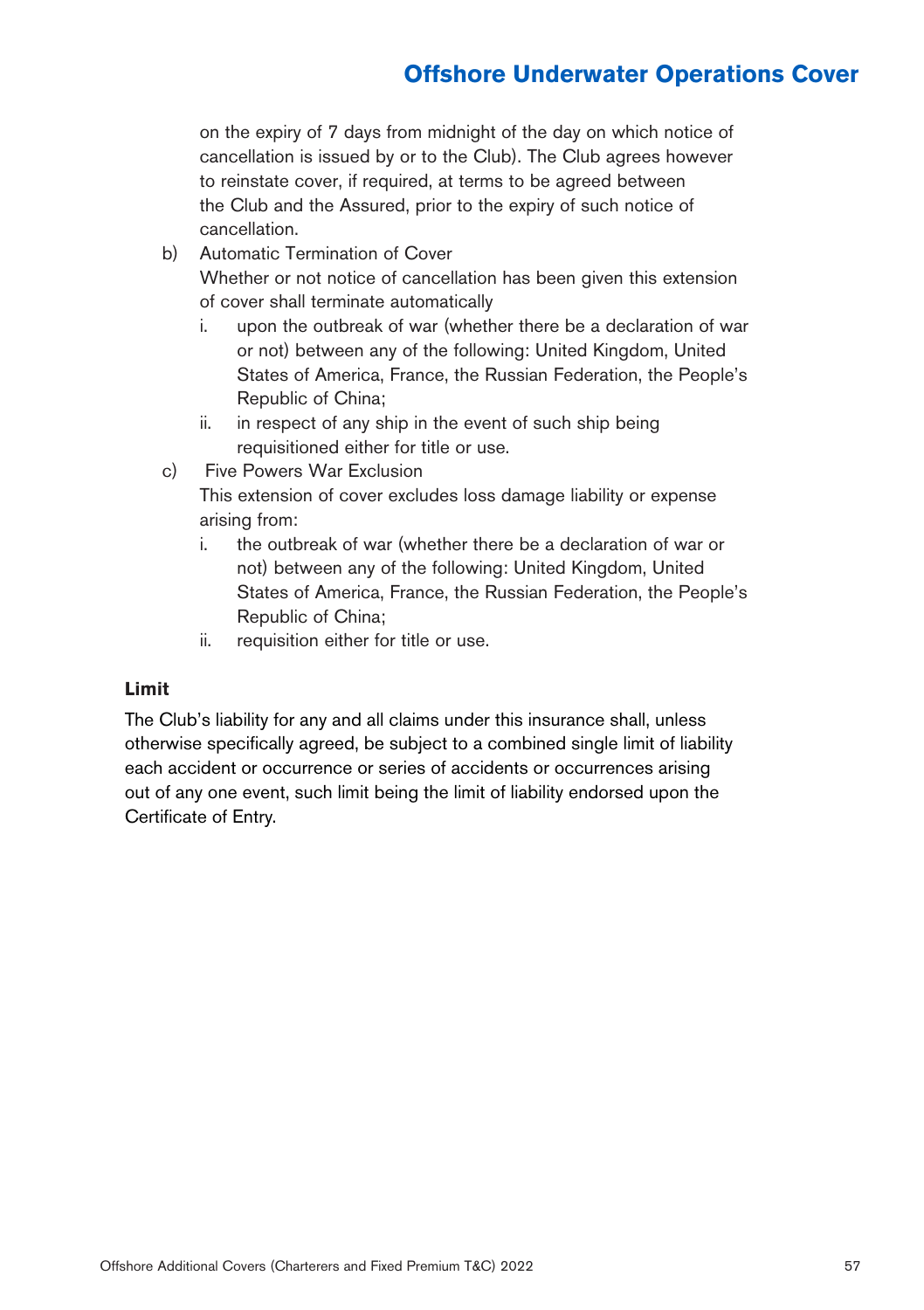# **SECTION 3 OFFSHORE SUPPLY AND TOWING COVER**

# **3.1(a) Towage Of An Entered Ship - Extended Contractual Liability Cover**

## **A. General Conditions**

Pursuant to Clause 4 of the Club's Charterers Terms & Conditions, cover is afforded to the Assured of an entered ship for liability in connection with towage of an entered ship or otherwise under Clause 2, section 10 in respect of one or more of the risks set out in (B) but subject always to the terms and conditions contained in (C) below.

## **B. Risks Covered**

Subject to the GENERAL CONDITIONS set out above, cover hereunder is extended to an Assured of an entered ship being towed to include liabilities, costs or expenses set out below to the extent that they are expressly assumed by the Assured under a written agreement. For the purpose of this cover, a "written agreement" means any written agreement relating to facilities or services provided or to be provided to or in connection with an entered ship which is executed prior to an event giving rise to a claim.

- a) Liabilities, costs and expenses which arise as a consequence of naming other persons as additional assureds and waiving rights of subrogation against such persons, where this is required by a written agreement.
- b) Liabilities, costs and expenses arising out of any obligation assumed under a written agreement which would not have arisen but for the existence of that agreement in respect of personal injury or illness or death of any third parties.
- c) Liabilities, costs and expenses which arise out of any claim or claims made by any employee of the Assured against any party to a written agreement on the basis of the "borrowed servant" doctrine.
- d) Liabilities, costs and expenses in respect of cargo or other property intended to be or being or having been carried on the entered ship and the proportion of general average which the Assured cannot recover solely by reason of a breach of the contract of carriage, to the extent that either such liabilities, costs and expenses or such loss would not have been incurred or payable had the cargo or property been carried on terms no less favourable to the Assured than the Club's standard terms of carriage as set out in proviso (a) to Clause 2, section 14.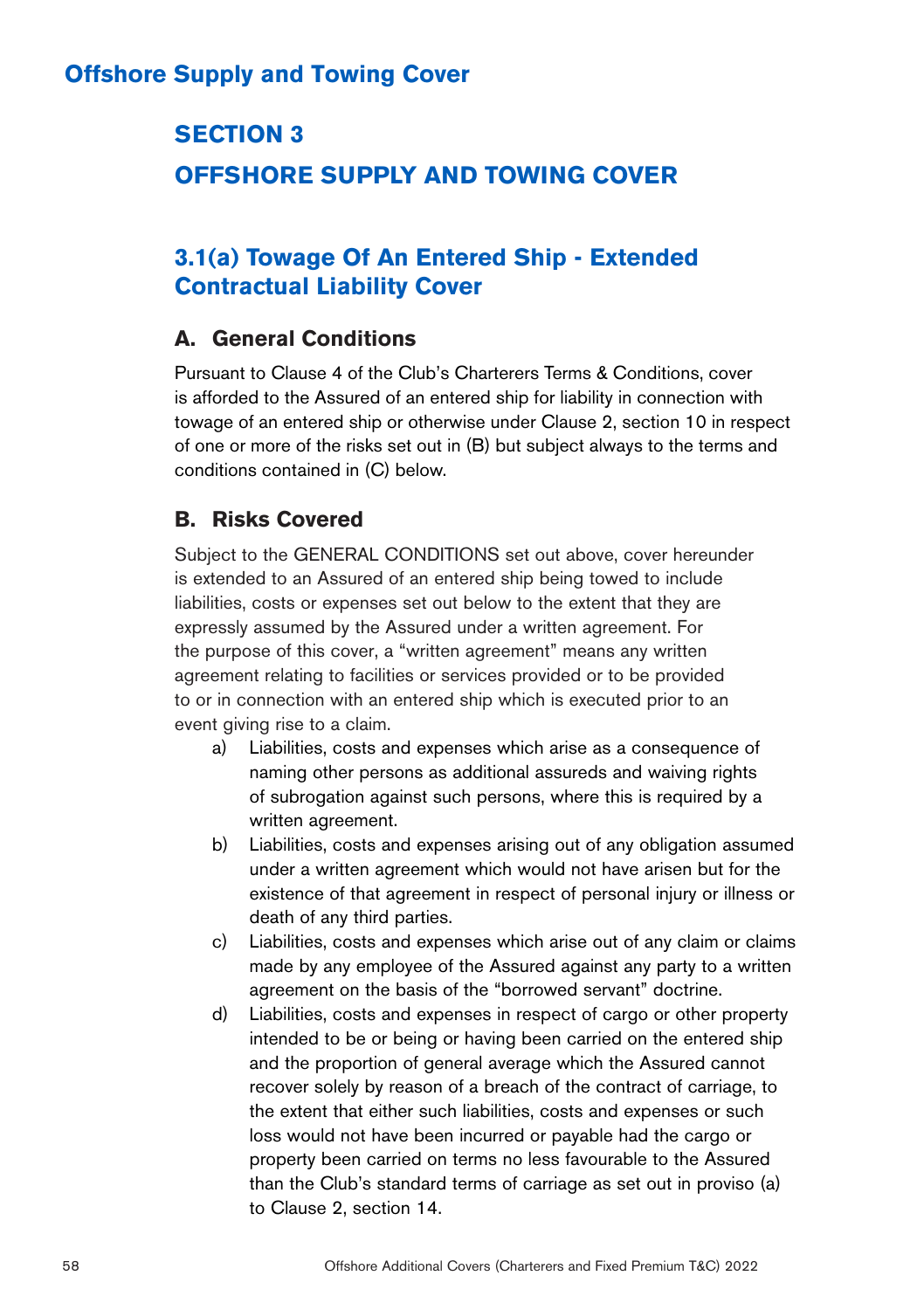- e) Liabilities, costs and expenses for loss of, or damage to, or wreck removal of the ship or object towing the entered ship or any property on board that ship or object to the extent that such liability is incurred otherwise than in accordance with the terms and conditions set out in Clause 2, section 9(B).
- f) Liability, costs and expenses for personal injury, illness or death arising out of towage of the entered ship to the extent that such liability is incurred otherwise than in accordance with the terms and conditions set out in Clause 2, section 9 (B).
- g) Liabilities, costs and expenses arising out of any obligation assumed under a written agreement which would not have arisen but for the existence of that agreement, in respect of loss of, or loss of use of, or damage to the property of any third party other than such property as is referred to in paragraph (d) above.
- h) Liabilities, costs and expenses arising out of any obligation assumed under a written agreement which would not have arisen but for the existence of that agreement relating to the raising, removal, destruction, lighting or marking of the wreck of an entered ship.

### **Endorsements**

- i. Where any proceedings are commenced or claims are made by any additional assured or the Assured against the Assured or any other additional assured, this cover shall apply as if a separate Certificate of Entry had been issued to each assured.
- ii. Where any proceedings are commenced or claims are made against the Assured and/or any additional assureds, this cover shall apply as if a separate Certificate of Entry had been issued to each assured, provided always that this provision shall not operate to increase the limit of liability of the Club endorsed upon the Certificate of Entry.
- iii. Where this cover is prejudiced as a result of the acts or omissions of the Assured or any person for whom it is, was, may be or may have been responsible. This cover shall subsist for the benefit of any person or persons named as additional assureds provided that any additional assured claiming the benefit of this provision is not privy to any such acts or omissions.
- iv. This cover is not prejudiced by the fact that the Assured or any additional assured has waived its rights or is otherwise not entitled to limit its liability in accordance with any law, statute or convention in force which provides for limitation of liability in the circumstances of the occurrence giving rise to a claim, provided always that this provision shall not operate to increase the limit of liability of the Club endorsed upon the Certificate of Entry.
- v. This cover shall be deemed to be primary in relation to those contractual liabilities assumed by the Assured which may be the subject of separate insurance carried by the other party or parties to the written agreement.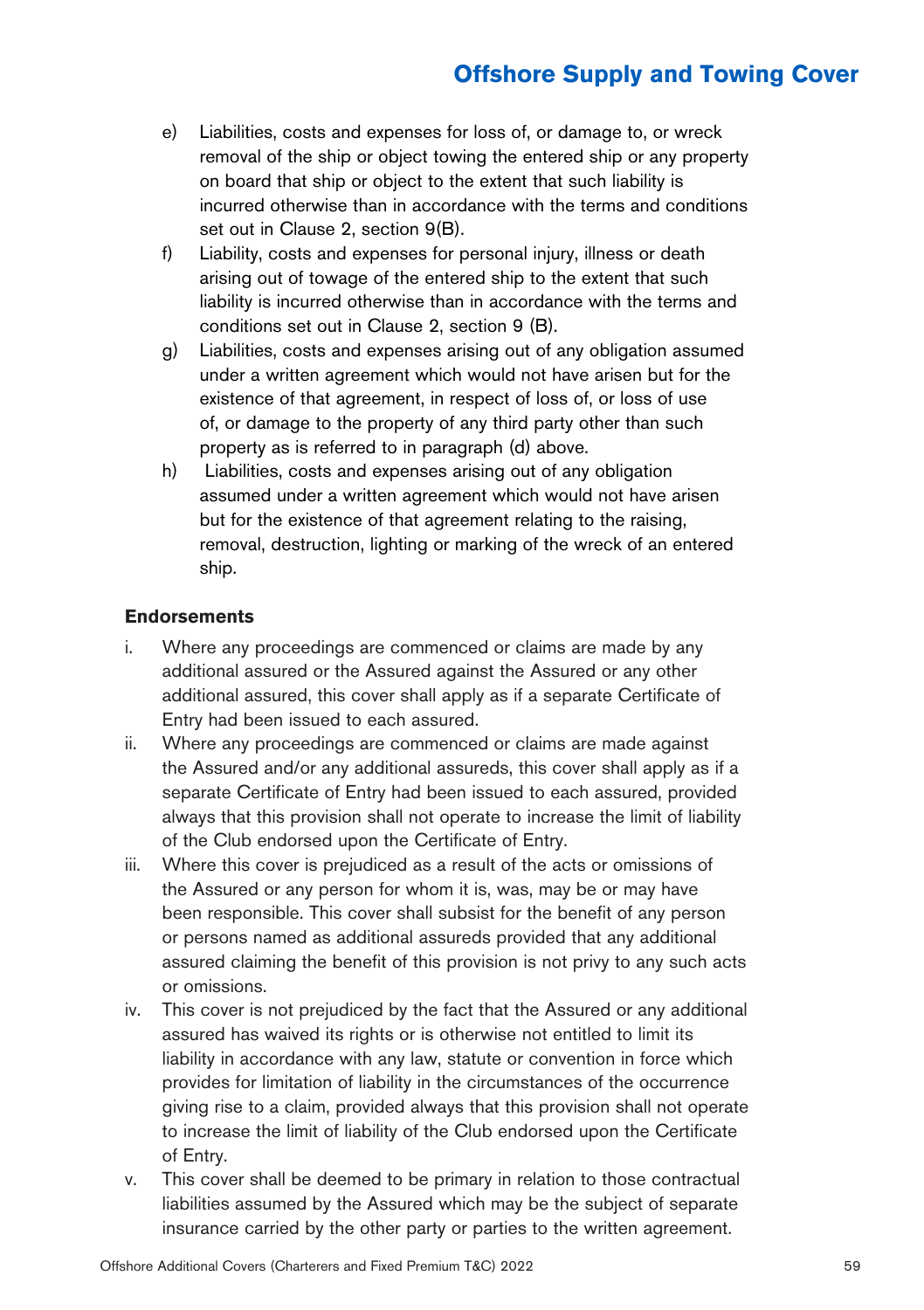## **C. Terms & Conditions**

The following terms and conditions apply to all and any of the Risk Covered in (B) above.

### **Seabed Structures Exclusion**

There shall be no recovery for any and/or all liabilities for loss of or loss of use of or damage to or caused by structures which are or can be fixed, whether temporarily or permanently, to the seabed and which are in the care, custody or control of the Assured in any manner whatsoever, unless and to the extent that the terms, conditions and limit of such cover is agreed between the Assured and the Managers and endorsed upon the Certificate of Entry.

### **Down-hole Equipment Exclusion**

There shall be no recovery for any and/or all liabilities, costs and expenses arising out of loss of or loss of use, whether temporary or permanent, of or damage to, down-hole equipment.

### **Employee Benefits Exclusions**

There shall be no recovery for any and/or all liabilities arising out of any act or omission of the Assured, whether negligent or otherwise, or of any other person for whom the Assured is, was, may be or may have been legally responsible, in connection with any employee benefits of any employee of the Assured.

### **Contractual Liability Exclusion**

There shall be no recovery for any and/or all contractually assumed liabilities which would not have arisen but for the existence of the contract other than those set out in and accepted under the conditions set out in (B) above.

### **Penalty Clause Exclusion**

There shall be no recovery for any and/or all liabilities, costs and expenses incurred as a result of the operation of any penalty clause or liquidated damages agreement, or any performance bond or guarantee, or any agreement in respect of tax or any other revenue liabilities.

### **Underwater Operations Exclusion**

Cover in respect of risks relating to Underwater Operations is not given under this insurance but only in accordance with the terms and conditions of Underwater Operations Cover where this has been selected by the Assured.

### **Workers' Compensation Exclusions**

*United States* - There shall be no recovery for any and/or all liabilities for the payment of compensation and/or damages and/or benefits to or for the benefit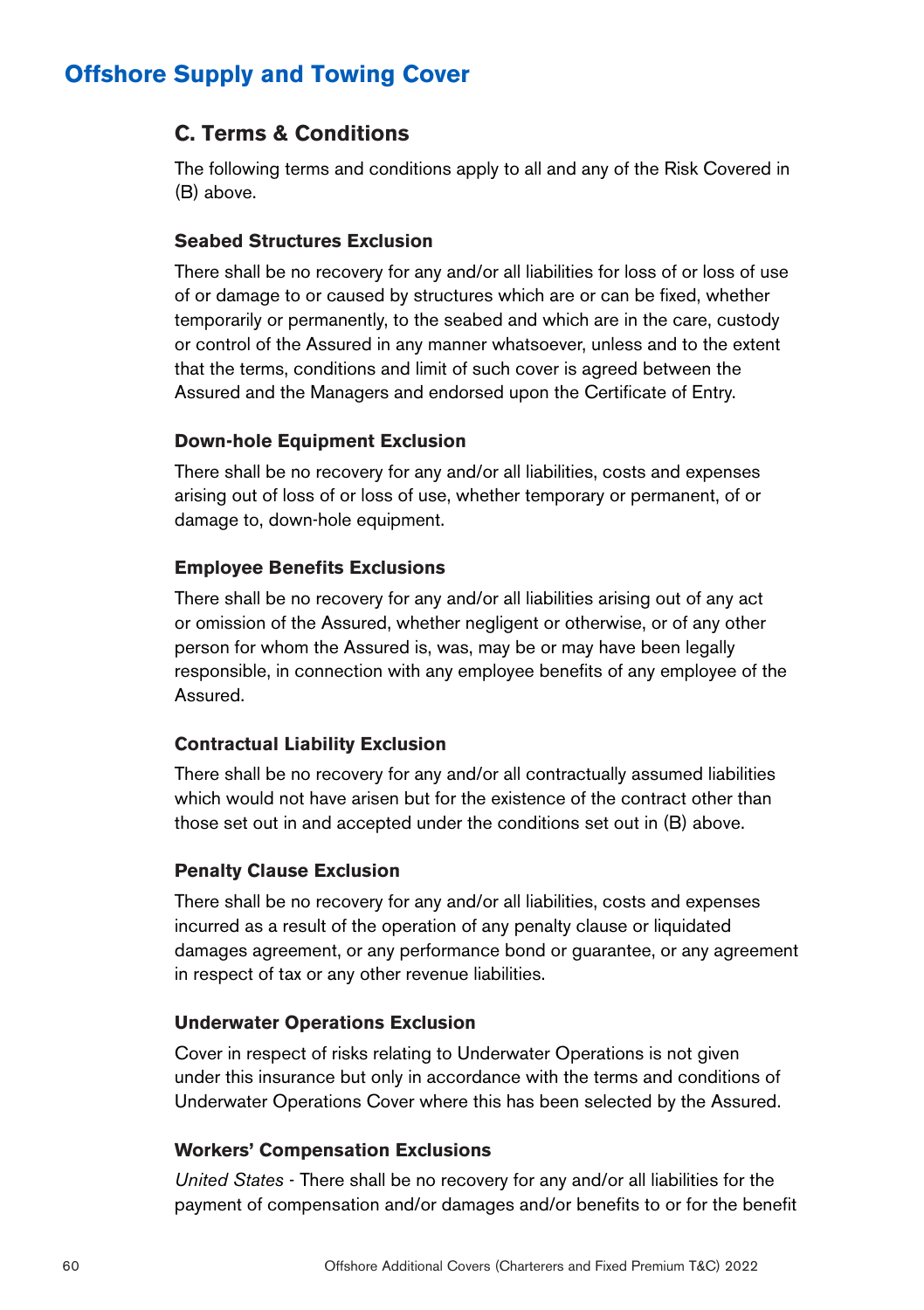of any employee of the Assured or to any third party who is the statutory assignee of any employee of the Assured, under, or in consequence of any default under, the workers' compensation laws of any of the States of the United States, the United States Longshoremen's and Harbour Workers' Compensation Act, or any other similar act, law or scheme in force or in operation in any of the States of the United States or under the federal jurisdiction of the United States.

*Other Jurisdictions* - There shall be no recovery for any and/or all liabilities for the payment of compensation and/or damages and/or benefits to or for the benefit of any employee of the Assured under any workers' compensation act, law or scheme in force or in operation in any other jurisdiction, unless and to the extent that the terms, conditions and limit of such cover are agreed between the Assured and the Managers and endorsed upon the Certificate of Entry.

#### **Marine Cyber Endorsement LMA5403**

- 1. Subject only to paragraph 3 below, in no case shall this insurance cover loss, damage, liability or expense directly or indirectly caused by or contributed to by or arising from the use or operation, as a means for inflicting harm, of any computer, computer system, computer software programme, malicious code, computer virus, computer process or any other electronic system.
- 2. Subject to the conditions, limitations and exclusions of the policy to which this clause attaches, the indemnity otherwise recoverable hereunder shall not be prejudiced by the use or operation of any computer, computer system, computer software programme, computer process or any other electronic system, if such use or operation is not as a means for inflicting harm.
- 3. Where this clause is endorsed on policies covering risks of war, civil war, revolution, rebellion, insurrection, or civil strife arising therefrom, or any hostile act by or against a belligerent power, or terrorism or any person acting from a political motive, paragraph 1 shall not operate to exclude losses (which would otherwise be covered) arising from the use of any computer, computer system or computer software programme or any other electronic system in the launch and/or guidance system and/or firing mechanism of any weapon or missile.

### **Exclusion of Communicable Disease risks following a Public Health Emergency of International Concern (PHEIC) (based on market cover JL2021-014)**

This clause shall be paramount and shall override anything contained in this insurance inconsistent therewith.

1. In the event that the World Health Organization ('WHO') has determined an outbreak of a Communicable Disease to be a Public Health Emergency of International Concern (a 'Declared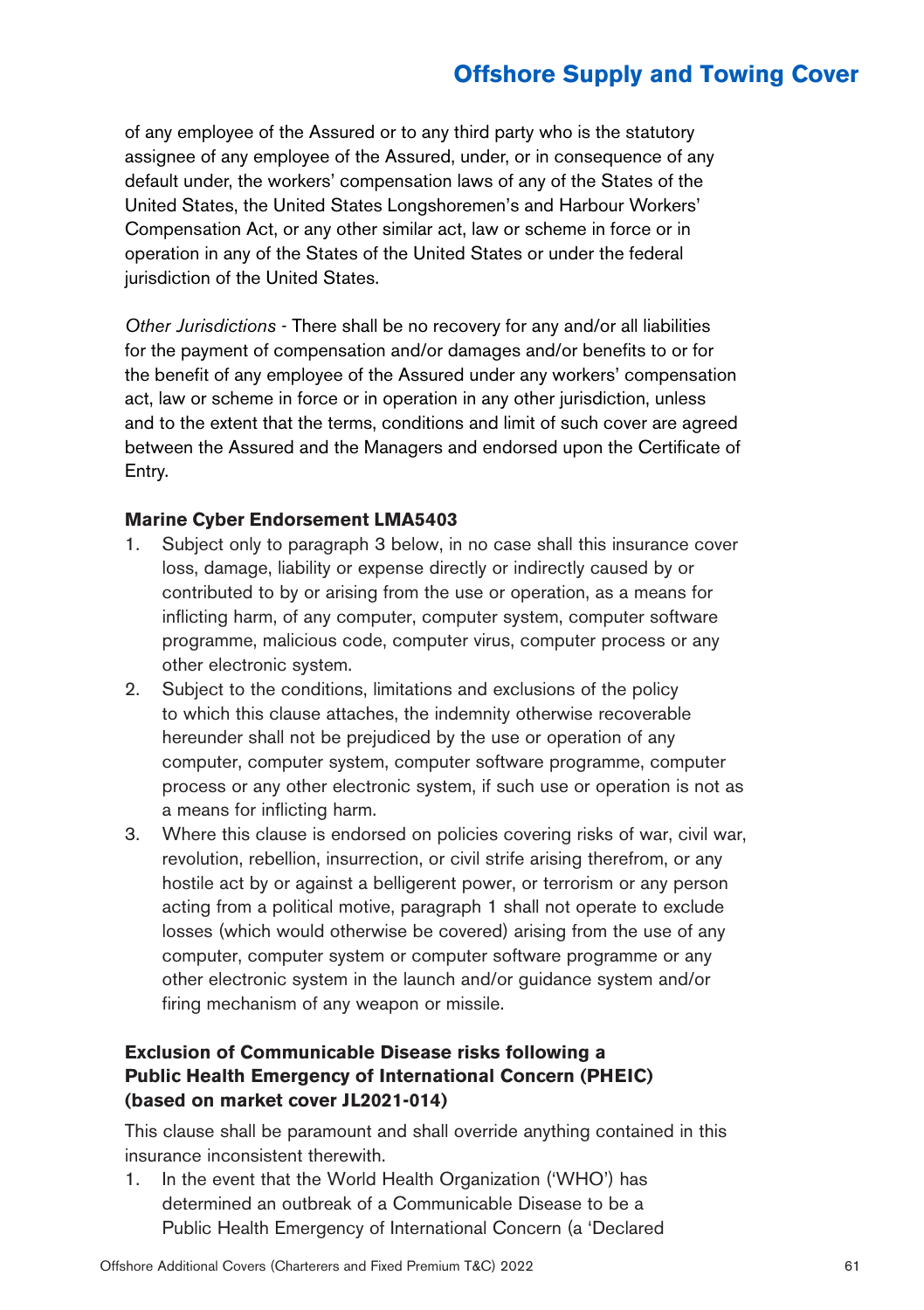Communicable Disease'), no coverage will be provided under this insurance for any loss, damage, liability, cost or expense directly arising from any transmission or alleged transmission of the Declared Communicable Disease.

- 2. The exclusion in paragraph 1 above will not apply to any liability of the Assured otherwise covered by this insurance where the liability directly arises from an identified instance of a transmission of a Declared Communicable Disease and where the Assured proves that identified instance of a transmission took place before the date of determination by the WHO of the Declared Communicable Disease.
- 3. However even if the requirements of paragraph 2 above are met, no coverage will be provided under this insurance for any:
	- A. liability, cost or expense to identify, clean up, detoxify, remove, monitor, or test for the Declared Communicable Disease whether the measures are preventative or remedial;
	- B. liability for or loss, cost or expense arising out of any loss of revenue, loss of hire, business interruption, loss of market, delay or any indirect financial loss, howsoever described, as a result of the Declared Communicable Disease;
	- C. loss, damage, liability, cost or expense caused by or arising out of fear of or the threat of the Declared Communicable Disease.
- 4. For the purpose of this Clause, Communicable Disease means any disease, known or unknown, which can be transmitted by means of any substance or agent from any organism to another organism where:
	- A. the substance or agent includes but is not limited to a virus, bacterium, parasite or other organism or any variation or mutation of any of the foregoing, whether deemed living or not, and
	- B. the method of transmission, whether direct or indirect, includes but is not limited to human touch or contact, airborne transmission, bodily fluid transmission, transmission to or from or via any solid object or surface or liquid or gas, and
	- C. the disease, substance or agent may, acting alone or in conjunction with other co-morbidities, conditions, genetic susceptibilities, or with the human immune system, cause death, illness or bodily harm or temporarily or permanently impair human physical or mental health or adversely affect the value of or safe use of property of any kind.
- 5. This endorsement shall not extend this insurance to cover any liability which would not have been covered under this insurance had this endorsement not been attached.

All other terms, conditions and limitations of the insurance remain the same.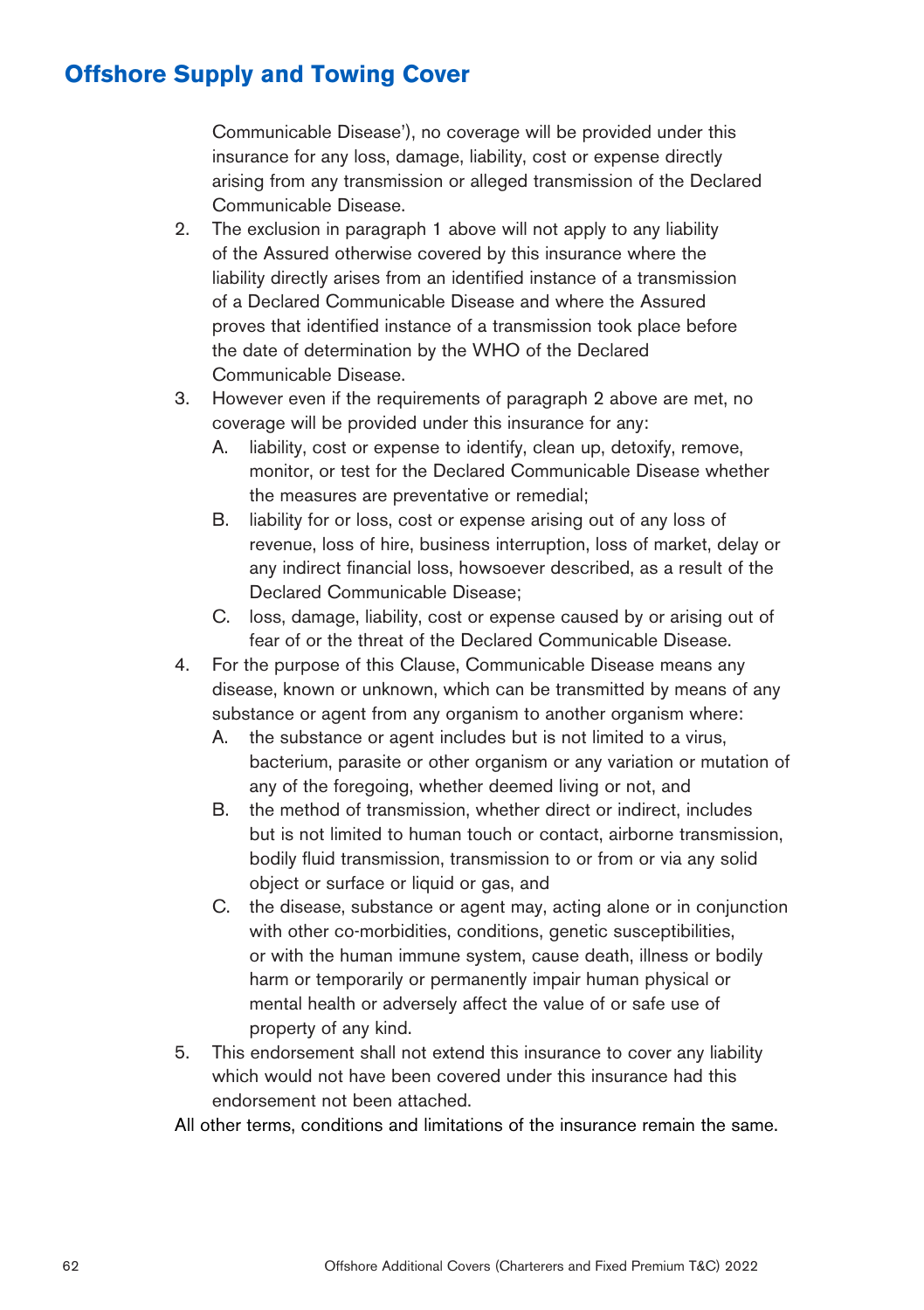#### **War Risks Extension**

Cover hereunder is extended to restore cover for liabilities, losses, costs or expenses otherwise excluded by Clause 5(E).

However, in no case shall this extension cover loss, damage, liability or expense directly or indirectly caused by or contributed to by or arising from any chemical, biological, biochemical or electromagnetic weapon.

This extension is subject to the Notice of Cancellation Automatic Termination of Cover and Five Powers War Exclusion Clause as follows:

a) Cancellation

This extension of cover may be cancelled by either the Club or the Assured giving 7 days' notice (such cancellation becoming effective on the expiry of 7 days from midnight of the day on which notice of cancellation is issued by or to the Club). The Club agrees however to reinstate cover, if required, at terms to be agreed between the Club and the Assured, prior to the expiry of such notice of cancellation.

b) Automatic Termination of Cover

Whether or not notice of cancellation has been given this extension of cover shall terminate automatically

- i. upon the outbreak of war (whether there be a declaration of war or not) between any of the following: United Kingdom, United States of America, France, the Russian Federation, the People's Republic of China;
- ii. in respect of any ship in the event of such ship being requisitioned either for title or use.
- c) Five Powers War Exclusion This extension of cover excludes loss damage liability or expense arising from:
	- i. the outbreak of war (whether there be a declaration of war or not) between any of the following: United Kingdom, United States of America, France, the Russian Federation, the People's Republic of China;
	- ii. requisition either for title or use.

#### **Limit**

The Club's liability for any and all claims under this insurance shall, unless otherwise specifically agreed, be subject to a combined single limit of liability each accident or occurrence or series of accidents or occurrences arising out of any one event, such limit being the limit of liability endorsed upon the Certificate of Entry.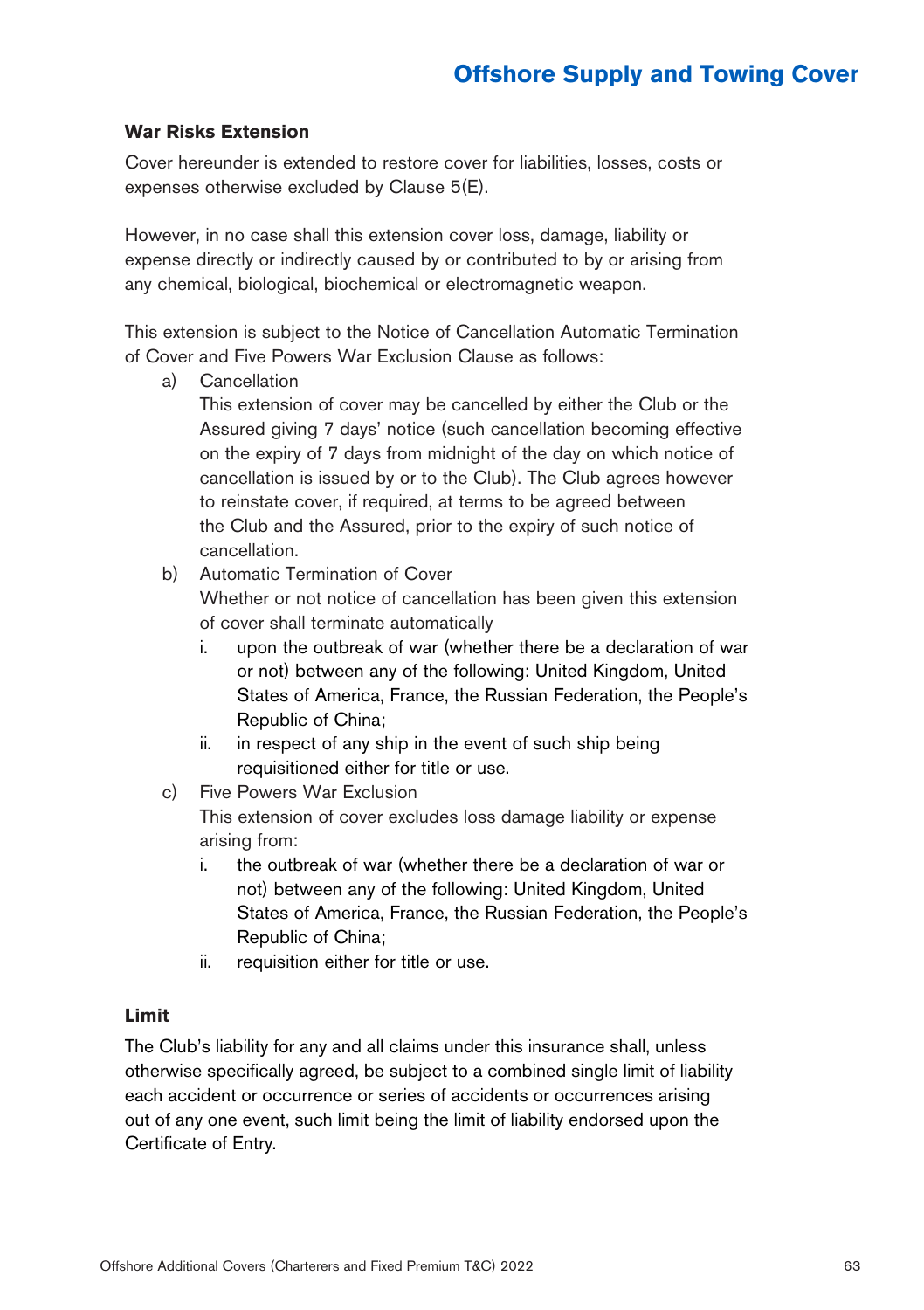## **3.1(b) Towage By An Entered Ship - Extended Contractual Liability Cover**

### **A. General Conditions**

Pursuant to Clause 4 of the Club's Charterers Terms & Conditions, cover is afforded to the Assured of an entered ship for liability in connection with towage, or supply, by an entered ship or otherwise under Clause 2, section 10 in respect of one or more of the risks set out in (B) but subject always to the terms and conditions contained in (C) below.

## **B. Risks Covered**

Subject to the GENERAL CONDITIONS set out above, cover hereunder is extended to an Assured of an entered ship which is used for supplying and/ or towing to include, liabilities, costs or expenses set out below to the extent that they are expressly assumed by the Assured under a written agreement or arise out of the towage of another ship or object by the entered ship. For the purpose of this cover, a "written agreement" means any written agreement relating to facilities or services provided or to be provided to or in connection with an entered ship which is executed prior to an event giving rise to a claim.

- a) Liabilities, costs and expenses which arise as a consequence of naming other persons as additional assureds and waiving rights of subrogation against such persons, where this is required by a written agreement.
- b) Liabilities, costs and expenses arising out of any obligation assumed under a written agreement which would not have arisen but for the existence of that agreement in respect of personal injury or illness or death of any third parties.
- c) Liabilities, costs and expenses which arise out of any claim or claims made by any employee of the Assured against any party to a written agreement on the basis of the "borrowed servant" doctrine.
- d) Liabilities, costs and expenses in respect of cargo or other property intended to be or being or having been carried on the entered ship and the proportion of general average which the Assured cannot recover solely by reason of a breach of the contract of carriage, to the extent that either such liabilities, costs and expenses or such loss would not have been incurred or payable had the cargo or property been carried on terms no less favourable to the Assured than the Club's standard terms of carriage as set out in proviso (a) to Clause 2, section 14.
- e) Liabilities, costs and expenses for loss of, or damage to, or wreck removal of a towed object or any property on board the towed object to the extent that such liability is incurred otherwise than in accordance with the terms and conditions set out in Clause 2, section 9(C).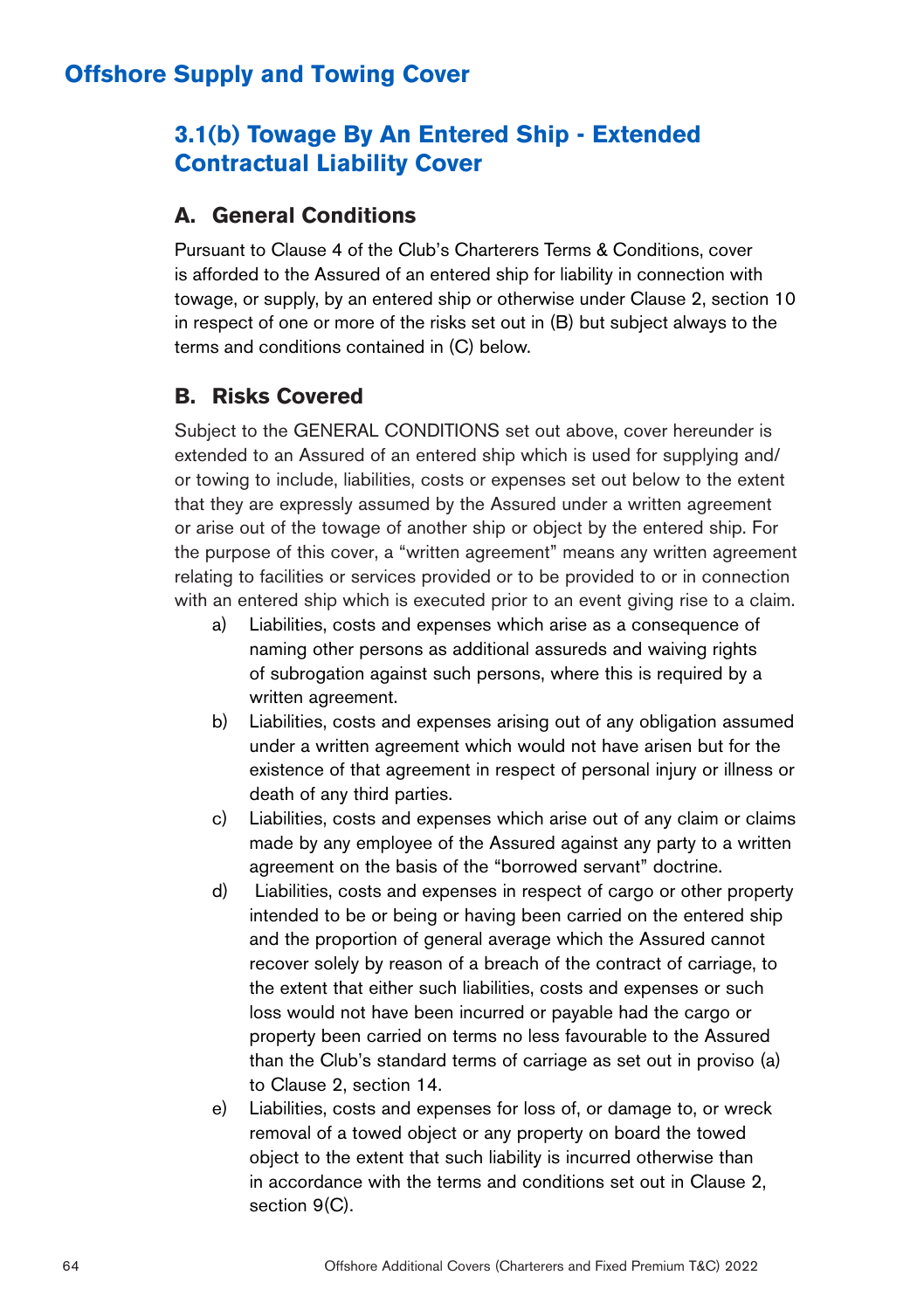- f) Liabilities, costs and expenses for personal injury, illness or death arising out of towage by the entered ship to the extent that such liability is incurred otherwise than in accordance with the terms and conditions set out in Clause 2, section 9(C).
- g) Liabilities, costs and expenses arising out of any obligation assumed under a written agreement which would not have arisen but for the existence of that agreement, in respect of loss of, or loss of use of, or damage to the property of any third party other than such property as is referred to in paragraph (d) above.
- h) Liabilities, costs and expenses arising out of any obligation assumed under a written agreement which would not have arisen but for the existence of that agreement relating to the raising, removal, destruction, lighting or marking of the wreck of an entered ship.

#### **Endorsements**

- i. Where any proceedings are commenced or claims are made by any additional assured or the Assured against the Assured or any other additional assured, this cover shall apply as if a separate Certificate of Entry had been issued to each assured.
- ii. Where any proceedings are commenced or claims are made against the Assured and/or any additional assureds, this cover shall apply as if a separate Certificate of Entry had been issued to each assured, provided always that this provision shall not operate to increase the limit of liability of the Club endorsed upon the Certificate of Entry.
- iii. Where this cover is prejudiced as a result of the acts or omissions of the Assured or any person for whom it is, was, may be or may have been responsible. This cover shall subsist for the benefit of any person or persons named as additional assureds provided that any additional assured claiming the benefit of this provision is not privy to any such acts or omissions.
- iv. This cover is not prejudiced by the fact that the Assured or any additional assured has waived its rights or is otherwise not entitled to limit its liability in accordance with any law, statute or convention in force which provides for limitation of liability in the circumstances of the occurrence giving rise to a claim, provided always that this provision shall not operate to increase the limit of liability of the Club endorsed upon the Certificate of Entry.
- v. This cover shall be deemed to be primary in relation to those contractual liabilities assumed by the Assured which may be the subject of separate insurance carried by the other party or parties to the written agreement.

## **C. Terms& Conditions**

The following terms and conditions apply to all and any of the Risk Covered in (B) above.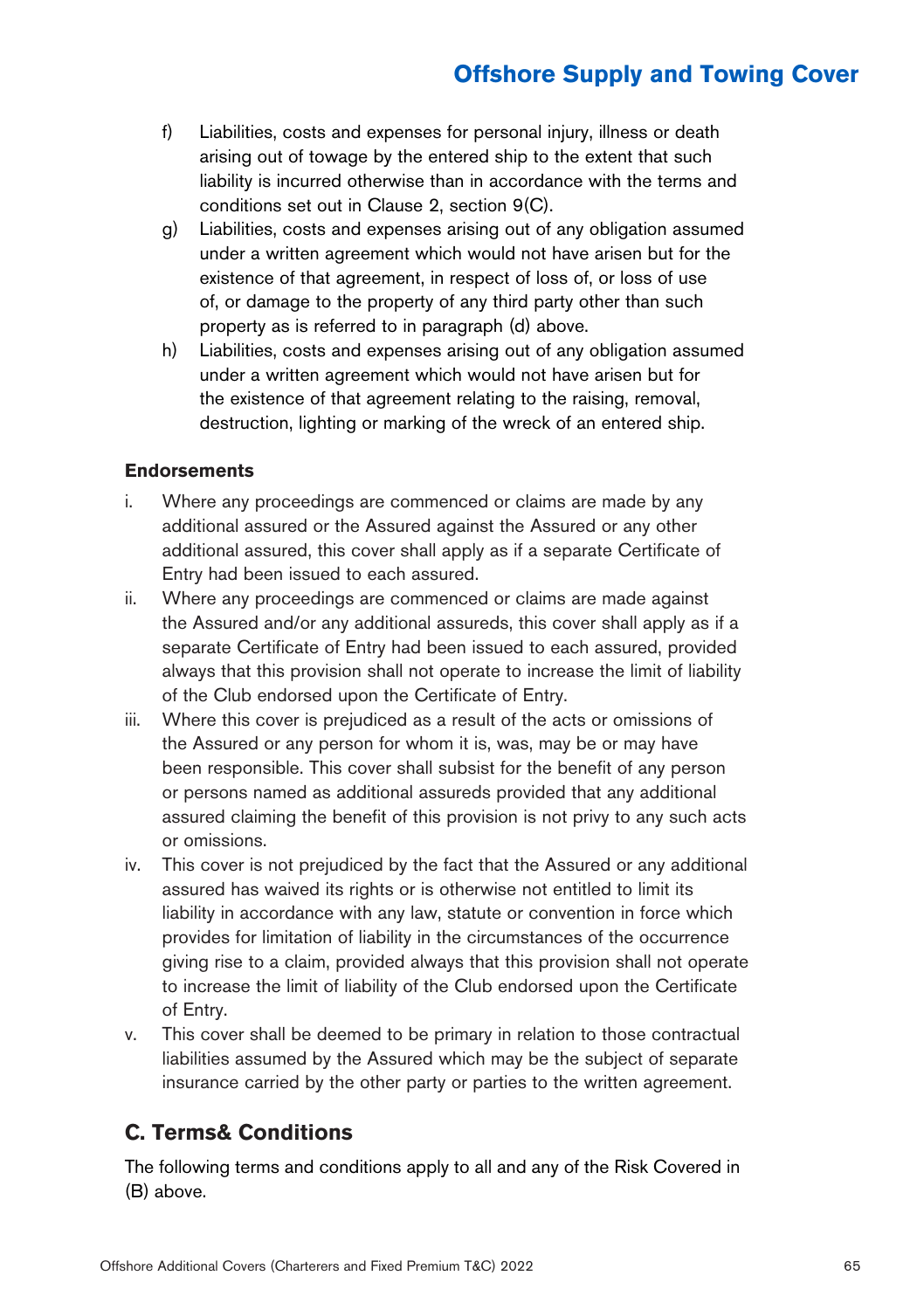#### **Seabed Structures Exclusion**

There shall be no recovery for any and/or all liabilities for loss of or loss of use of or damage to or caused by structures which are or can be fixed, whether temporarily or permanently, to the seabed and which are in the care, custody or control of the Assured in any manner whatsoever, unless and to the extent that the terms, conditions and limit of such cover is agreed between the Assured and the Managers and endorsed upon the Certificate of Entry.

#### **Down-hole Equipment Exclusion**

There shall be no recovery for any and/or all liabilities, costs and expenses arising out of loss of or loss of use, whether temporary or permanent, of or damage to, down-hole equipment.

### **Employee Benefits Exclusions**

There shall be no recovery for any and/or all liabilities arising out of any act or omission of the Assured, whether negligent or otherwise, or of any other person for whom the Assured is, was, may be or may have been legally responsible, in connection with any employee benefits of any employee of the Assured.

#### **Contractual Liability Exclusion**

There shall be no recovery for any and/or all contractually assumed liabilities which would not have arisen but for the existence of the contract other than those set out in and accepted under the conditions set out in (B) above.

#### **Underwater Operations Exclusion**

Cover in respect of risks relating to Underwater Operations is not given under this insurance but only in accordance with the terms and conditions of Underwater Operations Cover where this has been selected by the Assured.

#### **Workers' Compensation Exclusions**

*United States* - There shall be no recovery for any and/or all liabilities for the payment of compensation and/or damages and/or benefits to or for the benefit of any employee of the Assured or to any third party who is the statutory assignee of any employee of the Assured, under, or in consequence of any default under, the workers' compensation laws of any of the States of the United States, the United States Longshoremen's and Harbour Workers' Compensation Act, or any other similar act, law or scheme in force or in operation in any of the States of the United States or under the federal jurisdiction of the United States.

*Other Jurisdictions* - There shall be no recovery for any and/or all liabilities for the payment of compensation and/or damages and/or benefits to or for the benefit of any employee of the Assured under any workers' compensation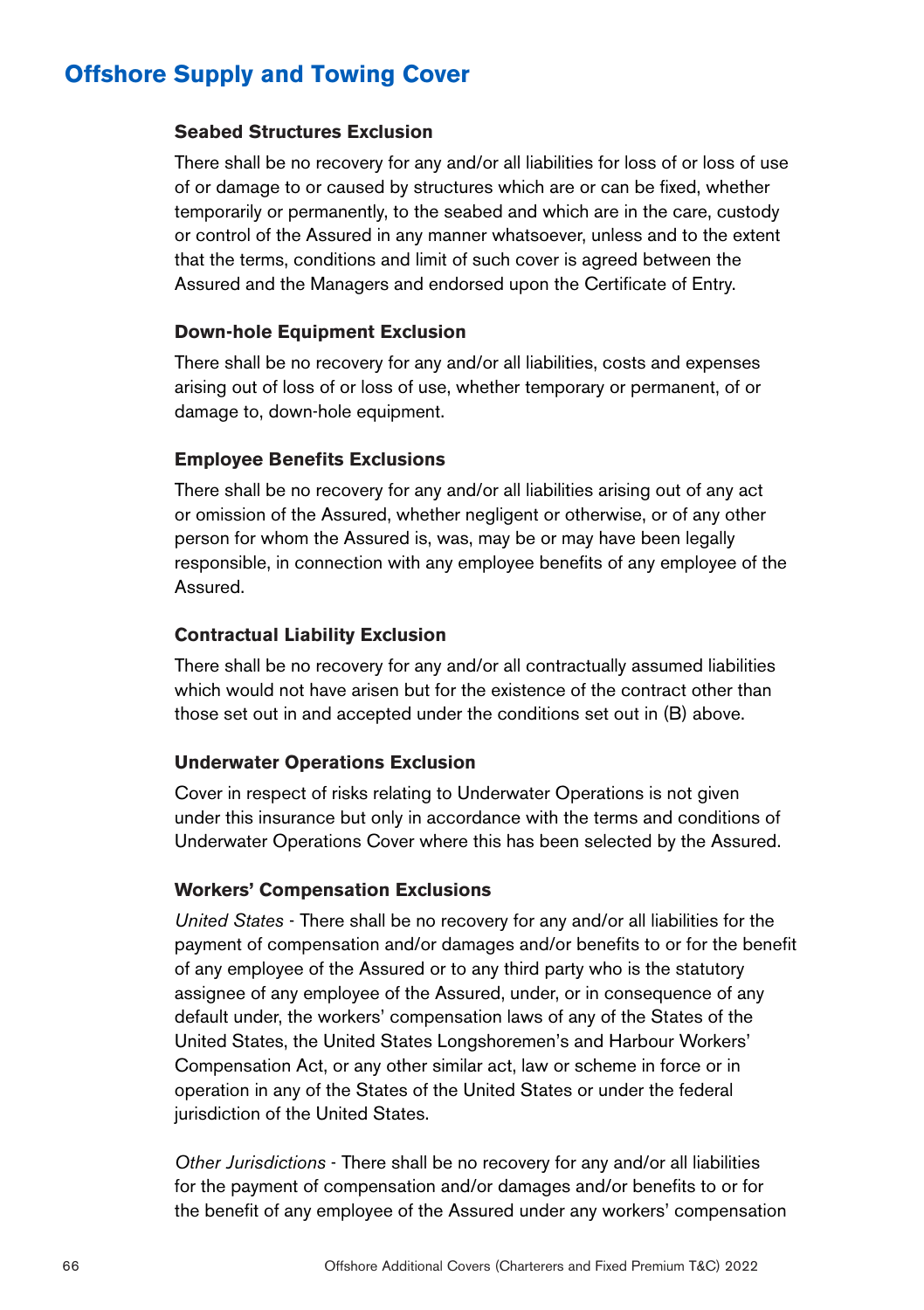act, law or scheme in force or in operation in any other jurisdiction, unless and to the extent that the terms, conditions and limit of such cover are agreed between the Assured and the Managers and endorsed upon the Certificate of Entry.

#### **Penalty Clause Exclusion**

There shall be no recovery for any and/or all liabilities, costs and expenses incurred as a result of the operation of any penalty clause or liquidated damages agreement, or any performance bond or guarantee, or any agreement in respect of tax or any other revenue liabilities.

#### **Marine Cyber Endorsement LMA5403**

- 1. Subject only to paragraph 3 below, in no case shall this insurance cover loss, damage, liability or expense directly or indirectly caused by or contributed to by or arising from the use or operation, as a means for inflicting harm, of any computer, computer system, computer software programme, malicious code, computer virus, computer process or any other electronic system.
- 2. Subject to the conditions, limitations and exclusions of the policy to which this clause attaches, the indemnity otherwise recoverable hereunder shall not be prejudiced by the use or operation of any computer, computer system, computer software programme, computer process or any other electronic system, if such use or operation is not as a means for inflicting harm.
- 3. Where this clause is endorsed on policies covering risks of war, civil war, revolution, rebellion, insurrection, or civil strife arising therefrom, or any hostile act by or against a belligerent power, or terrorism or any person acting from a political motive, paragraph 1 shall not operate to exclude losses (which would otherwise be covered) arising from the use of any computer, computer system or computer software programme or any other electronic system in the launch and/or guidance system and/or firing mechanism of any weapon or missile.

### **Exclusion of Communicable Disease risks following a Public Health Emergency of International Concern (PHEIC) (based on market cover JL2021-014)**

This clause shall be paramount and shall override anything contained in this insurance inconsistent therewith.

1. In the event that the World Health Organization ('WHO') has determined an outbreak of a Communicable Disease to be a Public Health Emergency of International Concern (a 'Declared Communicable Disease'), no coverage will be provided under this insurance for any loss, damage, liability, cost or expense directly arising from any transmission or alleged transmission of the Declared Communicable Disease.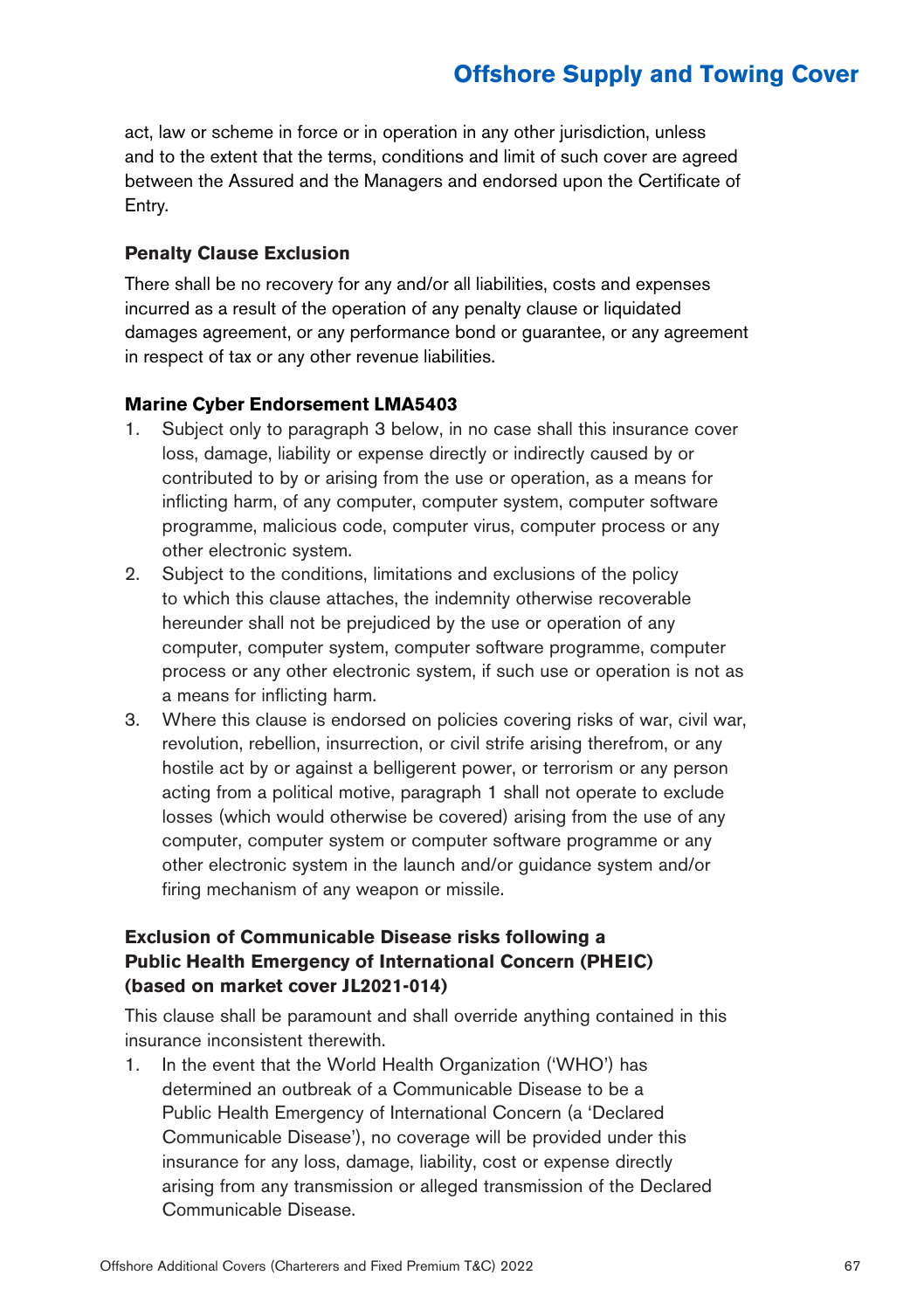- 2. The exclusion in paragraph 1 above will not apply to any liability of the Assured otherwise covered by this insurance where the liability directly arises from an identified instance of a transmission of a Declared Communicable Disease and where the Assured proves that identified instance of a transmission took place before the date of determination by the WHO of the Declared Communicable Disease.
- 3. However even if the requirements of paragraph 2 above are met, no coverage will be provided under this insurance for any:
	- A. liability, cost or expense to identify, clean up, detoxify, remove, monitor, or test for the Declared Communicable Disease whether the measures are preventative or remedial;
	- B. liability for or loss, cost or expense arising out of any loss of revenue, loss of hire, business interruption, loss of market, delay or any indirect financial loss, howsoever described, as a result of the Declared Communicable Disease;
	- C. loss, damage, liability, cost or expense caused by or arising out of fear of or the threat of the Declared Communicable Disease.
- 4. For the purpose of this Clause, Communicable Disease means any disease, known or unknown, which can be transmitted by means of any substance or agent from any organism to another organism where:
	- A. the substance or agent includes but is not limited to a virus, bacterium, parasite or other organism or any variation or mutation of any of the foregoing, whether deemed living or not, and
	- B. the method of transmission, whether direct or indirect, includes but is not limited to human touch or contact, airborne transmission, bodily fluid transmission, transmission to or from or via any solid object or surface or liquid or gas, and
	- C. the disease, substance or agent may, acting alone or in conjunction with other co-morbidities, conditions, genetic susceptibilities, or with the human immune system, cause death, illness or bodily harm or temporarily or permanently impair human physical or mental health or adversely affect the value of or safe use of property of any kind.
- 5. This endorsement shall not extend this insurance to cover any liability which would not have been covered under this insurance had this endorsement not been attached.

All other terms, conditions and limitations of the insurance remain the same.

### **War Risks Extension**

Cover hereunder is extended to restore cover for liabilities, losses, costs or expenses otherwise excluded by Clause 5(E).

However, in no case shall this extension cover loss, damage, liability or expense directly or indirectly caused by or contributed to by or arising from any chemical, biological, biochemical or electromagnetic weapon.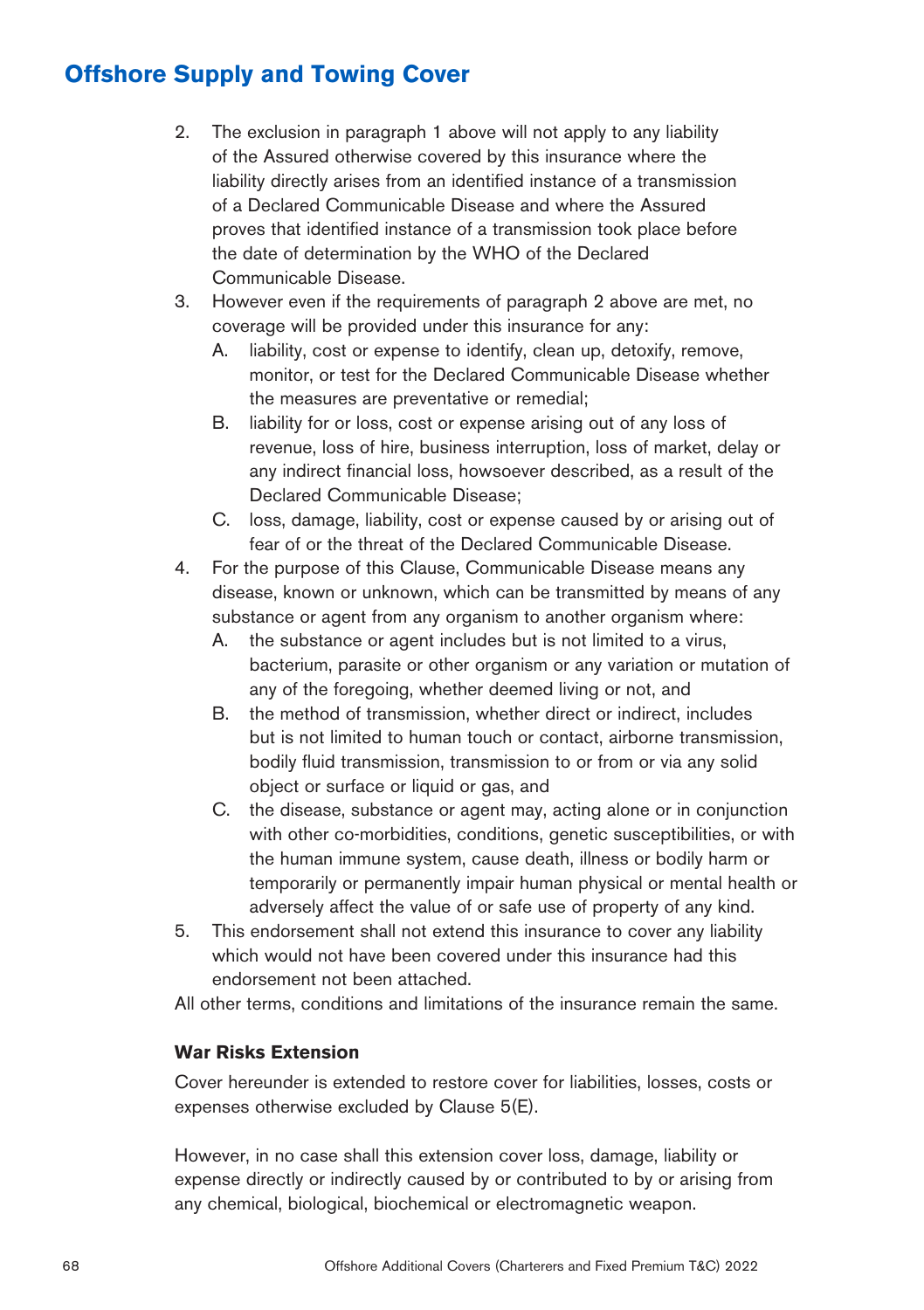This extension is subject to the Notice of Cancellation Automatic Termination of Cover and Five Powers War Exclusion Clause as follows:

a) Cancellation

This extension of cover may be cancelled by either the Club or the Assured giving 7 days' notice (such cancellation becoming effective on the expiry of 7 days from midnight of the day on which notice of cancellation is issued by or to the Club). The Club agrees however to reinstate cover, if required, at terms to be agreed between the Club and the Assured, prior to the expiry of such notice of cancellation.

b) Automatic Termination of Cover

Whether or not notice of cancellation has been given this extension of cover shall terminate automatically

- i. upon the outbreak of war (whether there be a declaration of war or not) between any of the following: United Kingdom, United States of America, France, the Russian Federation, the People's Republic of China;
- ii. in respect of any ship in the event of such ship being requisitioned either for title or use.
- c) Five Powers War Exclusion

This extension of cover excludes loss damage liability or expense arising from:

- i. the outbreak of war (whether there be a declaration of war or not) between any of the following: United Kingdom, United States of America, France, the Russian Federation, the People's Republic of China;
- ii. requisition either for title or use.

### **Limit**

The Club's liability for any and all claims under this insurance shall, unless otherwise specifically agreed, be subject to a combined single limit of liability each accident or occurrence or series of accidents or occurrences arising out of any one event, such limit being the limit of liability endorsed upon the Certificate of Entry.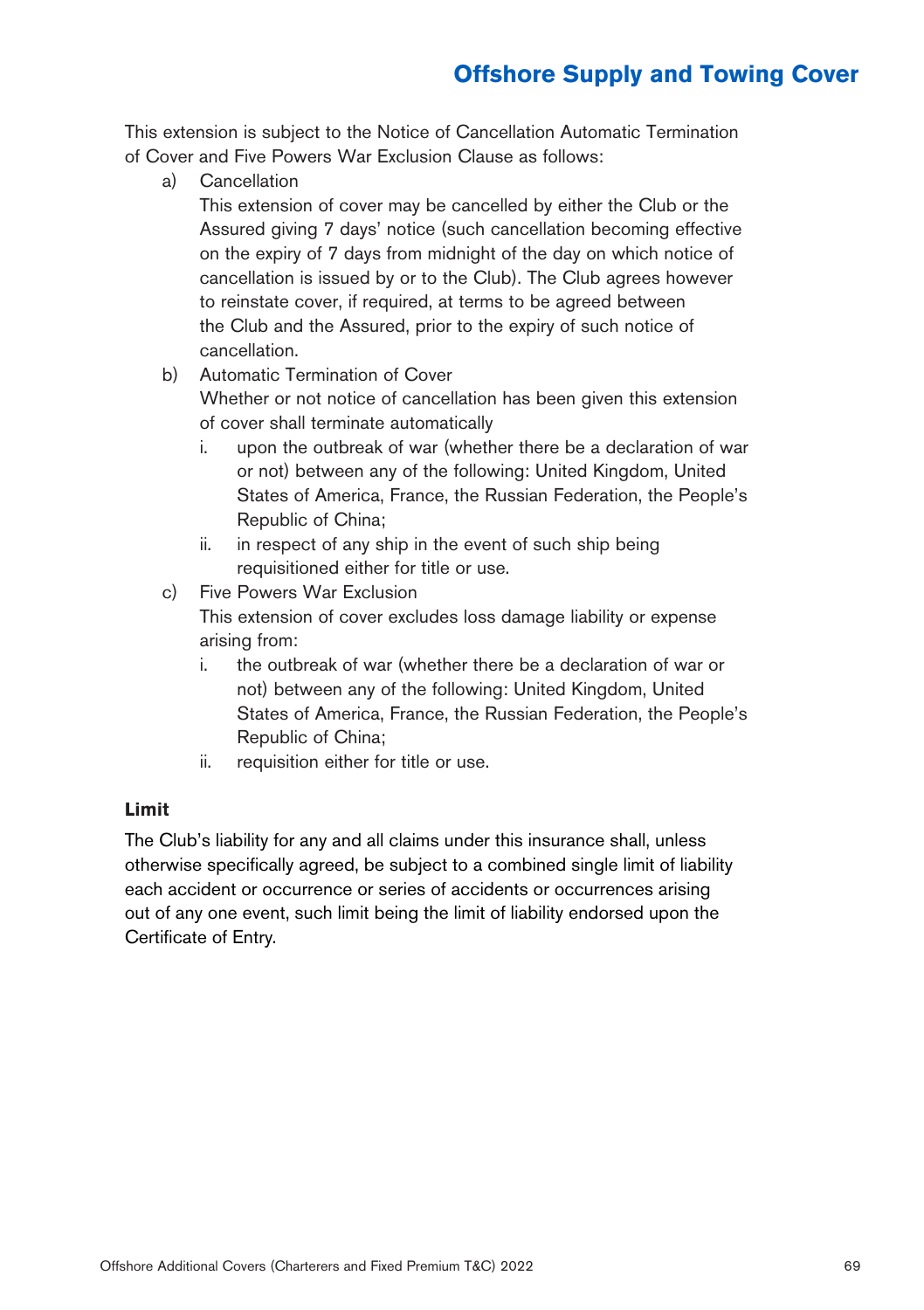# **3.2 Excess Liability Cover (bespoke)**

### **A. General Conditions**

Pursuant to Clause 4 of the Club's Charterers Terms & Conditions, cover is afforded to the Assured of an entered ship for liability in connection with towage by, or supply by, an entered ship, in respect of one or more of the risks set out in (B) but subject always to the terms and conditions contained in (C) below.

## **B. Risks Covered**

Subject to the GENERAL CONDITIONS set out above, cover hereunder is extended to an Owner to include liabilities, costs or expenses set out below.

**Bespoke Risks:** *(to be agreed in writing between the Owner and the Managers).*

## **C. Terms & Conditions**

The following terms and conditions apply to all and any of the Risk(s) Covered in (B) above, unless otherwise expressly agreed in writing between the Assured and the Managers.

### **Work, Products and Services Exclusion**

There shall be no recovery for any and/or all liabilities, costs and expenses incurred by an Assured during the course of performing towing or supplying operations to the extent that such liabilities, costs and expenses arise as a consequence of:

- a) the fitness for purpose and/or quality of the Assured's work, products or services, or any defect or latent defect in the Assured's work, products or services or
- b) loss of or damage to the Contract Work.

*[for the purpose of this insurance, Contract Work shall include but is not limited to any service provided under the contract and all and every part of the materials, components, equipment, machinery or other property or objects intended to be part of the work completed under the contract in respect of which the services or operations are performed by or from the entered ship.]*

### **Seabed Structures Exclusion**

There shall be no recovery for any and/or all liabilities for loss of or loss of use of or damage to or caused by structures which are or can be fixed, whether temporarily or permanently, to the seabed and which are in the care, custody or control of the Assured in any manner whatsoever, unless and to the extent that the terms, conditions and limit of such cover is agreed between the Assured and the Managers and endorsed upon the Certificate of Entry.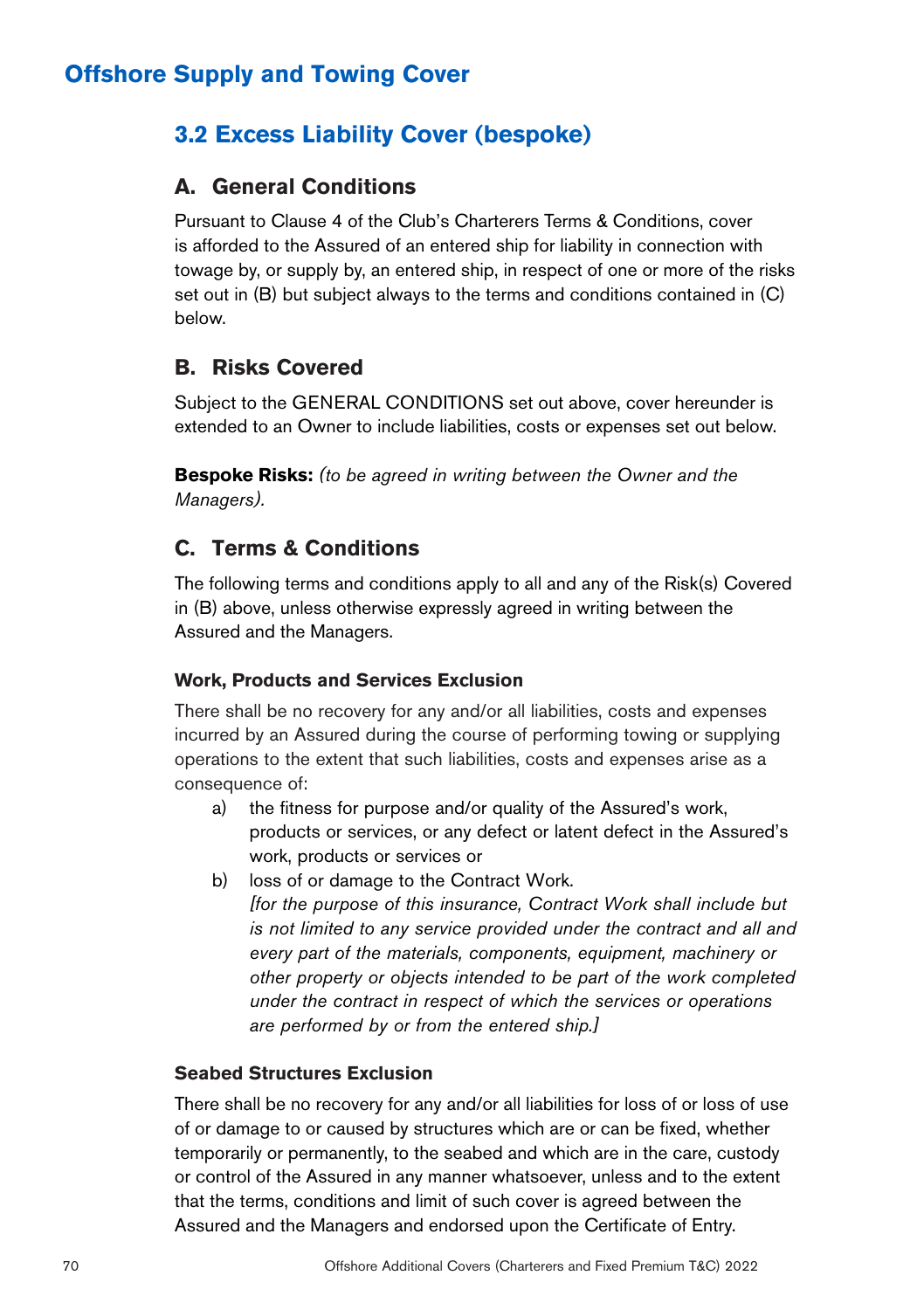### **Down-hole Equipment Exclusion**

There shall be no recovery for any and/or all liabilities, costs and expenses arising out of loss of or loss of use, whether temporary or permanent, of or damage to, down-hole equipment.

#### **Employee Benefits Exclusions**

There shall be no recovery for any and/or all liabilities arising out of any act or omission of the Assured, whether negligent or otherwise, or of any other person for whom the Assured is, was, may be or may have been legally responsible, in connection with any employee benefits of any employee of the Assured.

#### **Contractual Liability Exclusion**

There shall be no recovery for any and/or all contractually assumed liabilities which would not have arisen but for the existence of the contract other than those set out in and accepted under the conditions set out in (B) above.

#### **Workers' Compensation Exclusions**

*United States -* There shall be no recovery for any and/or all liabilities for the payment of compensation and/or damages and/or benefits to or for the benefit of any employee of the Assured or to any third party who is the statutory assignee of any employee of the Assured, under, or in consequence of any default under, the workers' compensation laws of any of the States of the United States, the United States Longshoremen's and Harbour Workers' Compensation Act, or any other similar act, law or scheme in force or in operation in any of the States of the United States or under the federal jurisdiction of the United States.

*Other Jurisdictions -* There shall be no recovery for any and/or all liabilities for the payment of compensation and/or damages and/or benefits to or for the benefit of any employee of the Assured under any workers' compensation act, law or scheme in force or in operation in any other jurisdiction, unless and to the extent that the terms, conditions and limit of such cover are agreed between the Assured and the Managers and endorsed upon the Certificate of Entry.

### **Penalty Clause Exclusion**

There shall be no recovery for any and/or all liabilities, costs and expenses incurred as a result of the operation of any penalty clause or liquidated damages agreement, or any performance bond or guarantee, or any agreement in respect of tax or any other revenue liabilities.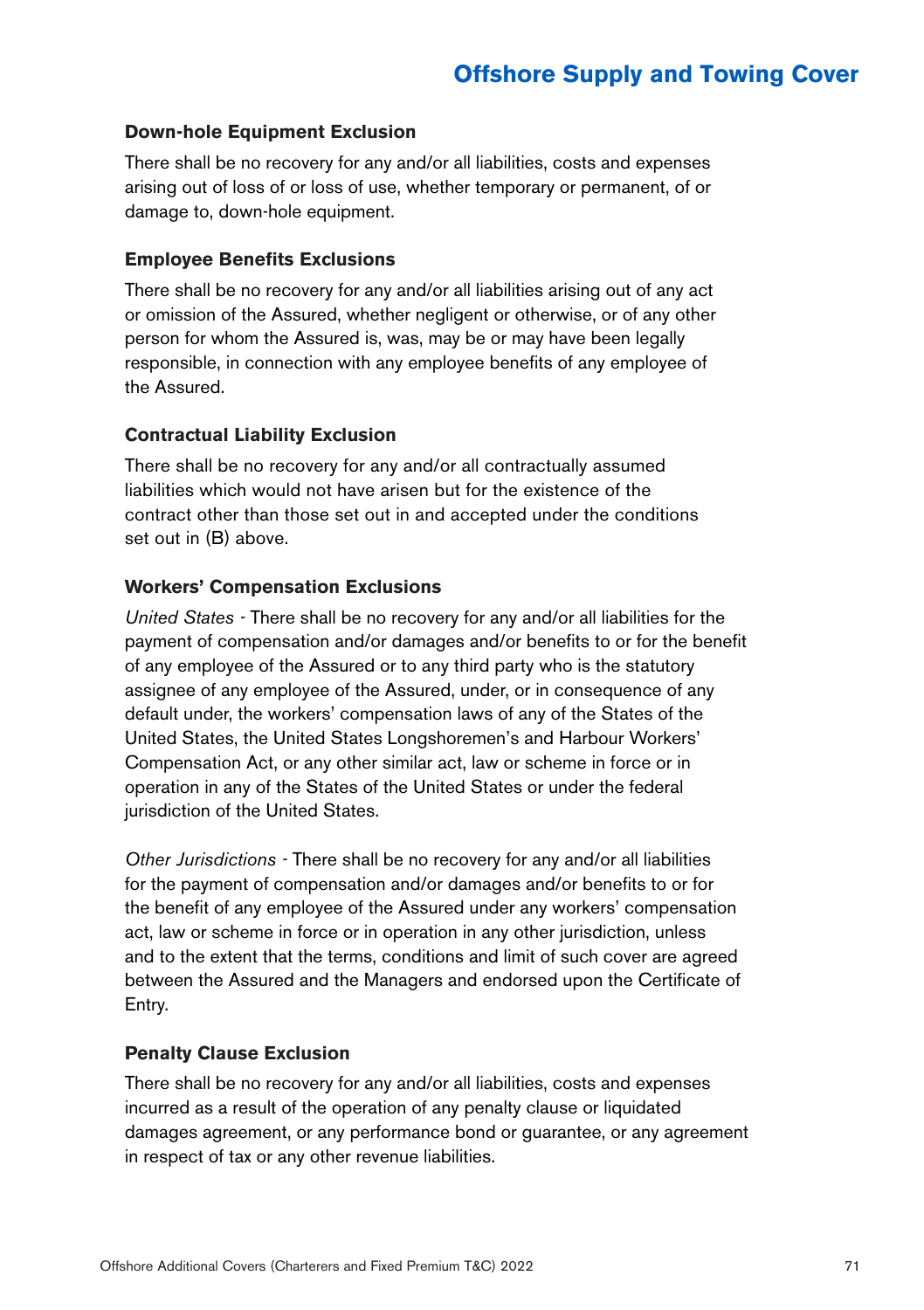#### **Care, Custody, Control Exclusion**

There shall be no recovery for any and/or all contractually assumed liabilities for personal injury, illness or death of any person other than employees of the Assured and/or for loss of or loss of use of or damage to or caused by property owned by, or employees of, persons other than the Assured howsoever deemed to be in its care, custody or control and/or liabilities, costs and expenses incurred as a result of seepage and/or pollution and/or clean-up and/or containment of substances emanating from property owned by persons other than the Assured howsoever deemed to be in its care, custody or control.

#### **Marine Cyber Endorsement LMA5403**

- 1. Subject only to paragraph 3 below, in no case shall this insurance cover loss, damage, liability or expense directly or indirectly caused by or contributed to by or arising from the use or operation, as a means for inflicting harm, of any computer, computer system, computer software programme, malicious code, computer virus, computer process or any other electronic system.
- 2. Subject to the conditions, limitations and exclusions of the policy to which this clause attaches, the indemnity otherwise recoverable hereunder shall not be prejudiced by the use or operation of any computer, computer system, computer software programme, computer process or any other electronic system, if such use or operation is not as a means for inflicting harm.
- 3. Where this clause is endorsed on policies covering risks of war, civil war, revolution, rebellion, insurrection, or civil strife arising therefrom, or any hostile act by or against a belligerent power, or terrorism or any person acting from a political motive, paragraph 1 shall not operate to exclude losses (which would otherwise be covered) arising from the use of any computer, computer system or computer software programme or any other electronic system in the launch and/or guidance system and/or firing mechanism of any weapon or missile.

### **Exclusion of Communicable Disease risks following a Public Health Emergency of International Concern (PHEIC) (based on market cover JL2021-014)**

This clause shall be paramount and shall override anything contained in this insurance inconsistent therewith.

1. In the event that the World Health Organization ('WHO') has determined an outbreak of a Communicable Disease to be a Public Health Emergency of International Concern (a 'Declared Communicable Disease'), no coverage will be provided under this insurance for any loss, damage, liability, cost or expense directly arising from any transmission or alleged transmission of the Declared Communicable Disease.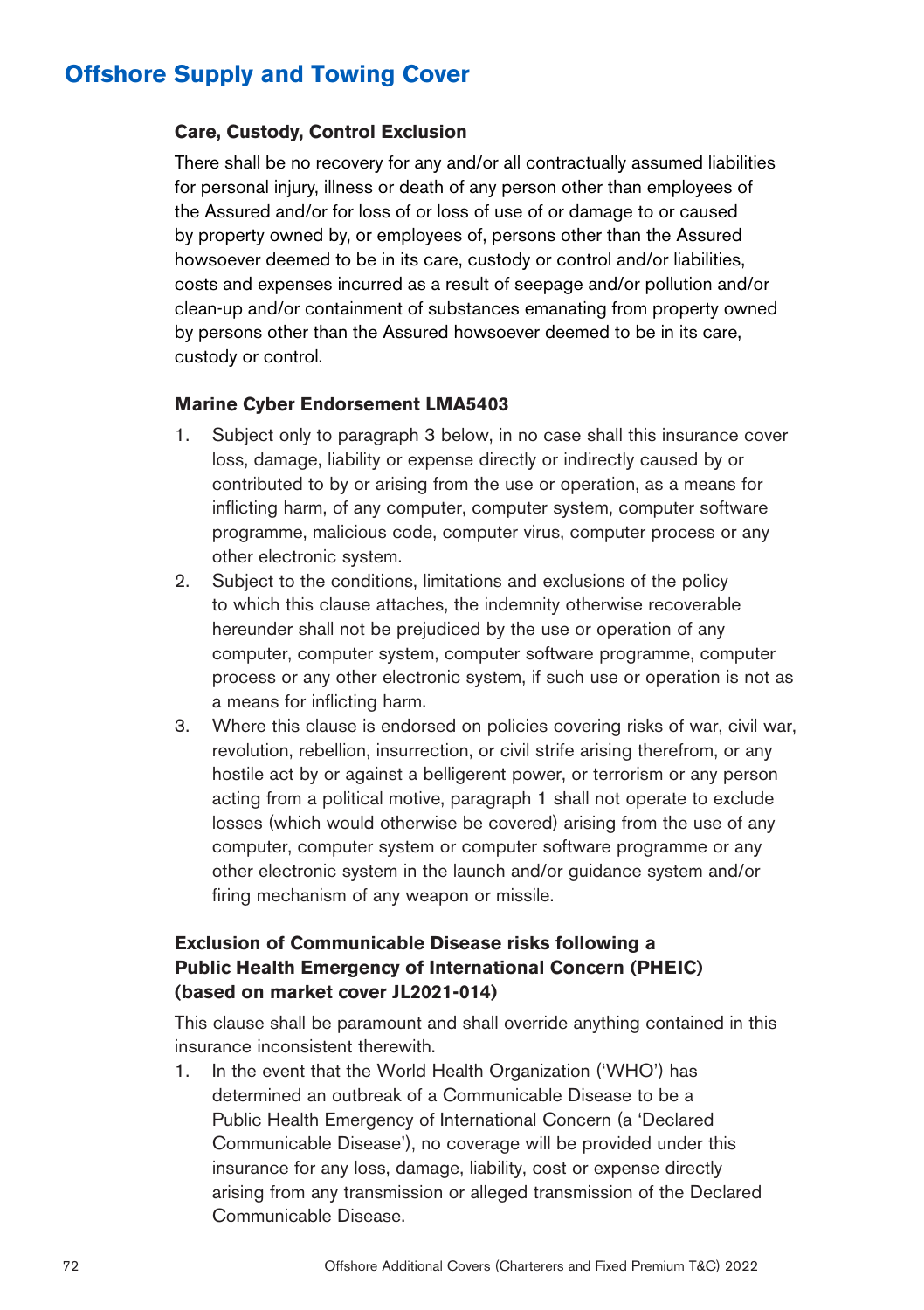# **Offshore Supply and Towing Cover**

- 2. The exclusion in paragraph 1 above will not apply to any liability of the Assured otherwise covered by this insurance where the liability directly arises from an identified instance of a transmission of a Declared Communicable Disease and where the Assured proves that identified instance of a transmission took place before the date of determination by the WHO of the Declared Communicable Disease.
- 3. However even if the requirements of paragraph 2 above are met, no coverage will be provided under this insurance for any:
	- A. liability, cost or expense to identify, clean up, detoxify, remove, monitor, or test for the Declared Communicable Disease whether the measures are preventative or remedial;
	- B. liability for or loss, cost or expense arising out of any loss of revenue, loss of hire, business interruption, loss of market, delay or any indirect financial loss, howsoever described, as a result of the Declared Communicable Disease;
	- C. loss, damage, liability, cost or expense caused by or arising out of fear of or the threat of the Declared Communicable Disease.
- 4. For the purpose of this Clause, Communicable Disease means any disease, known or unknown, which can be transmitted by means of any substance or agent from any organism to another organism where:
	- A. the substance or agent includes but is not limited to a virus, bacterium, parasite or other organism or any variation or mutation of any of the foregoing, whether deemed living or not, and
	- B. the method of transmission, whether direct or indirect, includes but is not limited to human touch or contact, airborne transmission, bodily fluid transmission, transmission to or from or via any solid object or surface or liquid or gas, and
	- C. the disease, substance or agent may, acting alone or in conjunction with other co-morbidities, conditions, genetic susceptibilities, or with the human immune system, cause death, illness or bodily harm or temporarily or permanently impair human physical or mental health or adversely affect the value of or safe use of property of any kind.
- 5. This endorsement shall not extend this insurance to cover any liability which would not have been covered under this insurance had this endorsement not been attached.

All other terms, conditions and limitations of the insurance remain the same.

#### **War Risks Extension**

Cover hereunder is extended to restore cover for liabilities, losses, costs or expenses otherwise excluded by Clause 5(E).

However, in no case shall this extension cover loss, damage, liability or expense directly or indirectly caused by or contributed to by or arising from any chemical, biological, biochemical or electromagnetic weapon.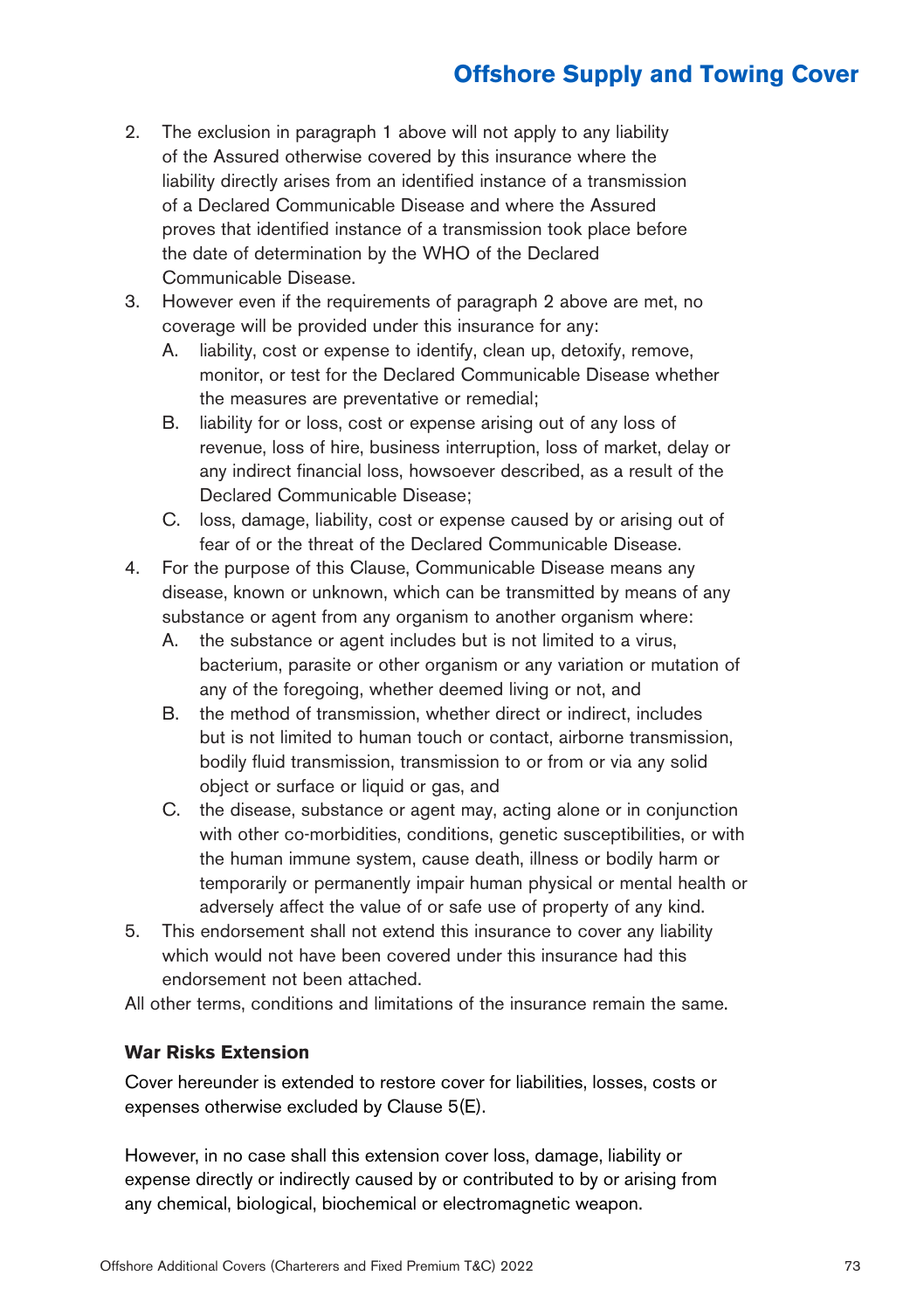# **Offshore Supply and Towing Cover**

This extension is subject to the Notice of Cancellation Automatic Termination of Cover and Five Powers War Exclusion Rule as follows:

a) Cancellation

This extension of cover may be cancelled by either the Club or the Assured giving 7 days' notice (such cancellation becoming effective on the expiry of 7 days from midnight of the day on which notice of cancellation is issued by or to the Club). The Club agrees however to reinstate cover, if required, at terms to be agreed between the Club and the Assured, prior to the expiry of such notice of cancellation.

- b) Automatic Termination of Cover Whether or not notice of cancellation has been given this extension of cover shall terminate automatically
	- i. upon the outbreak of war (whether there be a declaration of war or not) between any of the following: United Kingdom, United States of America, France, the Russian Federation, the People's Republic of China;
	- ii. in respect of any ship in the event of such ship being requisitioned either for title or use.
- c) Five Powers War Exclusion

This extension of cover excludes loss damage liability or expense arising from:

- i. the outbreak of war (whether there be a declaration of war or not) between any of the following: United Kingdom, United States of America, France, the Russian Federation, the People's Republic of China;
- ii. requisition either for title or use.

#### **Limit**

The Club's liability for any and all claims under this insurance shall, unless otherwise specifically agreed, be subject to a combined single limit of liability each accident or occurrence or series of accidents or occurrences arising out of any one event, such limit being the limit of liability endorsed upon the Certificate of Entry.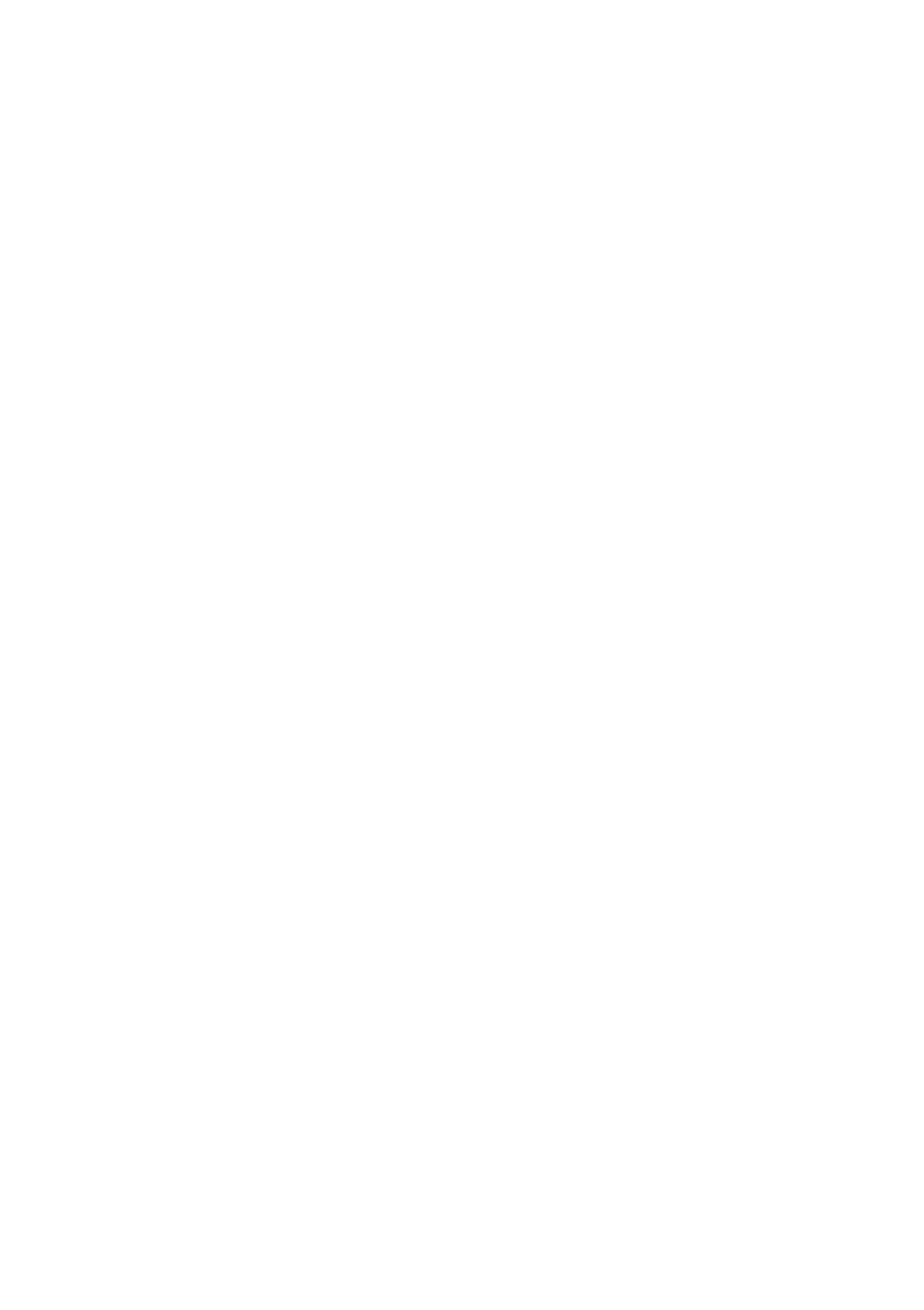# **Essential Club Information Online**

## UK Club ships & your claims contacts

Identify the appropriate UK Club contact for a ship by using the UK Club's list of ships published on www.ukpandi.com.

The 'Ship Finder' option on the home page will locate an entered ship record listing its essential details including its primary claims handling team.

#### Latest Updates emails

The Club sends a weekly update email providing all the latest information and industry news. Direct to your inbox are the latest issued circulars, advisories and loss prevention bulletins. To subscribe to this email update visit the Club website and select 'Sign up for our weekly email updates' from the home page.

#### Circulars & advisories

Many Club circulars and advisories are only sent electronically to ensure speedy advice. All circulars are incorporated in our Latest Update emails. The most recent circulars are listed on the website home page under 'Latest Circulars'.

#### Thomas Miller Connect - delivering 24/7 access to claims & underwriting data

The UK P&I Club in conjunction with the TT Club and UK Defence Club has launched an online services platform to enhance online services and data access for members and their brokers. The bespoke online portal offers members and their brokers significantly enhanced online services with access to essential data 24/7 from any device or phone.

The platform is packed full of features designed to take the hassle out of managing your insurance

- Thomas Miller Connect is safe & secure.
- 24/7 Access to all insurance documentation.
- View & manage your insurance in one place with quick access to policy documentation to payments and debit notes. Links to essential documentation.
- Check Premium and Contra balances online
- Download claims records direct from the system to multiple file formats.
- Completed and submit application forms for Bluecards or MLC online

Your usual underwriting contact will facilitate access to the platform.